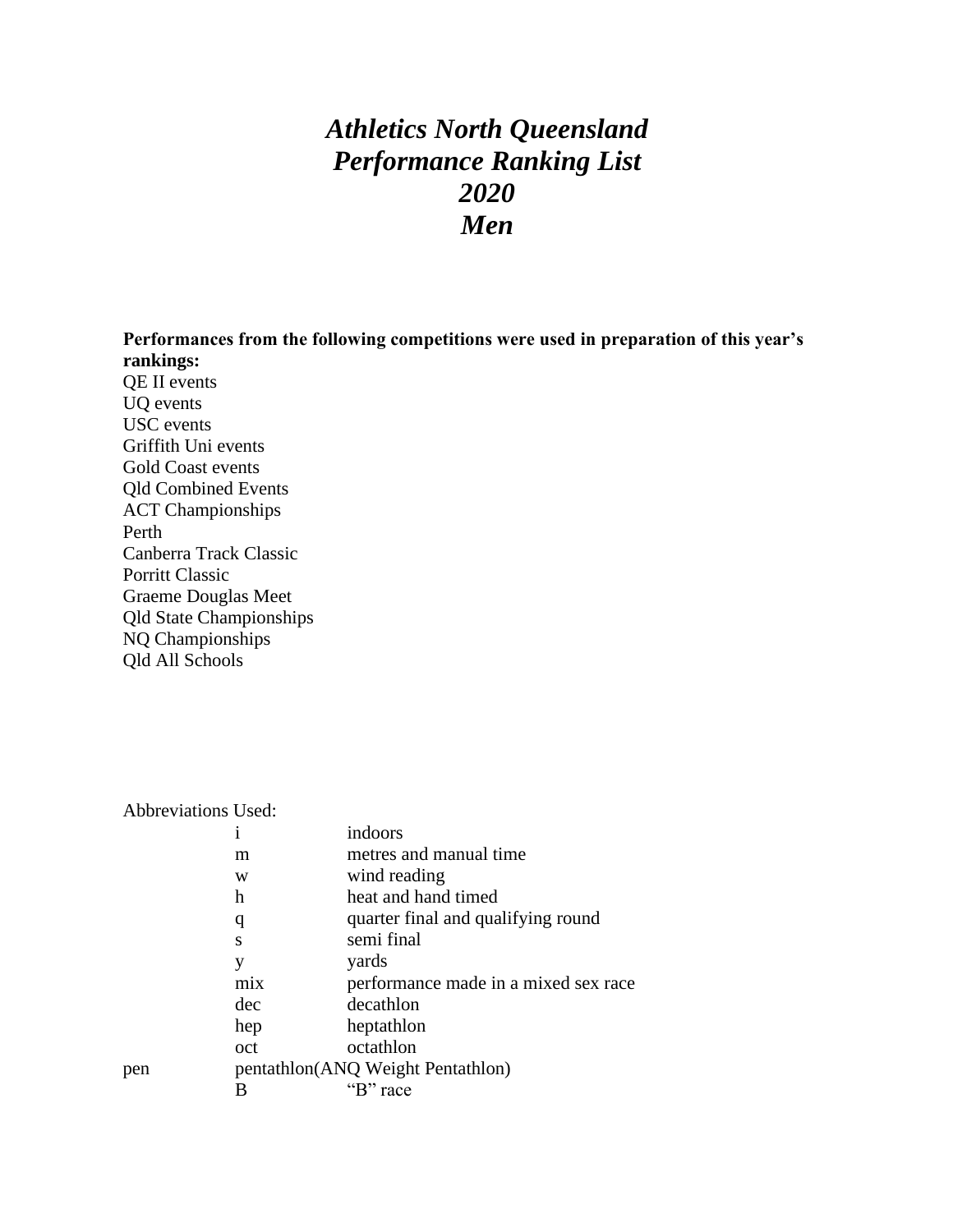| <b>NWI</b> | no wind indicated |
|------------|-------------------|
| inv        | invitational      |
| <b>DNS</b> | did not start     |
| <b>DNF</b> | did not finish    |
| <b>NH</b>  | no height         |
| NM         | no mark           |
|            | disqualified      |
|            |                   |

# CLUB LEGEND:

BAR Barcaldine BCO Barcoo

- 
- BRR Burdekin Road Runners CNS Cairns
- 
- 
- 
- 
- 
- 
- 
- 
- 
- MRR Mackay Road Runners MUL Mulgrave
- 
- 
- RRR Rockhampton Road Runners RSV Ross River
- 
- 
- TRR Townsville Road Runners WHT Whitsunday
- WRC Whitsunday Runners Club

3

BOW Bowen BUR Burdekin CRR Cairns Road Runners CCR Cap Coast Runners CQA Central Qld Athletics CHT Charters Towers CLM Clermont DAC Defence Athletic Club DAA Douglas Athletic Association DRC Dynamic Running EML Emerald HBR Herbert River HUG Hughenden KCA Keppel Coast Athletics LGR Longreach MKY Mackay MCO Marlin Coast MMA Middlemount ISA Mt. Isa MOR Moranbah NQM Nth Qld Masters PRM Pace Running PPR Peak Performance RAV Ravenshoe RER Red Earth Running SAR Sarina SLP Slade Point TAB Tablelands TAB Townsville North Star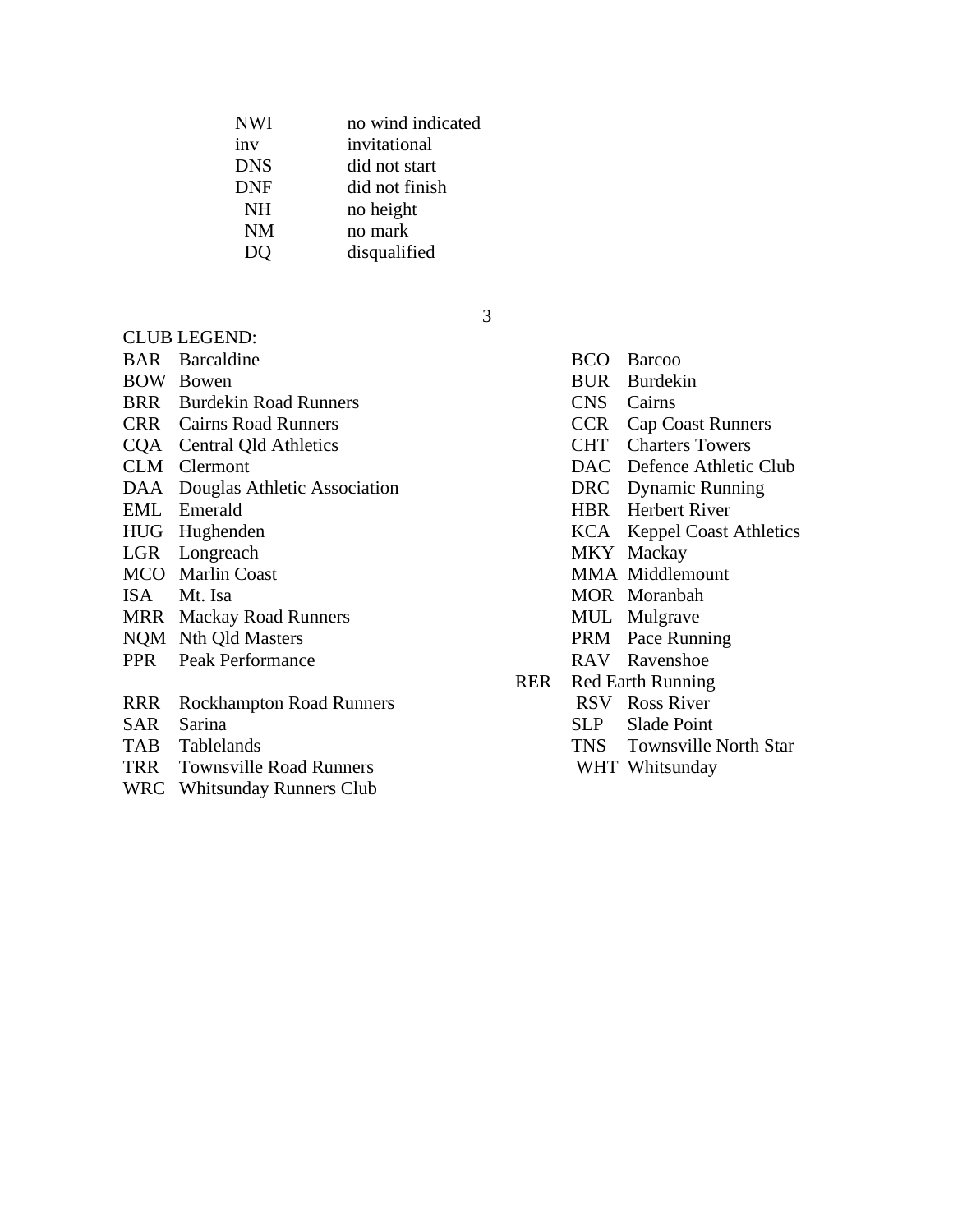# *Men*

**60 metres***(Last Updated 02.10.20)*

**open wind assisted**

**under 20**

**under 16 wind assisted**

**under 14 wind assisted**

**masters**

| 35-39          |                         |                                   |                      |                          |                                |              |                  |        |                      |          |
|----------------|-------------------------|-----------------------------------|----------------------|--------------------------|--------------------------------|--------------|------------------|--------|----------------------|----------|
| 8.12           |                         | Romero Nomar                      |                      | <b>MKY</b>               | $\mathbf{1}$                   |              | Mackay           |        | 02.10.20             |          |
| 8.16           |                         | <b>Taylor Ross</b>                |                      | <b>KPL</b>               | 2                              |              | Mackay           |        | 02.10.20             |          |
|                | wind assisted           |                                   |                      |                          |                                |              |                  |        |                      |          |
|                | wind assisted           |                                   |                      |                          |                                |              |                  |        |                      |          |
| 40-44          |                         |                                   |                      |                          |                                |              |                  |        |                      |          |
| 8.34<br>8.44   |                         | Carney Chris<br>Rana Ashish       |                      | <b>MKY</b><br><b>MKY</b> | $\mathbf{1}$<br>$\overline{2}$ |              | Mackay<br>Mackay |        | 02.10.20<br>02.10.20 |          |
|                | wind assisted           |                                   |                      |                          |                                |              |                  |        |                      |          |
| 45-49          |                         |                                   |                      |                          |                                |              |                  |        |                      |          |
|                | wind assisted           |                                   |                      |                          |                                |              |                  |        |                      |          |
| 50-54          |                         |                                   |                      |                          |                                |              |                  |        |                      |          |
| 9.59           |                         | Ford Andrew                       |                      | <b>TBL</b>               | $\mathbf{1}$                   |              | Mackay           |        | 02.10.20             |          |
|                | wind assisted           |                                   |                      |                          |                                |              |                  |        |                      |          |
| 55-59          |                         |                                   |                      |                          |                                |              |                  |        |                      |          |
|                | wind assisted           |                                   |                      |                          |                                |              |                  |        |                      |          |
| 60-64          |                         |                                   |                      |                          |                                |              |                  |        |                      |          |
| 65-69          |                         |                                   |                      |                          |                                |              |                  |        |                      |          |
| 9.72           |                         | Ryan Terry                        |                      |                          | <b>MKY</b>                     | $\mathbf{1}$ |                  | Mackay |                      | 02.10.20 |
| 70-74          |                         |                                   |                      |                          |                                |              |                  |        |                      |          |
|                | 80 metres (Last Update) |                                   |                      |                          |                                |              |                  |        |                      |          |
| 30-34          |                         |                                   |                      |                          |                                |              |                  |        |                      |          |
| 40-44          |                         |                                   |                      |                          |                                |              |                  |        |                      |          |
| 60-64          |                         |                                   |                      |                          |                                |              |                  |        |                      |          |
|                |                         | 100 yards (Last Updated 03.10.20) |                      |                          |                                |              |                  |        |                      |          |
| 9.70           | 0.8                     | Doran Jake                        | 17.07.00             | <b>TNS</b>               | 1 <sub>h</sub>                 |              | Mackay           |        | 02.10.20             |          |
| 10.10          | 1.5                     | Tagaloa Emmanuel                  | 23.12.06             | <b>NMA</b>               | 2 <sub>h</sub>                 |              | Mackay           |        | 02.10.20             |          |
| 10.10          | 1.5                     | Doran Joey                        | 23.07.99             | <b>TNS</b>               | 3h                             |              | Mackay           |        | 02.10.20             |          |
| 10.30<br>10.40 | 1.5<br>0.8              | Coetser Jascha<br>Jarves Robin    | 22.09.99<br>28.02.05 | <b>TNS</b><br><b>NMA</b> | 4h<br>3h                       |              | Mackay<br>Mackay |        | 02.10.20<br>02.10.20 |          |
|                |                         |                                   |                      |                          |                                |              |                  |        |                      |          |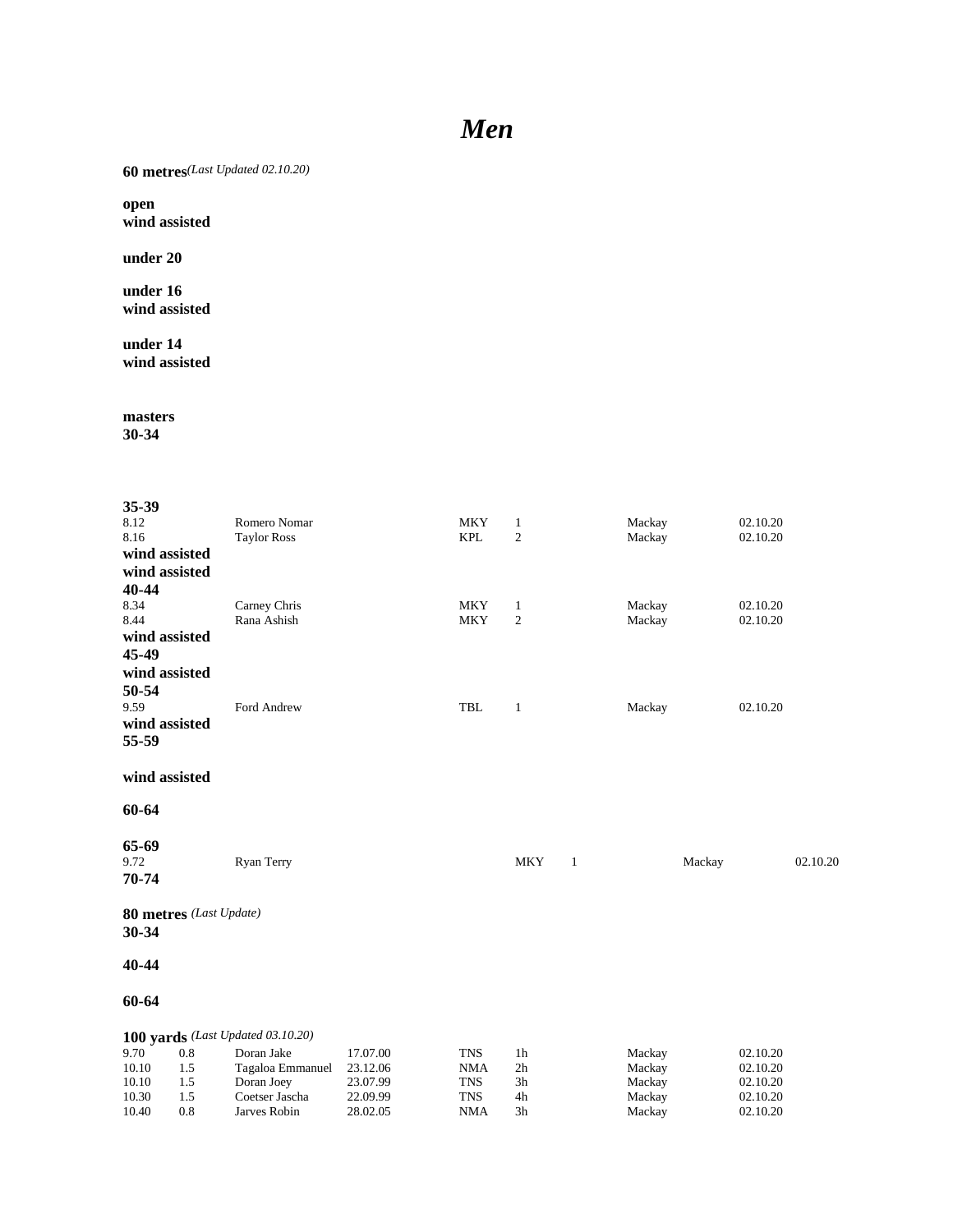|               | wind assisted |                                    |          |                             |                |                 |          |
|---------------|---------------|------------------------------------|----------|-----------------------------|----------------|-----------------|----------|
| 9.55          | 2.6           | Doran Jake                         |          | <b>TNS</b>                  | 1              | Mackay          | 03.10.20 |
| 10.24         | 2.6           | Tagaloa                            |          | <b>NMA</b>                  | 5              | Mackay          | 03.10.20 |
| 10.38         | 2.6           | Coetser                            |          | <b>TNS</b>                  | 6              | Mackay          | 03.10.20 |
| 10.45         | 2.6           | Doran Joey                         |          | <b>TNS</b>                  | 7              | Mackay          | 03.10.20 |
| 10.59         | 2.6           | Jarves                             |          | <b>NMA</b>                  | 9              | Mackay          | 03.10.20 |
|               |               |                                    |          |                             |                |                 |          |
|               |               | 100 metres (Last Updated 24.10.20) |          |                             |                |                 |          |
| open          |               |                                    |          |                             |                |                 |          |
| 10.24         | 1.5           | Doran Jake                         | 17.07.00 | <b>TNS</b>                  | 3h             | Perth           | 01.02.20 |
|               |               |                                    |          |                             |                | Canberra        |          |
| 10.33         | 0.5           | Doran Jake                         |          | <b>TNS</b>                  | 2              |                 | 26.01.20 |
| 10.33         | 0.8           | Doran Jake                         |          | <b>TNS</b>                  | $\overline{2}$ | Canberra        | 13.02.20 |
| 10.38         | 1.7           | Doran Jake                         |          | <b>TNS</b>                  | 4h             | Canberra        | 26.01.20 |
| 10.46         | 0.5           | Doran Jake                         |          | <b>TNS</b>                  | 2              | QE II           | 05.03.20 |
| 10.59         | 0.2           | Doran Jake                         |          | <b>TNS</b>                  | 1h             | QE II           | 05.03.20 |
| 10.61         | 1.8           | Doran Jake                         |          | <b>TNS</b>                  | 1 <sub>h</sub> | Mackay          | 03.10.20 |
| 10.76         | $-3.2$        | Doran Jake                         |          | <b>TNS</b>                  | 1sf            | QE II           | 05.03.20 |
| 11.25         | 1.8           | Coetser Jascha                     | 22.09.99 | <b>TNS</b>                  | 3h             | Mackay          | 03.10.20 |
| 11.28         | 1.8           | Searles William                    | 20.08.02 | <b>KPL</b>                  | 4h             | Mackay          | 03.10.20 |
| 11.38         | 1.8           | Doran Joey                         | 23.07.99 | <b>TNS</b>                  | 5h             | Mackay          | 03.10.20 |
| 11.40         | 0.7           | Coetser                            |          | <b>TNS</b>                  | 6h             | QE II           | 05.03.20 |
| 11.79         | 0.9           | <b>Chen Andrew</b>                 | 04.11.92 | <b>TNS</b>                  | 4h             | QE 11           | 01.02.20 |
| 12.06         | $-1.2$        | Chen                               |          | <b>TNS</b>                  | 14             | QE II           | 22.02.20 |
| wind assisted |               |                                    |          |                             |                |                 |          |
|               |               |                                    |          |                             |                |                 |          |
| 10.25         | 2.2           | Doran Jake                         |          | <b>TNS</b>                  | 3              | Perth           | 01.02.20 |
| 10.30         | 3.6           | Doran Jake                         |          | <b>TNS</b>                  | 2s             | Canberra        | 26.01.20 |
| 10.36         | 2.5           | Doran Jake                         |          | <b>TNS</b>                  | $\mathbf{1}$   | Mackay          | 03.10.20 |
| 10.47         | 2.2           | Doran Jake                         |          | <b>TNS</b>                  | 3              | Auckland NZL    | 23.02.20 |
| 10.53         | 2.4           | Doran Jake                         |          | <b>TNS</b>                  | 2 <sub>h</sub> | Auckland NZL    | 23.02.20 |
| 11.25         | 2.1           | Coetser                            |          | <b>TNS</b>                  | 6h             | Perth           | 01.02.20 |
| 11.25         | 2.5           | Coetser                            |          | <b>TNS</b>                  | 6              | Mackay          | 03.10.20 |
| 11.32         | 2.5           | <b>Searles</b>                     |          | <b>KPL</b>                  | $\tau$         | Mackay          | 03.10.20 |
| para          |               |                                    |          |                             |                |                 |          |
|               |               |                                    |          |                             |                |                 |          |
|               |               |                                    |          |                             |                |                 |          |
| ambulant      |               |                                    |          |                             |                |                 |          |
| 13.91         | 1.8           | McGuiness Blake T13 21.02.96       |          | <b>KPL</b>                  | 6              | QE II           | 05.03.20 |
| under 20      |               |                                    |          |                             |                |                 |          |
| 11.16         | 0.7           | Thorn Todd                         | 13.10.02 | <b>TNS</b>                  | $\mathbf{1}$   | Mackay          | 03.10.20 |
| 11.20         | $-0.3$        | Gilbert Liam                       | 08.02.02 | <b>CNS</b>                  | dec            | Mackay          | 02.10.20 |
| 11.22         | 0.7           | Eastgate Liam                      | 27.01.01 | TBL                         | $\mathfrak{2}$ | Mackay          | 03.10.20 |
| 11.22         | 1.6           | Gilbert                            |          | <b>CNS</b>                  | 3h             | QE II           | 24.10.20 |
| 11.25         | 1.6           | Gilbert                            |          | <b>CNS</b>                  | dec            |                 | 12.01.20 |
| 11.80         | 0.7           | <b>Grant Jack</b>                  | 12.12.02 | <b>CNS</b>                  | $\overline{4}$ | QE II           | 03.10.20 |
| 12.32         | $-2.8$        | Grant                              |          | <b>CNS</b>                  | 8h             | Mackay<br>QE II | 05.03.20 |
|               |               |                                    |          |                             |                |                 |          |
| wind assisted |               |                                    |          |                             |                |                 |          |
| 11.27         | 2.6           | Smith Aiden                        | 19.05.97 | $\ensuremath{\mathrm{CNS}}$ | $4\mathrm{h}$  | QE II           | 26.09.20 |
| under 18      |               |                                    |          |                             |                |                 |          |
| 11.03         | 1.6           | Makamba Abel                       |          | TNS                         | $\mathbf{1}$   | Mackay          | 03.10.20 |
| 11.08         | 1.3           | Makamba                            |          | ${\rm TNS}$                 | 1 <sub>h</sub> | Mackay          | 03.10.20 |
| 11.13         | 1.6           | Goodings Brodie                    | 23.08.03 | <b>CNS</b>                  | $\overline{2}$ | Mackay          | 03.10.20 |
| 11.24         | 1.6           | Cromblin Toby                      | 06.09.03 | EML                         | 3              | Mackay          | 03.10.20 |
| 11.31         | $-0.2$        | Goodings                           |          | <b>CNS</b>                  | 1 <sub>h</sub> | Mackay          | 03.10.20 |
| 11.46         | 1.3           | Crumblin                           |          | <b>EML</b>                  | 2h             | Mackay          | 03.10.20 |
| 11.50         | 0.8           | Milner Fletcher                    | 24.08.04 | $\ensuremath{\mathrm{EML}}$ | 7h             | QE II           | 25.10.20 |
| 11.55         | 1.6           | Milner                             |          | <b>EML</b>                  | 5              | Mackay          | 03.10.20 |
| 11.60         | 1.3           | Singleton Ishmael                  | 10.10.03 | <b>CNS</b>                  | 3h             | Mackay          | 03.10.20 |
| 11.60         | $-0.2$        | Milner                             |          | EML                         | 3h             | Mackay          | 03.10.20 |
| 11.88         | $-0.2$        | Setter Wyatt                       | 01.10.03 | <b>MOR</b>                  | 6h             | Mackay          | 03.10.20 |
| 12.08         | 2.0           | <b>Thomas Ashley</b>               | 01.10.03 | <b>TNS</b>                  | 3h             | QE II           | 24.10.20 |
| 12.12         | 1.3           | Thomas                             |          | <b>TNS</b>                  | 4h             | Mackay          | 03.10.20 |
| 12.40         | 1.3           | Peters Davauntay                   | 29.08.03 | <b>TNS</b>                  | 5h             | Mackay          | 03.10.20 |
| 12.51         | 1.3           | Schneider Daniel                   | 02.09.03 | <b>TNS</b>                  | 6h             | Mackay          | 03.10.20 |
| 12.65         | 1.3           | <b>Rutland Daniel</b>              | 14.07.04 | <b>MKY</b>                  | 7h             | Mackay          | 03.10.20 |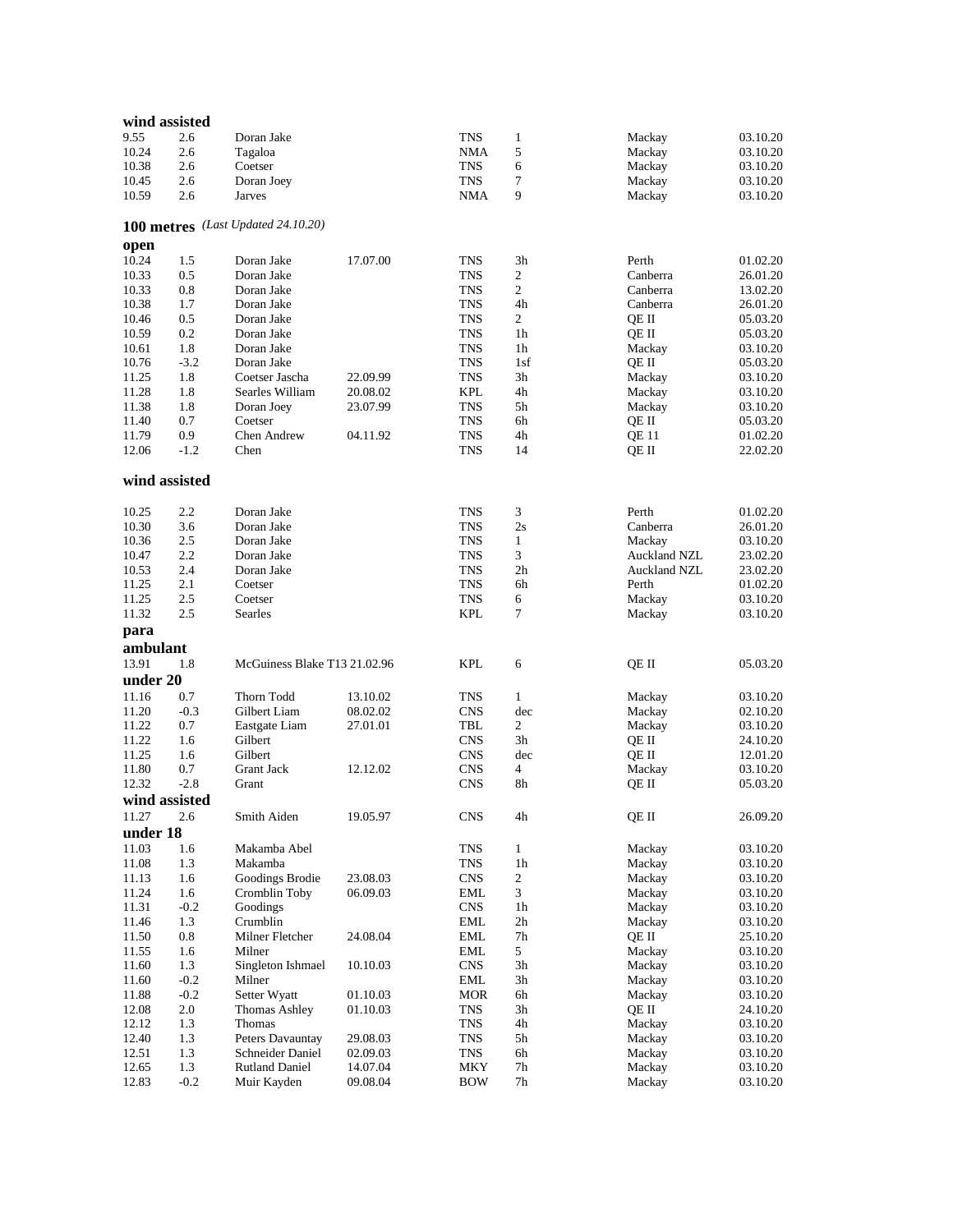|               | wind assisted |                    |          |            |                |        |          |
|---------------|---------------|--------------------|----------|------------|----------------|--------|----------|
| 11.14         | 2.4           | Mclellan Luke      | 31.10.03 | TBL        | 3h             | OE II  | 24.10.20 |
| 11.29         | 2.9           | Crumblin           |          | <b>EML</b> | 5h             | OE II  | 24.10.20 |
|               |               |                    |          |            |                |        |          |
|               |               |                    |          |            |                |        |          |
|               |               |                    |          |            |                |        |          |
| under 16      |               |                    |          |            |                |        |          |
| 11.30         | 1.9           | Tagaloa Emmanuel   | 22.12.06 | NMA        | 1              | Mackay | 03.10.20 |
| 11.54         | 1.2           | Robin Jarves       | 28.02.05 | NMA        | 1              | Mackay | 03.10.20 |
| 11.77         | 1.9           | Simms Xavier       | 01.08.06 | <b>CNS</b> | 2              | Mackay | 03.10.20 |
| 11.84         | 1.2           | Day Kynan          | 26.07.05 | MKY        | $\mathfrak{2}$ | Mackay | 03.10.20 |
| 11.95         | 1.9           | Turcinovic Richard | 04.02.06 | <b>CNS</b> | 3              | Mackay | 03.10.20 |
| 12.34         | 1.9           | Klaus Kieren       | 04.03.06 | <b>BOW</b> |                | Mackay | 03.10.20 |
| 12.37         | 1.2           | Jorgensen Adam     | 29.03.05 | <b>RSV</b> | 4              | Mackay | 03.10.20 |
| 13.31         | 1.2           | Rule Oliver        | 15.02.05 | MKY        | 5              | Mackay | 03.10.20 |
| .             | 1.9           | Simms Xavier       | 01.08.06 | <b>CNS</b> | DQ             | Mackay | 03.10.20 |
| wind assisted |               |                    |          |            |                |        |          |
| 11.17         | 2.7           | Tagaloa            |          | NMA        | 1 <sub>h</sub> | QE II  | 24.10.20 |
| 11.59         | 2.7           | <b>Simms</b>       |          | <b>CNS</b> | 6h             | QE II  | 24.10.20 |
| para          |               |                    |          |            |                |        |          |
|               |               |                    |          |            |                |        |          |
| ambulant      |               |                    |          |            |                |        |          |

| under 14 |     |                               |          |            |    |        |          |
|----------|-----|-------------------------------|----------|------------|----|--------|----------|
| 12.39    | 1.6 | Alwis Raveen                  | 05.03.07 | <b>CNS</b> | 2  | Mackay | 03.10.20 |
| 12.60    | 1.6 | Dittmann Cohen                | 13.03.07 | <b>NMA</b> | 3  | Mackay | 03.10.20 |
| 13.05    | 1.1 | Callaghan Kaelan              | 18.04.08 | <b>CNS</b> | 2  | Mackay | 03.10.20 |
| 13.41    | 1.6 | Hewitt-Watson                 |          |            |    |        |          |
|          |     | Keanu                         | 06.03.08 | <b>TNS</b> | 4h | OE II  | 24.10.20 |
| 13.60    | 1.6 | George Ryan                   | 16.10.07 | <b>CNS</b> | 5  | Mackay | 03.10.20 |
| 13.66    | 1.1 | Minchianski Benjamin 13.06.08 |          | <b>MKY</b> | 4  | Mackay | 03.10.20 |
| 14.11    | 1.6 | Wood Charlie                  | 14.09.07 | <b>CNS</b> | 6  | Mackay | 03.10.20 |
| 14.20    | 1.1 | Callaghan Hunter              | 18.04.08 | <b>CNS</b> | 5  | Mackay | 03.10.20 |
| 14.29    | 1.1 | Jones Cooper                  | 23.10.08 | <b>KPL</b> | 6  | Mackay | 03.10.20 |
| 15.31    | 1.1 | Hendrie Ryan                  | 20.07.08 | <b>KPL</b> | 7  | Mackay | 03.10.20 |
| 15.74    | 1.1 | Hewitt-Watson                 |          | <b>TNS</b> | 8  | Mackay | 03.10.20 |

```
wind assisted
```
# **para ambulant**

**wind assisted**

| masters       |                    |            |                |        |          |
|---------------|--------------------|------------|----------------|--------|----------|
| $30 - 34$     |                    |            |                |        |          |
| 35-39         |                    |            |                |        |          |
| 12.60         | Romero Nomar       | <b>MKY</b> |                | Mackay | 03.10.20 |
| 12.82         | <b>Taylor Ross</b> | <b>KPL</b> | $\overline{2}$ | Mackay | 03.10.20 |
| 40-44         |                    |            |                |        |          |
| 13.31         | Rana Ashish        | <b>MKY</b> |                | Mackay | 03.10.20 |
| 13.69         | Carney Chris       | <b>MKY</b> | $\overline{c}$ | Mackay | 03.10.20 |
| 14.44         | Rule Justin        | <b>MKY</b> | 3              | Mackay | 03.10.20 |
| wind assisted |                    |            |                |        |          |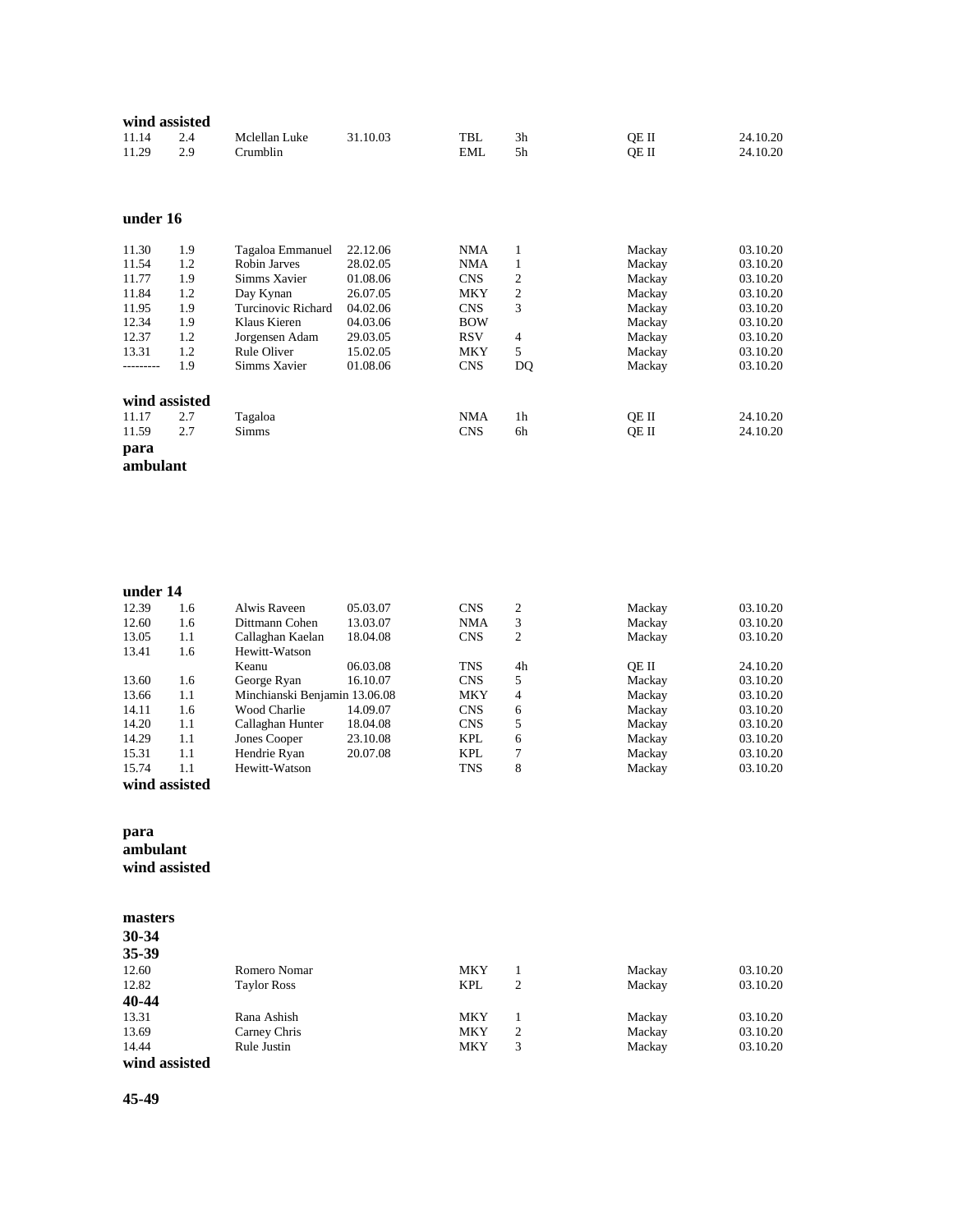|          | wind assisted       |                              |          |                             |                                |        |          |
|----------|---------------------|------------------------------|----------|-----------------------------|--------------------------------|--------|----------|
| 50-54    |                     |                              |          |                             |                                |        |          |
|          |                     |                              |          |                             |                                |        |          |
|          | wind assisted       |                              |          |                             |                                |        |          |
| 55-59    |                     |                              |          |                             |                                |        |          |
| 13.10    | $-0.5$              | Millerd Andrew               |          | TBL                         | dec                            | Mackay | 02.10.20 |
| 60-64    |                     |                              |          |                             |                                |        |          |
|          | wind assisted       |                              |          |                             |                                |        |          |
|          |                     |                              |          |                             |                                |        |          |
| 65-69    |                     |                              |          |                             |                                |        |          |
| 15.91    |                     | Ryan Terry                   |          |                             | MKY<br>1                       | Mackay | 03.10.20 |
|          |                     |                              |          |                             |                                |        |          |
|          | wind assisted       |                              |          |                             |                                |        |          |
|          |                     |                              |          |                             |                                |        |          |
| 70-74    |                     |                              |          |                             |                                |        |          |
|          | 150m (Last Updated) |                              |          |                             |                                |        |          |
|          |                     |                              |          |                             |                                |        |          |
|          |                     |                              |          |                             |                                |        |          |
|          |                     | 200m (Last Updated 25.10.20) |          |                             |                                |        |          |
| open     |                     |                              |          |                             |                                |        |          |
| 21.56    | 0.9                 | Doran Jake                   | 17.07.00 | TNS                         | $\mathbf{1}$                   | Mackay | 04.10.20 |
| 24.00    | 1.3                 | <b>Chen Andrew</b>           | 04.11.92 | TNS                         | 3h                             | QE II  | 01.02.20 |
|          | wind assisted       |                              |          |                             |                                |        |          |
| ambulant |                     |                              |          |                             |                                |        |          |
| 24.79    | 1.9                 | Hendy Lindsey(T20) 29.11.97  |          |                             |                                |        |          |
|          |                     |                              |          | TNS                         | $\mathbf{1}$                   | Mackay | 04.10.20 |
| under 20 |                     |                              |          |                             |                                |        |          |
| 22.82    | $-0.6$              | Searles William              | 20.08.02 | <b>KPL</b>                  | $\mathbf{1}$                   | Mackay | 04.10.20 |
| 23.34    | $-0.6$              | Eastgate Liam                | 27.01.01 | TBL                         | $\mathfrak{2}$                 | Mackay | 04.10.20 |
| 24.71    | $-0.6$              | <b>Grant Jack</b>            | 12.12.02 | CNS                         | 3                              | Mackay | 04.10.20 |
|          | wind assisted       |                              |          |                             |                                |        |          |
|          |                     |                              |          |                             |                                |        |          |
| para     |                     |                              |          |                             |                                |        |          |
|          |                     |                              |          |                             |                                |        |          |
| ambulant |                     |                              |          |                             |                                |        |          |
|          |                     |                              |          |                             |                                |        |          |
|          | wind assisted       |                              |          |                             |                                |        |          |
| under 18 |                     |                              |          |                             |                                |        |          |
| 22.54    |                     |                              |          |                             |                                |        |          |
|          | 1.3                 | Mclellan Luke                | 31.10.03 | TBL<br><b>CNS</b>           | $\mathbf{1}$<br>$\mathfrak{2}$ | Mackay | 04.10.20 |
| 22.62    | 1.3                 | Goodings Brodie              | 23.08.03 |                             |                                | Mackay | 04.10.20 |
| 22.70    | 1.3                 | Makamba Abel                 |          | TNS                         | 3                              | Mackay | 04.10.20 |
| 23.17    | 1.3                 | Crumblin Toby                | 06.09.03 | EML                         | 4                              | Mackay | 04.10.20 |
| 23.39    | 0.4                 | Goodings                     |          | <b>CNS</b>                  | 1h                             | Mackay | 04.10.20 |
| 23.40    | 0.4                 | Mclellan                     |          | TBL                         | 2 <sub>h</sub>                 | Mackay | 04.10.20 |
| 23.40    | 1.4                 | Makemba                      |          | <b>TNS</b>                  | 1 <sub>h</sub>                 | Mackay | 04.10.20 |
| 23.55    | 1.4                 | Crumblin                     |          | EML                         | 2 <sub>h</sub>                 | Mackay | 04.10.20 |
| 23.64    | 1.3                 | Milner Fletcher              | 24.08.04 | EML                         | 6                              | Mackay | 04.10.20 |
| 23.80    | 0.4                 | Milner                       |          | EML                         | 3h                             | Mackay | 04.10.20 |
| 25.61    | 0.4                 | Keily Jonathon'              | 23.08.03 | <b>KPL</b>                  | 5h                             | Mackay | 04.10.20 |
| 26.10    | 1.4                 | <b>Clermont Carlos</b>       | 25.04.04 | <b>CNS</b>                  | 4h                             | Mackay | 04.10.20 |
|          | wind assisted       |                              |          |                             |                                |        |          |
| 22.04    | 2.5                 | Mclellan                     |          | TBL                         | $3h\,$                         | QE II  | 25.10.20 |
| 22.65    | $2.5\,$             | Crumblin                     |          | <b>EML</b>                  | $7\mathrm{h}$                  | QE II  | 25.10.20 |
| 22.85    | 2.7                 | Milner                       |          | $\ensuremath{\mathrm{EML}}$ | $2\mathrm{h}$                  | QE II  | 25.10.20 |
| para     |                     |                              |          |                             |                                |        |          |
| ambulant |                     |                              |          |                             |                                |        |          |
|          | wind assisted       |                              |          |                             |                                |        |          |
|          |                     |                              |          |                             |                                |        |          |
|          |                     |                              |          |                             |                                |        |          |
|          |                     |                              |          |                             |                                |        |          |
| under 16 |                     |                              |          |                             |                                |        |          |
| 23.11    | 0.9                 | Tagaloa Emmanuel             | 22.12.06 | NMA                         | $\mathbf{1}$                   | Mackay | 04.10.20 |
| 23.52    | 1.8                 | Robin Jarves                 | 28.02.05 | <b>NMA</b>                  | $\mathbf{1}$                   | Mackay | 04.10.20 |
| 23.85    | 1.8                 | Grundy Jett                  | 26.02.05 | <b>MKY</b>                  | 2                              | Mackay | 04.10.20 |
| 24.78    | 1.8                 | Day Kynan                    | 26.07.05 | MKY                         | 3                              | Mackay | 04.10.20 |
| 24.97    | 0.9                 | Turcinovic Richard           | 04.02.06 | <b>CNS</b>                  | 2                              | Mackay | 04.10.20 |
| 25.78    | 0.9                 | Klaus Kieran                 | 04.03.06 | <b>BOW</b>                  | 4                              | Mackay | 04.10.20 |
| 25.81    | 0.9                 | Flaherty Ethan               | 31.05.06 | <b>NMA</b>                  | 5                              | Mackay | 04.10.20 |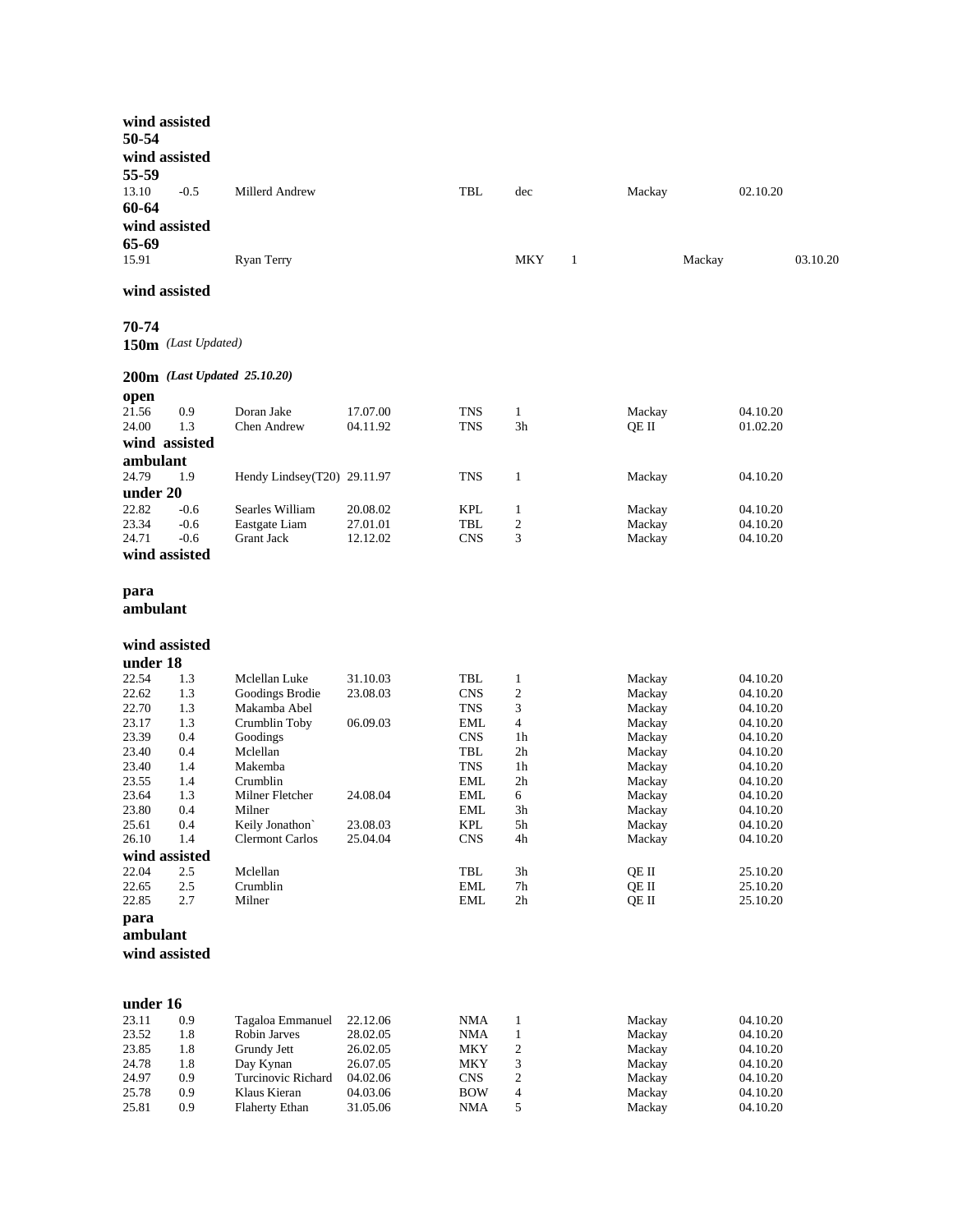| 27.85          | 1.8                 | Rule Oliver                  | 15.02.05   | <b>MKY</b> | 4              |              | Mackay           |          | 04.10.20             |          |
|----------------|---------------------|------------------------------|------------|------------|----------------|--------------|------------------|----------|----------------------|----------|
|                | wind assisted       |                              |            |            |                |              |                  |          |                      |          |
| 22.43          | 4.3                 | Tagaloa                      |            | <b>NMA</b> | 1 <sub>h</sub> |              | QE II            |          | 25.10.20             |          |
| 23.52          | 4.3                 | <b>Simms</b>                 |            | <b>CNS</b> | 5h             |              | QE II            |          | 25.10.20             |          |
|                |                     |                              |            |            |                |              |                  |          |                      |          |
|                |                     |                              |            |            |                |              |                  |          |                      |          |
| under 14       |                     |                              |            |            |                |              |                  |          |                      |          |
| 25.52          | 0.4                 | Alwis Raveen                 | 05.03.07   | <b>CNS</b> | $\overline{c}$ |              | Mackay           |          | 04.10.20             |          |
| 26.09          | 0.                  | Dittmann Cohen               | 13.03.07   | <b>NMA</b> | 3              |              | Mackay           |          | 04.10.20             |          |
| 27.93          | 0.6                 | Callaghan Kaelan             | 18.04.08   | <b>CNS</b> | 3              |              | Mackay           |          | 04.10.20             |          |
| 28.19          | 0.6<br>Keanu        | Hewitt-Watson<br>06.03.08    | <b>TNS</b> | 4          |                |              |                  | 04.10.20 |                      |          |
|                | 0.4                 |                              | 01.09.07   | <b>MKY</b> | 5              | Mackay       |                  |          |                      |          |
| 30.32<br>32.36 | 0.6                 | Rule Toby<br>Hendrie Ryan    | 20.07.08   | KPL        | 6              |              | Mackay<br>Mackay |          | 04.10.20<br>04.10.20 |          |
|                |                     |                              |            |            |                |              |                  |          |                      |          |
|                | wind assisted       |                              |            |            |                |              |                  |          |                      |          |
| 27.29          | 2.6                 | Hewitt-Watson                |            | TNS        | 1h             |              | QE II            |          | 25.10.20             |          |
|                |                     |                              |            |            |                |              |                  |          |                      |          |
|                |                     |                              |            |            |                |              |                  |          |                      |          |
| ambulant       |                     |                              |            |            |                |              |                  |          |                      |          |
| masters        |                     |                              |            |            |                |              |                  |          |                      |          |
| 30-34          |                     |                              |            |            |                |              |                  |          |                      |          |
|                |                     |                              |            |            |                |              |                  |          |                      |          |
| 35-39          |                     |                              |            |            |                |              |                  |          |                      |          |
| 27.29          |                     | <b>Taylor Ross</b>           |            | <b>KPL</b> | $\mathbf{1}$   |              | Mackay           |          | 04.10.20             |          |
|                | wind assisted       |                              |            |            |                |              |                  |          |                      |          |
| 40-44          |                     |                              |            |            |                |              |                  |          |                      |          |
| 27.87          |                     | Rule Justin                  |            | MKY        | $\mathbf{1}$   |              | Mackay           |          | 04.10.20             |          |
| 28.26          |                     | Carney Chris                 |            | <b>MKY</b> | $\overline{c}$ |              | Mackay           |          | 04.10.20             |          |
| 28.82          |                     | Rana Ashish                  |            | MKY        | 3              |              | Mackay           |          | 04.10.20             |          |
|                | wind assisted       |                              |            |            |                |              |                  |          |                      |          |
|                |                     |                              |            |            |                |              |                  |          |                      |          |
|                |                     |                              |            |            |                |              |                  |          |                      |          |
| 45-49          |                     |                              |            |            |                |              |                  |          |                      |          |
| 50-54          |                     |                              |            |            |                |              |                  |          |                      |          |
|                | wind assisted       |                              |            |            |                |              |                  |          |                      |          |
| 55-59          |                     |                              |            |            |                |              |                  |          |                      |          |
| 60-64          |                     |                              |            |            |                |              |                  |          |                      |          |
|                |                     |                              |            |            |                |              |                  |          |                      |          |
|                | wind assisted       |                              |            |            |                |              |                  |          |                      |          |
|                |                     |                              |            |            |                |              |                  |          |                      |          |
| 65-69          |                     |                              |            |            |                |              |                  |          |                      |          |
| 34.60          |                     | Ryan Terry                   |            |            | <b>MKY</b>     | $\mathbf{1}$ |                  | Mackay   |                      | 04.10.20 |
|                | wind assisted       |                              |            |            |                |              |                  |          |                      |          |
| 70-74          |                     |                              |            |            |                |              |                  |          |                      |          |
|                | wind assisted       |                              |            |            |                |              |                  |          |                      |          |
|                | 300m (Last Updated) |                              |            |            |                |              |                  |          |                      |          |
|                |                     |                              |            |            |                |              |                  |          |                      |          |
| open           |                     |                              |            |            |                |              |                  |          |                      |          |
|                |                     |                              |            |            |                |              |                  |          |                      |          |
|                |                     |                              |            |            |                |              |                  |          |                      |          |
|                |                     |                              |            |            |                |              |                  |          |                      |          |
|                |                     |                              |            |            |                |              |                  |          |                      |          |
|                |                     | 400m (Last Updated 24.10.20) |            |            |                |              |                  |          |                      |          |
| open           |                     |                              |            |            |                |              |                  |          |                      |          |
| 54.98          |                     | McCarthy Josiah              | 18.09.98   | <b>TNS</b> |                | 2            |                  | Mackay   |                      | 03.10.20 |
| para           |                     |                              |            |            |                |              |                  |          |                      |          |
|                |                     |                              |            |            |                |              |                  |          |                      |          |
| under 20       |                     |                              |            |            |                |              |                  |          |                      |          |
| 50.26          |                     | Searles William              | 20.08.02   | KPL        |                | $\mathbf{1}$ |                  | Mackay   |                      | 03.10.20 |
| 51.56          |                     | Gilbert Liam                 | 08.02.02   | <b>CNS</b> |                | 6h           |                  | QE II    |                      | 24.10.20 |
| 52.04          |                     | Gilbert                      |            | <b>CNS</b> |                | dec          |                  | QE II    |                      | 12.01.20 |
| 52.30          |                     | Gilbert                      |            | <b>CNS</b> |                | dec          |                  | Mackay   |                      | 02.10.20 |
| 54.21          |                     | <b>Grant Jack</b>            | 12.12.02   | <b>CNS</b> |                | 8h           |                  | QE II    |                      | 05.03.20 |

**para**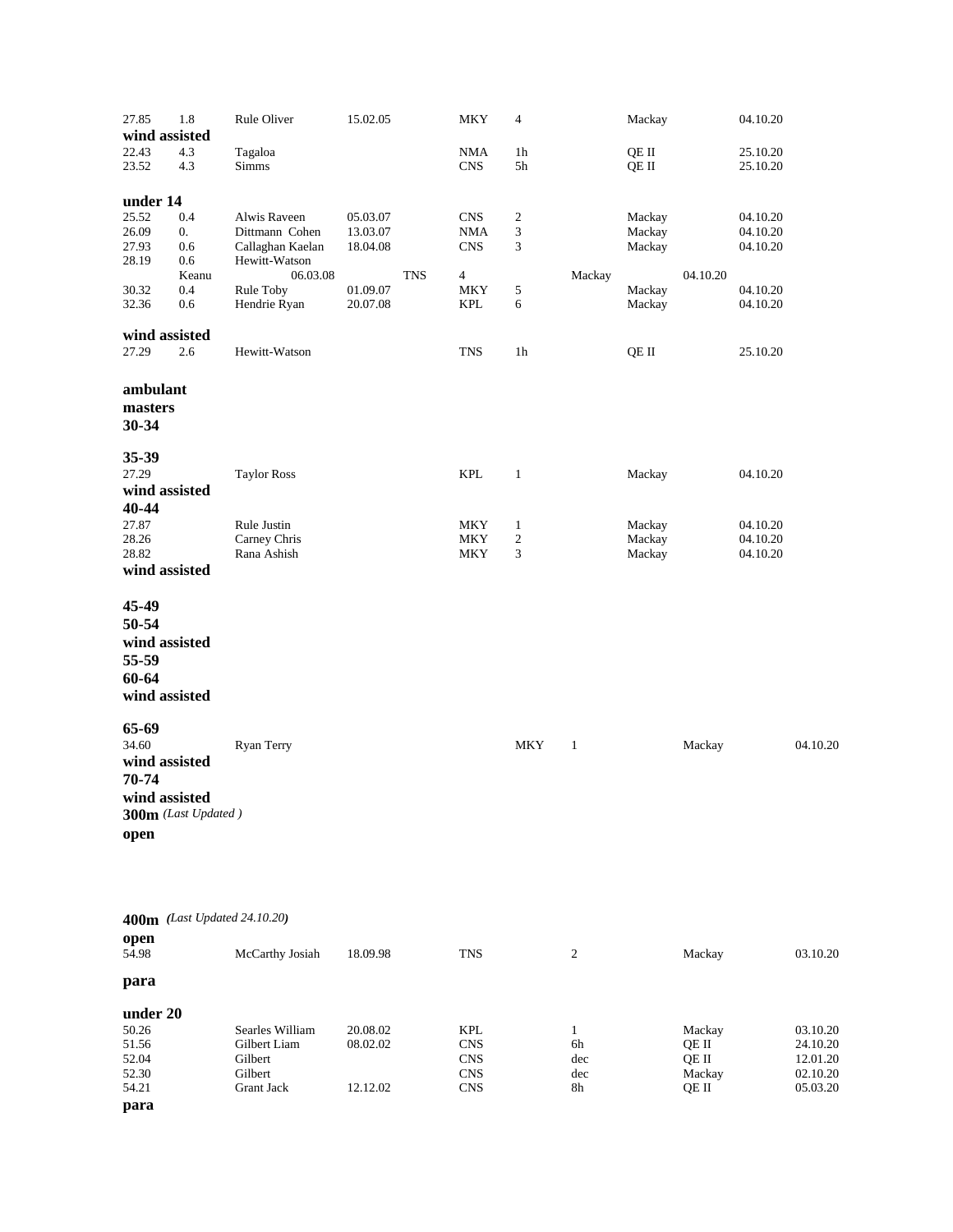#### **ambulant**

| under 18         |                           |                      |                          |                  |                  |                      |
|------------------|---------------------------|----------------------|--------------------------|------------------|------------------|----------------------|
| 50.95            | Mclellan Luke             | 31.10.03             | TBL                      | 1                | Mackay           | 03.10.20             |
| 51.54            | Mclellan                  |                      | <b>TBL</b>               | 1 <sub>h</sub>   | QE II            | 24.10.20             |
| 52.32            | Menzies Aiden             | 07.10.04             | <b>CNS</b>               | $\overline{c}$   | Mackay           | 03.10.20             |
| 52.36            | Milner Fletcher           | 24.08.04             | <b>EML</b>               | 6h               | QE II            | 24.10.20             |
| 52.81            | Milner                    |                      | <b>EML</b>               | 3                | Mackay           | 03.10.20             |
| 55.95            | Keily Jonathon            | 23.08.03             | <b>KPL</b>               | 4                | Mackay           | 03.10.20             |
| 56.40            | Keily                     |                      | <b>KPL</b>               | 2 <sub>h</sub>   | QE II            | 24.10.20             |
| 56.64<br>59.38   | Schneider Daniel          | 02.09.03             | <b>TNS</b><br><b>TNS</b> | 5<br>6           | Mackay           | 03.10.20<br>03.10.20 |
|                  | Peters Davauntay          | 29.08.03             |                          |                  | Mackay           |                      |
| para<br>ambulant |                           |                      |                          |                  |                  |                      |
| under 16         |                           |                      |                          |                  |                  |                      |
| 53.89            | Grundy Jett               | 26.02.05             | <b>KPL</b>               | 1                | Mackay           | 03.10.20             |
| 55.16            | Simms Xavier              | 01.08.06             | <b>CNS</b>               | 1 <sub>h</sub>   | Mackay           | 03.10.20             |
| 55.16            | <b>Simms</b>              |                      | <b>CNS</b>               | 1                | Mackay           | 03.10.20             |
| 55.19            | Coutts Brashar            | 02.01.05             | TBL                      | 7                | QE II            | 05.03.20             |
| 55.20            | Robin Jarves              | 28.02.05             | <b>NMA</b>               | $\overline{c}$   | Mackay           | 03.10.20             |
| 55.86            | Simms                     |                      | <b>CNS</b>               | 5h               | QE II            | 24.10.20             |
| 56.22            | Turcinovic Richard        | 04.02.06             | <b>CNS</b>               | 4h               | Mackay           | 03.10.20             |
| 56.62            | Buckman Lachlan           | 27.04.06             | <b>TNS</b>               | 5h               | Mackay           | 03.10.20             |
| 56.76            | Buckman                   |                      | <b>TNS</b>               | 4                | Mackay           | 03.10.20             |
| 56.96            | Turcinovic                |                      | <b>CNS</b>               | 5                | Mackay           | 03.10.20             |
| 57.41            | Buckman                   |                      | <b>TNS</b>               | 6h               | QE II            | 24.10.20             |
| 58.35            | Buckman                   | 15.02.05             | <b>TNS</b>               | 3h<br>3          | QE II            | 12.09.20             |
| 59.56            | Rule Oliver               |                      | <b>MKY</b><br><b>NMA</b> | 6h               | Mackay           | 03.10.20<br>03.10.20 |
| 59.99<br>1.00.50 | Riggs Sam<br>Klaus Kieran | 16.01.06<br>04.03.06 | <b>BOW</b>               | 6                | Mackay<br>Mackay | 02.10.20             |
| 1.00.64          | <b>Riggs</b>              |                      | <b>NMA</b>               | $\overline{7}$   | Mackay           | 03.10.20             |
| 1.00.80          | Klaus                     |                      | <b>BOW</b>               | 7 <sub>h</sub>   | Mackay           | 03.10.20             |
| 1.03.09          | Smart Arthur              | 29.11.05             | <b>PPA</b>               | 4                | Mackay           | 03.10.20             |
| 1.03.19          | Cooper Xavier             | 16.11.06             | KPL                      | 8h               | Mackay           | 03.10.20             |
| 1.05.59          | Cooper                    |                      | <b>KPL</b>               | 8                | Mackay           | 03.10.20             |
| para             |                           |                      |                          |                  |                  |                      |
| ambulant         |                           |                      |                          |                  |                  |                      |
| under 14         |                           |                      |                          |                  |                  |                      |
| 1.04.93          | <b>Ticehurst Cayleb</b>   | 23.08.07             | MKY                      | $\boldsymbol{2}$ | Mackay           | 03.10.20             |
| 1.05.61          | Rule Toby                 | 01.09.07             | MKY                      | 3                | Mackay           | 03.10.20             |
| 1.07.27          | Callaghan Kaelan          | 18.04.08             | <b>CNS</b>               | $\overline{c}$   | Mackay           | 03.10.20             |
| 1.08.51          | Hewitt-Watson             |                      |                          |                  |                  |                      |
|                  | Keanu                     | 06.03.08             | <b>TNS</b>               | 3h               | QE II            | 24.10.20             |
| 1.08.77          | Jorgensen Luke            | 24.04.08             | <b>RSV</b>               | 3                | Mackay           | 03.10.20             |
| 1.11.31          | Dennison Tane             | 28.06.07             | PPA`                     | 4                | Mackay           | 03.10.20             |
| 1.13.98          | Hendrie Ryan              | 20.07.08             | <b>KPL</b>               | 5                | Mackay           | 03.10.20             |
| masters          |                           |                      |                          |                  |                  |                      |
| 30-34            |                           |                      |                          |                  |                  |                      |
| 35-39            |                           |                      |                          |                  |                  |                      |
| 1.02.16          | Thompson Justin           |                      | <b>CNS</b>               | 1                | Mackay           | 03.10.20             |
| 1.04.37          | Johnstone Tim             |                      | ADF                      | 2                | Mackay           | 03.10.20             |
| 40-44            |                           |                      |                          |                  |                  |                      |
| 1.04.00          | Rule Justin               |                      | MKY                      | $\mathbf{1}$     | Mackay           | 03.10.20             |
| 45-49            |                           |                      |                          |                  |                  |                      |
|                  |                           |                      |                          |                  |                  |                      |
| 50-54            |                           |                      |                          |                  |                  |                      |
| 55-59            |                           |                      |                          |                  |                  |                      |
| 1.00.96          | Millerd Andrew            |                      | TBL                      | dec              | Mackay           | 02.10.20             |
| 65-69            |                           |                      |                          |                  |                  |                      |
| 1.10.41          | Durant Grahan Paul        |                      | <b>CCR</b>               | $\mathbf{1}$     | Mackay           | 03.10.20             |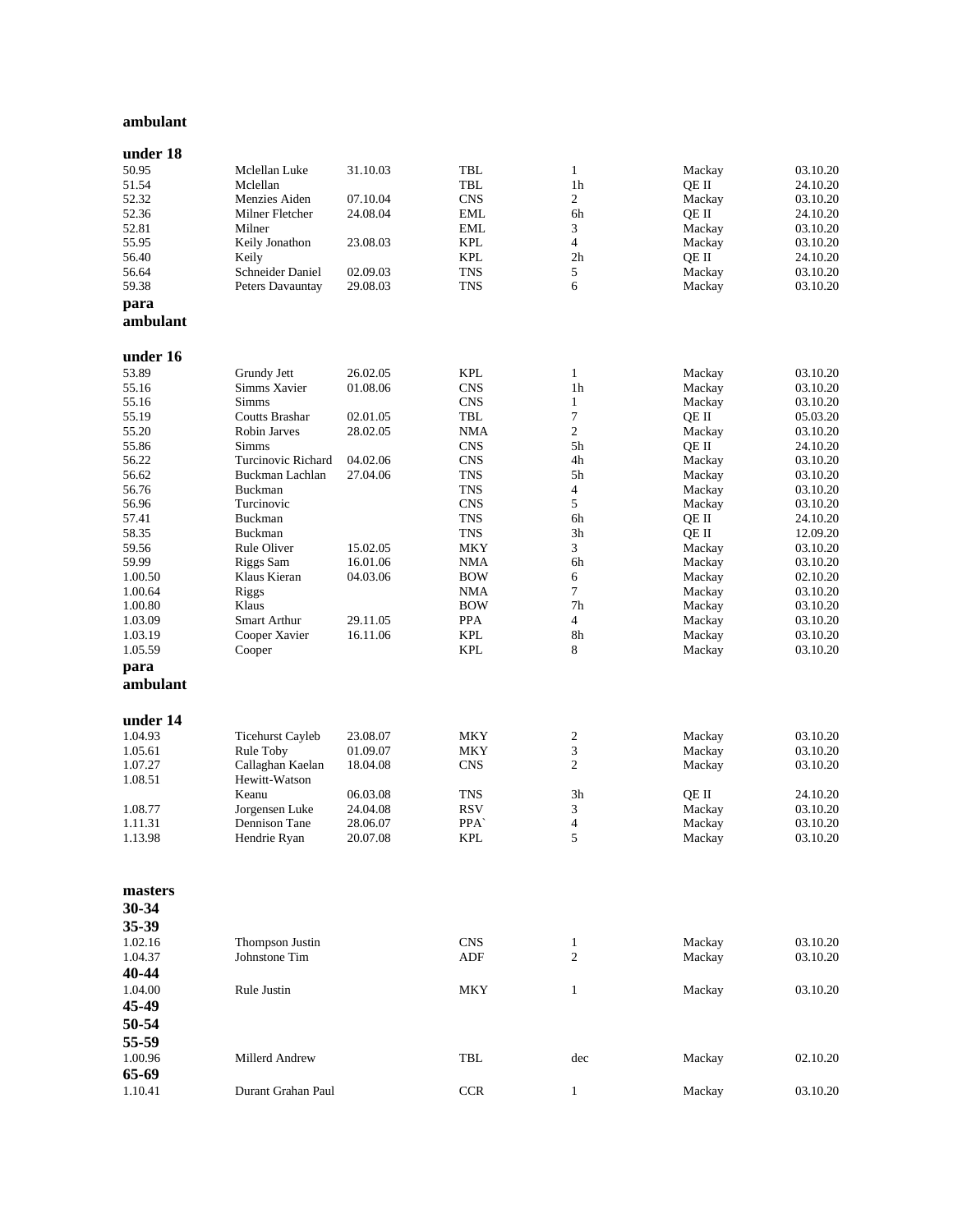|           |          | 800m (Last Updated 25.10.20) |          |     |            |   |                         |        |          |          |
|-----------|----------|------------------------------|----------|-----|------------|---|-------------------------|--------|----------|----------|
|           |          |                              |          |     |            |   |                         |        |          |          |
| Open      |          |                              |          |     |            |   |                         |        |          |          |
| 2.01.48   |          | Bidgood Jade                 | 12.08.98 |     | <b>PPA</b> |   | $\mathbf{1}$            | Mackay |          | 04.10.20 |
| 2.05.40   |          | Mumford Liam                 | 12.01.96 |     | <b>MKY</b> |   | $\mathbf{1}$            | Mackay |          | 04.10.20 |
| 2.06.56   |          | McCarthy Josiah              | 08.09.98 |     | <b>TNS</b> |   | 3                       | Mackay |          | 04.10.20 |
| para      |          |                              |          |     |            |   |                         |        |          |          |
| ambulant  |          |                              |          |     |            |   |                         |        |          |          |
| under 20  |          |                              |          |     |            |   |                         |        |          |          |
| 1.58.09   |          | McIntyre Brady               | 10.08.02 |     | <b>CNS</b> |   | 1                       | Mackay |          | 04.10.20 |
| 2.04.33   |          | Le Feuvre Charlie            | 11.12.01 |     | <b>TNS</b> |   | 2                       | Mackay |          | 04.10.20 |
| para      |          |                              |          |     |            |   |                         |        |          |          |
| ambulant  |          |                              |          |     |            |   |                         |        |          |          |
|           |          |                              |          |     |            |   |                         |        |          |          |
| under 18  |          |                              |          |     |            |   |                         |        |          |          |
| 1.59.84   |          | <b>Bell Cooper</b>           | 19.07.04 |     | <b>PRM</b> |   | 5h                      | QE II  |          | 25.10.20 |
| 2.03.04   |          | Menzies Aiden                | 21.08.03 |     | <b>CNS</b> |   | $\mathbf{1}$            | Mackay |          | 04.10.20 |
| 2.04.98   |          | Fogale Nicholas              | 07.10.04 |     | TBL        |   | $\overline{c}$          | Mackay |          | 04.10.20 |
| 2.05.07   |          | Keily Jonathan               | 23.08.03 |     | <b>KPL</b> |   | 10 <sub>h</sub>         | QE II  |          | 25.10.20 |
| 2.05.62   |          | <b>Broad Mac</b>             | 17.08.04 |     | <b>PRM</b> |   | 3                       | Mackay |          | 04.10.20 |
| 2.06.89   |          | Keily                        |          |     | <b>KPL</b> |   | 4                       | Mackay |          | 04.10.20 |
| 2.18.01   |          | Sandilant Harry              | 27.04.04 |     | <b>CRR</b> |   | 5                       | Mackay |          | 04.10.20 |
| 2.24.64   |          | Spanner Jye                  | 06.08.04 |     | <b>KPL</b> |   | 6                       | Mackay |          | 04.10.20 |
| under 16  |          |                              |          |     |            |   |                         |        |          |          |
| 2.02.32   |          | Drovandi Harry               | 20.02.05 |     | <b>PPA</b> |   | 4                       | QE II  |          | 05.03.20 |
| 2.09.19   |          | Grundy Jett                  | 26.02.05 |     | <b>KPL</b> |   | $\mathbf{1}$            | Mackay |          | 04.10.20 |
| 2.10.80   |          | Coutts Brashar               | 02.01.05 |     | TBL        |   | 7                       | QE II  |          | 05.03.20 |
| 2.12.26   |          | Rule Oliver                  | 15.02.05 |     | MKY        |   | 2                       | Mackay |          | 04.10.20 |
| 2.16.48   |          | Riggs Sam                    | 16.01.06 |     | <b>NMA</b> |   | $\mathbf{1}$            | Mackay |          | 04.10.20 |
| 2.23.55   |          | <b>Richardson Angus</b>      | 27.09.06 |     | PRM        |   | $\mathbf{2}$            | Mackay |          | 04.10.20 |
| 2.26.22   |          | Smart Arthur                 | 29.11.05 |     | <b>PPA</b> |   | 3                       | Mackay |          | 04.10.20 |
| 2.26.26   |          | Cooper Xavier                | 16.11.06 |     | <b>KPL</b> |   | 3                       | Mackay |          | 04.10.20 |
| --------- |          | Rule                         |          |     | MKY        |   | DQ WA 17.3.1            | QE II  |          | 25.10.20 |
| para      |          |                              |          |     |            |   |                         |        |          |          |
| ambulant  |          |                              |          |     |            |   |                         |        |          |          |
|           |          |                              |          |     |            |   |                         |        |          |          |
|           |          |                              |          |     |            |   |                         |        |          |          |
| under 14  |          |                              |          |     |            |   |                         |        |          |          |
| 2.23.95   |          | <b>Ticehurst Cayleb</b>      | 23.08.07 |     | MKY        |   | $\mathbf{1}$            | Mackay |          | 04.10.20 |
| 2.24.64   |          | Rule Toby                    | 01.09.07 |     | MKY        |   | $\mathbf{2}$            | Mackay |          | 04.10.20 |
| 2.28.83   |          | Goode Brandon                | 04.08.08 |     | PRM        |   | $\mathbf{1}$            | Mackay |          | 04.10.20 |
| 2.30.89   |          | Rule                         |          |     | MKY        |   | 5                       | OE II  |          | 25.10.20 |
| 2.53.72   |          | Hendrie Ryan                 | 20.07.08 |     | <b>KPL</b> |   | $\mathbf{2}$            | Mackay |          | 04.10.20 |
| 2.58.47   |          | Gardner Jayden               | 07.02.07 |     | <b>KPL</b> |   | $\overline{\mathbf{4}}$ | Mackay |          | 04.10.20 |
| 2.59.98   |          | Minchianski                  |          |     |            |   |                         |        |          |          |
|           | Benjamin | 13.06.08                     |          | MKY |            | 3 | Mackay                  |        | 04.10.20 |          |
| para      |          |                              |          |     |            |   |                         |        |          |          |
| ambulant  |          |                              |          |     |            |   |                         |        |          |          |
|           |          |                              |          |     |            |   |                         |        |          |          |
| masters   |          |                              |          |     |            |   |                         |        |          |          |
| 30-34     |          |                              |          |     |            |   |                         |        |          |          |
|           |          |                              |          |     |            |   |                         |        |          |          |
| 35-39     |          |                              |          |     |            |   |                         |        |          |          |
| 2.42.42   |          | Johnstone Tim                |          |     | ADF        |   | $\mathbf{1}$            | Mackay |          | 04.10.20 |
| 40-44     |          |                              |          |     |            |   |                         |        |          |          |
| 2.36.39   |          | Rule Justin                  |          |     | MKY        |   | $\mathbf{1}$            | Mackay |          | 04.10.20 |
| 45-49     |          |                              |          |     |            |   |                         |        |          |          |
|           |          |                              |          |     |            |   |                         |        |          |          |
| 2.18.46   |          | Henderson Roland             |          |     | WRC        |   | $\mathbf{1}$            | Mackay |          | 04.10.20 |
| 50-54     |          |                              |          |     |            |   |                         |        |          |          |
| 55-59     |          |                              |          |     |            |   |                         |        |          |          |
|           |          |                              |          |     |            |   |                         |        |          |          |
| 60-64     |          |                              |          |     |            |   |                         |        |          |          |
| 65-69     |          |                              |          |     |            |   |                         |        |          |          |
| 2.40.86   |          | Durant Graham Paul           |          |     | <b>CCR</b> |   | $\mathbf{1}$            | Mackay |          | 04.10.20 |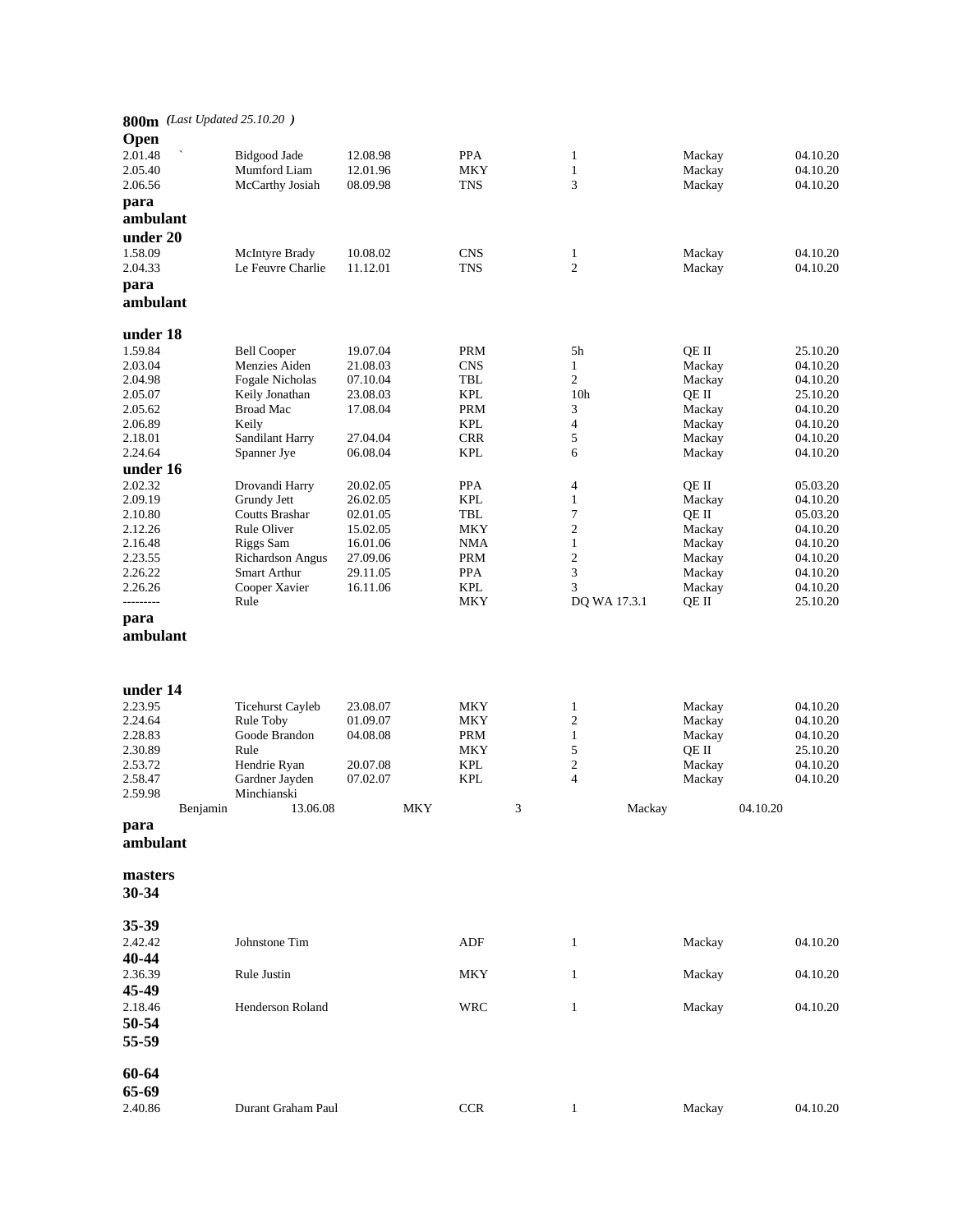| 3.07.61 | Johnson Russell D | RSV | ∸ | Mackay | 04.10.20 |
|---------|-------------------|-----|---|--------|----------|
| 70-74   |                   |     |   |        |          |
| 75-79   |                   |     |   |        |          |

**1000m (***Last Updated)*

# **under 20**

**under 18 under 16 masters**

**1500m** *(Last Updated 14.11.20)*

| open     |                         |          |            |                 |        |          |
|----------|-------------------------|----------|------------|-----------------|--------|----------|
| 4.14.76  | Bidgood Jade            | 12.08.98 | <b>PPA</b> | 13              | OE II  | 05.03.20 |
| 4.25.80  | Bidgood                 |          | <b>PPA</b> | $\mathbf{1}$    | Mackay | 03.10.20 |
| 4.31.63  | Mumford Liam            | 12.01.96 | <b>MKY</b> | $\overline{c}$  | Mackay | 03.10.20 |
| 4.42.33  | <b>Rewald Nick</b>      | 30.10.93 | MKY        | 3               | Mackay | 03.10.20 |
| under 20 |                         |          |            |                 |        |          |
| 4.22.80  | McIntyre Brady          | 10.08.02 | <b>CNS</b> | $\mathbf{1}$    | Mackay | 03.10.20 |
| 4.22.98  | <b>Emonson Deklen</b>   | 19.03.03 | <b>TRR</b> | 7               | OE II  | 05.03.20 |
| 4.51.76  | Gilbert Liam            | 08.02.02 | <b>CNS</b> | dec             | Mackay | 03.10.20 |
| 4.55.36  | Gilbert                 |          | <b>CNS</b> | dec             | QE II  | 12.01.20 |
| para     |                         |          |            |                 |        |          |
| ambulant |                         |          |            |                 |        |          |
| under 18 |                         |          |            |                 |        |          |
| 4.07.25  | <b>Bell Cooper</b>      | 19.07.04 | <b>PRM</b> | $\overline{c}$  | QE II  | 14.11.20 |
| 4.27.05  | Keily Jonathan          | 23.08.03 | <b>KPL</b> | 10 <sub>h</sub> | QE II  | 25.10.20 |
| 4.28.40  | Emonson Deklen          | 19.03.03 | <b>PRM</b> | $\mathbf{1}$    | Mackay | 02.10.20 |
| 4.29.85  | Menzies Aiden           | 21.08.03 | <b>CNS</b> | $\mathbf{2}$    | Mackay | 02.10.20 |
| 4.33.45  | Fogale Nicholas         | 07.10.04 | <b>TBL</b> | 3               | Mackay | 02.10.20 |
| 4.34.41  | Fairley Leo             | 19.06.03 | <b>PRM</b> | 12h             | QE II  | 25.10.20 |
| 4.36.30  | Keily                   |          | <b>KPL</b> | 4               | Mackay | 02.10.20 |
| 4.37.86  | Sandilant Harry         | 27.04.04 | <b>CRR</b> | 5               | Mackay | 02.10.20 |
| 4.43.87  | <b>Broad Mac</b>        | 17.08.04 | <b>PRM</b> | 6               | Mackay | 02.10.20 |
| 4.53.12  | <b>Rutland Damian</b>   | 14.07.04 | MKY        | $\overline{7}$  | Mackay | 02.10.20 |
| 4.53.21  | Spanner Jye             | 06.08.04 | <b>KPL</b> | 8               | Mackay | 02.10.20 |
| 4.54.87  | Spanner                 |          | <b>KPL</b> | 17              | QE II  | 25.10.20 |
| 4.54.90  | <b>Rule Oliver</b>      | 15.02.05 | <b>MKY</b> | 11              | QE II  | 24.10.20 |
| 5.01.50  | Fairley                 |          | <b>PRM</b> | 13h             | QW II  | 14.11.20 |
| under 16 |                         |          |            |                 |        |          |
| 4.14.62  | <b>Wagner Marley</b>    | 16.01.05 | <b>PRM</b> | 8               | OE II  | 14.11.20 |
| 4.21.45  | Drovandi Harry          | 20.02.05 | PPA        | $\overline{c}$  | QE II  | 05.03.20 |
| 4.39.18  | <b>Rule Oliver</b>      | 15.02.05 | MKY        | $\overline{c}$  | Mackay | 03.10.20 |
| 4.44.76  | Lane Lucas              | 10.03.06 | <b>PRM</b> | $\mathbf{1}$    | Mackay | 03.10.20 |
| 4.49.95  | Riggs Sam               | 16.01.06 | <b>NMA</b> | $\overline{c}$  | Mackay | 03.10.20 |
| 4.52.98  | <b>Richardson Angus</b> | 27.09.06 | <b>PRM</b> | 3               | Mackay | 03.10.20 |
| 5.17.41  | Hickey Alistair         | 29.08.06 | <b>RER</b> | $\overline{4}$  | Mackay | 03.10.20 |
| 5.29.71  | Cooper Xavier           | 16.11.06 | <b>KPL</b> | 5               | Mackay | 03.10.20 |
| para     |                         |          |            |                 |        |          |
| under 14 |                         |          |            |                 |        |          |
| 4.43.23  | <b>Blue Kaiyan</b>      | 18.06.07 | <b>PRM</b> | 1               | Mackay | 02.10.20 |
| 5.03.85  | Rule Toby               | 01.09.07 | <b>MKY</b> | 4h              | QE II  | 24.10.20 |
| 5.04.53  | Rule                    |          | MKY        | $\mathbf{2}$    | Mackay | 02.10.20 |
| 5.10.00  | <b>Ticehurst Cayleb</b> | 23.01.07 | <b>MKY</b> | 3               | Mackay | 02.10.20 |
| 5.14.65  | Goode Brandon           | 04.08.08 | <b>PRM</b> | $\mathbf{1}$    | Mackay | 03.10.20 |
| 5.43.25  | Dennison Tane           | 28.06.07 | PPA        | $\overline{4}$  | Mackay | 02.10.20 |
| 5.45.70  | Hendrie Ryan            | 20.07.08 | <b>KPL</b> | $\overline{2}$  | Mackay | 03.10.20 |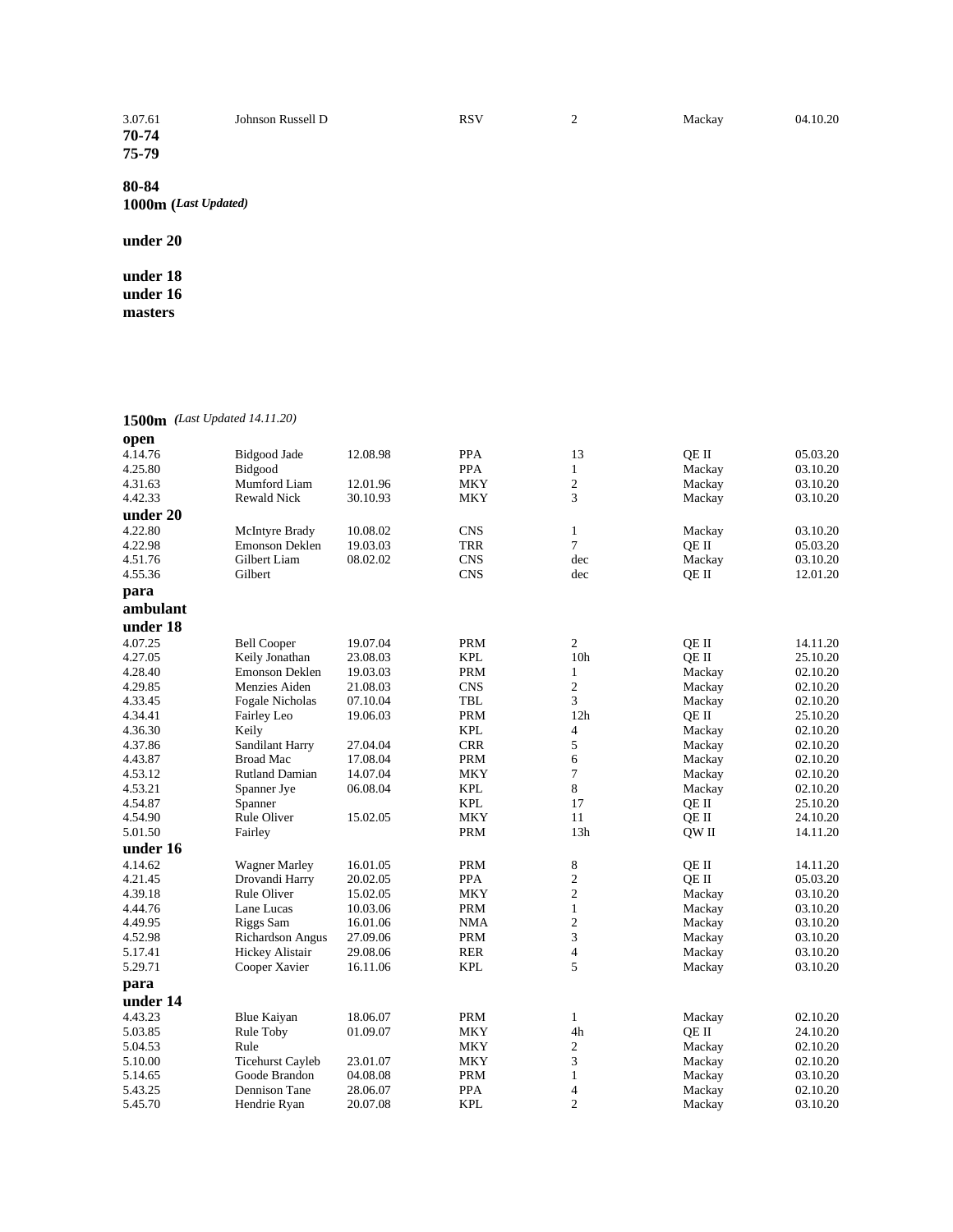| masters                                 |                                          |                      |                          |                   |                  |                      |
|-----------------------------------------|------------------------------------------|----------------------|--------------------------|-------------------|------------------|----------------------|
| 30-34                                   |                                          |                      |                          |                   |                  |                      |
| 35-39                                   |                                          |                      |                          |                   |                  |                      |
| 6.05.09                                 | Johnstone Tim                            |                      | <b>ADF</b>               | $\mathbf{1}$      | Mackay           | 02.10.20             |
| 40-44                                   |                                          |                      |                          |                   |                  |                      |
| 6.04.11                                 | Rule Justin                              |                      | <b>MKY</b>               | $\mathbf{1}$      | Mackay           | 02.10.20             |
| 45-49                                   |                                          |                      |                          |                   |                  |                      |
| 4.45.06                                 | Henderson Roland                         |                      | WRC                      | $\mathbf{1}$      | Mackay           | 02.10.20             |
| 50-54                                   |                                          |                      |                          |                   |                  |                      |
| 55-59                                   |                                          |                      |                          |                   |                  |                      |
| 5.59.78                                 | Millerd Andrew                           |                      | TBL                      | dec               | Mackay           | 03.10.20             |
| 60-64                                   |                                          |                      |                          |                   |                  |                      |
| 65-69                                   |                                          |                      |                          |                   |                  |                      |
| 5.38.13                                 | Durant Graham Paul                       |                      | <b>CCR</b>               | $\mathbf{1}$      | Mackay           | 03.10.20             |
| 6.31.11                                 | Johnson Russell D                        |                      | <b>RSV</b>               | $\mathbf{1}$      | Mackay           | 03.10.20             |
| 70-74                                   |                                          |                      |                          |                   |                  |                      |
| 75-79                                   |                                          |                      |                          |                   |                  |                      |
| 1 mile (Last Updated 02.10.20)          |                                          |                      |                          |                   |                  |                      |
| open                                    |                                          |                      |                          |                   |                  |                      |
| 4.24.30                                 | Gillen Toby                              | 23.05.01             | <b>PRM</b>               | $\mathbf{1}$      | Mackay           | 02.10.20             |
| 4.34.20                                 | McIntyre Brady                           | 10.08.02             | <b>CNS</b>               | $\sqrt{2}$        | Mackay           | 02.10.20             |
| 4.40.20                                 | Mumford Liam                             | 12.01.96             | MKY                      | 3                 | Mackay           | 02.10.20             |
| 4.41.80                                 | <b>Boltz Ollie</b>                       | 05.04.04             | <b>PRM</b>               | $\overline{4}$    | Mackay           | 02.10.20             |
| 6.55.70                                 | <b>Johnson Russell</b>                   | 12.05.52             | <b>RSV</b>               | 5                 | Mackay           | 02.10.20             |
| ------<br>3000m (Last Updated 04.10.20) | <b>Sandilant Harry</b>                   | 27.04.04             | <b>CNS</b>               | <b>DNF</b>        | Mackay           | 02.10.20             |
|                                         |                                          |                      |                          |                   |                  |                      |
| open<br>under 20                        |                                          |                      |                          |                   |                  |                      |
|                                         |                                          |                      |                          |                   |                  |                      |
| under 18                                |                                          |                      |                          |                   |                  |                      |
| 9.06.30<br>9.17.57                      | <b>Bell Cooper</b><br><b>Boltz Ollie</b> | 19.07.04<br>05.04.04 | <b>PRM</b><br><b>PRM</b> | 8<br>1            | QE II<br>Mackay  | 19.09.20<br>04.10.20 |
| 9.29.27                                 | Emonson Deklen                           | 19.03.03             | <b>PRM</b>               | $\sqrt{2}$        | Mackay           | 04.10.20             |
| 10.24.91                                | <b>Rutland Damian</b>                    | 14.07.04             | <b>MKY</b>               | 3                 | Mackay           | 04.10.20             |
| 10.27.27                                | Spanner Jye                              | 06.08.04             | <b>KPL</b>               | $\overline{4}$    | Mackay           | 04.10.20             |
| 12.12.26                                | Schneider Daniel                         | 02.09.03             | <b>TNS</b>               | 5                 | Mackay           | 04.10.20             |
| under 16                                |                                          |                      |                          |                   |                  |                      |
| 9.13.16                                 | <b>Wagner Marley</b>                     | 16.01.05             | <b>PRM</b>               | 5                 | Mackay           | 25.10.20             |
| 10.15.48                                | Lane Lucas                               | 10.03.06             | <b>PRM</b>               | 1                 | Mackay           | 04.10.20             |
| 10.21.11                                | Richardson Angus                         | 27.09.06             | <b>PRM</b>               | $\sqrt{2}$        | Mackay           | 04.10.20             |
| 11.16.08                                | Rule Oliver                              | 15.02.05             | MKY                      | $\overline{c}$    | Mackay           | 04.10.20             |
| 11.26.78                                | Hickey Alistair                          | 29.08.06             | <b>RER</b>               | 3                 | Mackay           | 04.10.20             |
| under 14                                |                                          |                      |                          |                   |                  |                      |
| 9.53.44<br>11.21.40                     | <b>Blue Kaiyan</b><br>Goode Brandon      | 18.06.07<br>04.08.08 | PRM<br>PRM               | 1<br>$\mathbf{1}$ | Mackay<br>Mackay | 04.10.20<br>04.10.20 |
| 12.25.29                                | Dennison Tane                            | 28.06.07             | <b>PPA</b>               | 2                 | Mackay           | 04.10.20             |
| 12.25.40                                | Hendrie Ryan                             | 20.07.08             | <b>KPL</b>               | $\overline{2}$    | Mackay           | 04.10.20             |
| 40-44                                   |                                          |                      |                          |                   |                  |                      |
| 55-59                                   |                                          |                      |                          |                   |                  |                      |
|                                         |                                          |                      |                          |                   |                  |                      |
| <b>5000m</b> (Last Updated 04.10.20)    |                                          |                      |                          |                   |                  |                      |
| open                                    |                                          |                      |                          |                   |                  |                      |
| --=--                                   | Rewald Nick                              | 30.10.93             | MKY                      | <b>DNF</b>        | Mackay           | 04.10.20             |
| under 20                                |                                          |                      |                          |                   |                  |                      |
| 15.11.49                                | Gillen Toby                              | 23.05.01             | <b>PRM</b>               | 1                 | Mackay           | 04.10.20             |
| 16.26.46                                | Hickey Rohan                             | 04.11.02             | PRM                      | $\boldsymbol{2}$  | Mackay           | 04.10.20             |
| under 18                                |                                          |                      |                          |                   |                  |                      |

**masters**

**30 -34**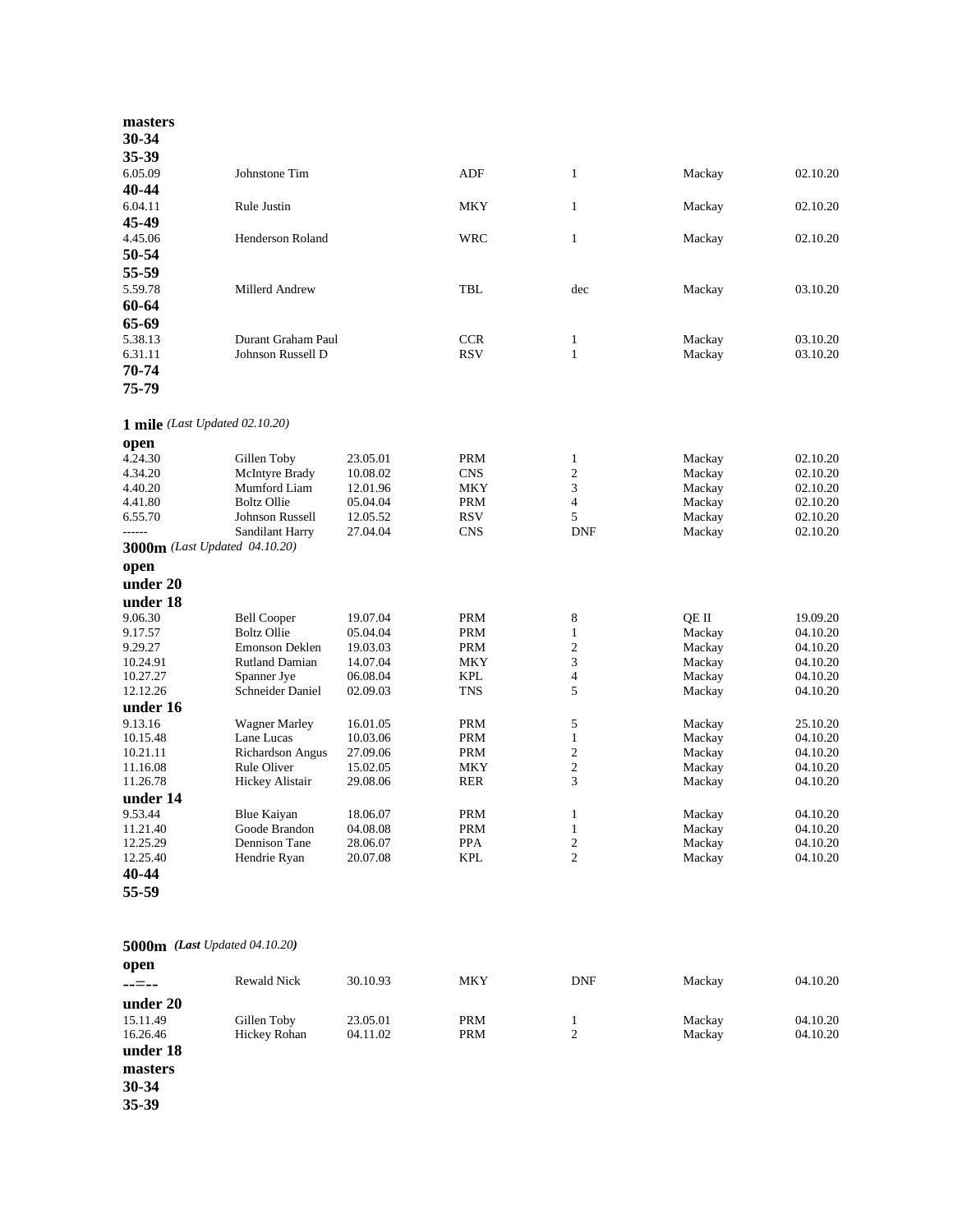| 40-44<br>45-49<br>18.16.53 | Henderson Roland | <b>WRC</b> | Mackay | 04.10.20 |
|----------------------------|------------------|------------|--------|----------|
| 50-54<br>20.37.67          | Evans Derrick    | <b>TRR</b> | Mackay | 04.10.20 |

**45-49**

20.11.80

**55-59**

**45-49 55-59 70-74 75-79 10000m** *(Last Updated*  **open**

|         | half marathon (Last Updated 19.07.20) |          |            |    |        |          |
|---------|---------------------------------------|----------|------------|----|--------|----------|
| 1.32.37 | <b>Wenitong Luke</b>                  | 16.01.77 | DRC        |    | Cairns | 19.07.20 |
| 1.33.36 | Dugan Alan                            | 20.08.75 | <b>DRC</b> | ↑  | Cairns | 19.07.20 |
| 1.34.57 | Gargan Brent                          | 25.12.75 | <b>RER</b> | 3  | Cairns | 19.07.20 |
| 1.37.12 | Mcdonagh Derek                        | 22.06.69 | <b>DRC</b> |    | Kauri  | 14.06.20 |
| 1.37.26 | Anderton Jordan                       | 03.12.87 | <b>DRC</b> |    | Kauri  | 14.06.20 |
| 1.37.41 | Herring Jamieson                      | 16.02.83 | <b>RER</b> |    | Cairns | 19.07.20 |
| 2.00.29 | Jones Clifford                        | 10.02.67 | <b>DRC</b> | 8  | Cairns | 19.07.20 |
| 2.08.12 | Gadhvi Baz                            | 08.01.70 | DRC        | 10 | Cairns | 19.07.20 |
| 2.10.32 | Jones                                 |          | <b>DRC</b> | 3  | Kauri  | 14.06.20 |
| 2.17.02 | Gegg James                            | 02.02.75 | <b>RER</b> | 11 | Cairns | 19.07.20 |

**marathon** *(Last Updated)*  **open**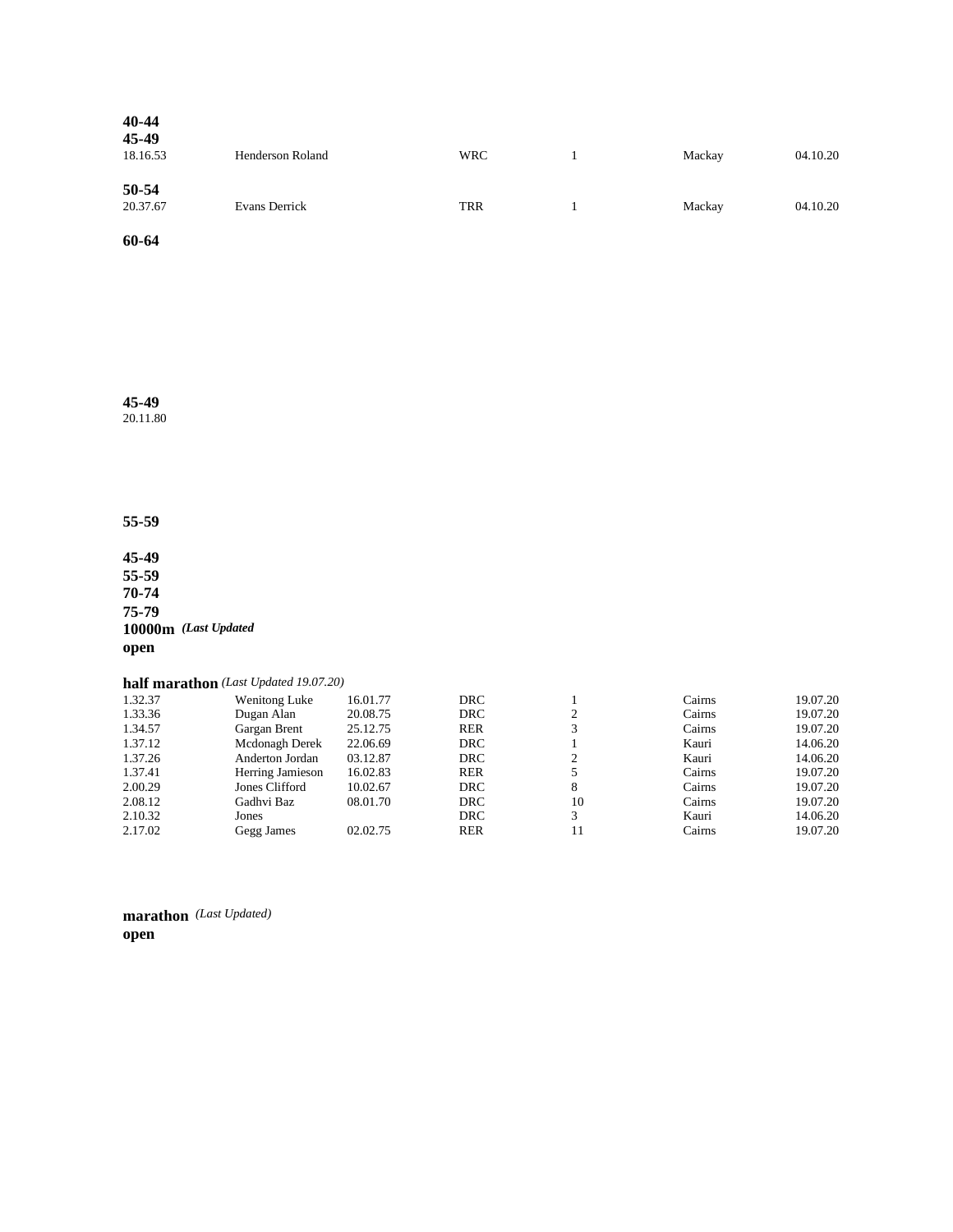| open<br>under 20 | decathlon (Last Updated 03.10.20)                                                                                              |        |          |
|------------------|--------------------------------------------------------------------------------------------------------------------------------|--------|----------|
| 6862             | 08.02.02<br>Gilbert Liam<br><b>CNS</b><br>-1<br>$(11.20, 6.53, 12.11, 1.92, 52.30, 15.07, 49.04, 3.90, 40.41, 4.51.76)$        | Mackay | 03.10.20 |
| wind             | $-0.3 -0.9$<br>0.6                                                                                                             |        |          |
| 6482             | Gilbert<br><b>CNS</b><br>$\overline{2}$<br>$(11.25, 6.62, 13.17, 1.84, 52.04, 16.71, 39.64, 3.80, 39.00, 4.55.36)$             | QE II  | 12.01.20 |
| wind             | 1.6<br>1.0<br>$-2.4$                                                                                                           |        |          |
| under 18         |                                                                                                                                |        |          |
|                  |                                                                                                                                |        |          |
| masters<br>30-34 |                                                                                                                                |        |          |
| 35-39            |                                                                                                                                |        |          |
| 40-44<br>45-49   |                                                                                                                                |        |          |
| 50-54            |                                                                                                                                |        |          |
| 55-59            |                                                                                                                                |        |          |
| 5811             | Millerd Andrew<br>$\ensuremath{\mathsf{TBL}}$<br>1<br>$(13.10, 4.75, 9.04, 1.50, 1.00.96, 19.60, 28.55, 2.80, 25.90, 5.59.78)$ | Mackay | 03.10.20 |
| wind             | $-0.5 - 0.9$<br>2.6                                                                                                            |        |          |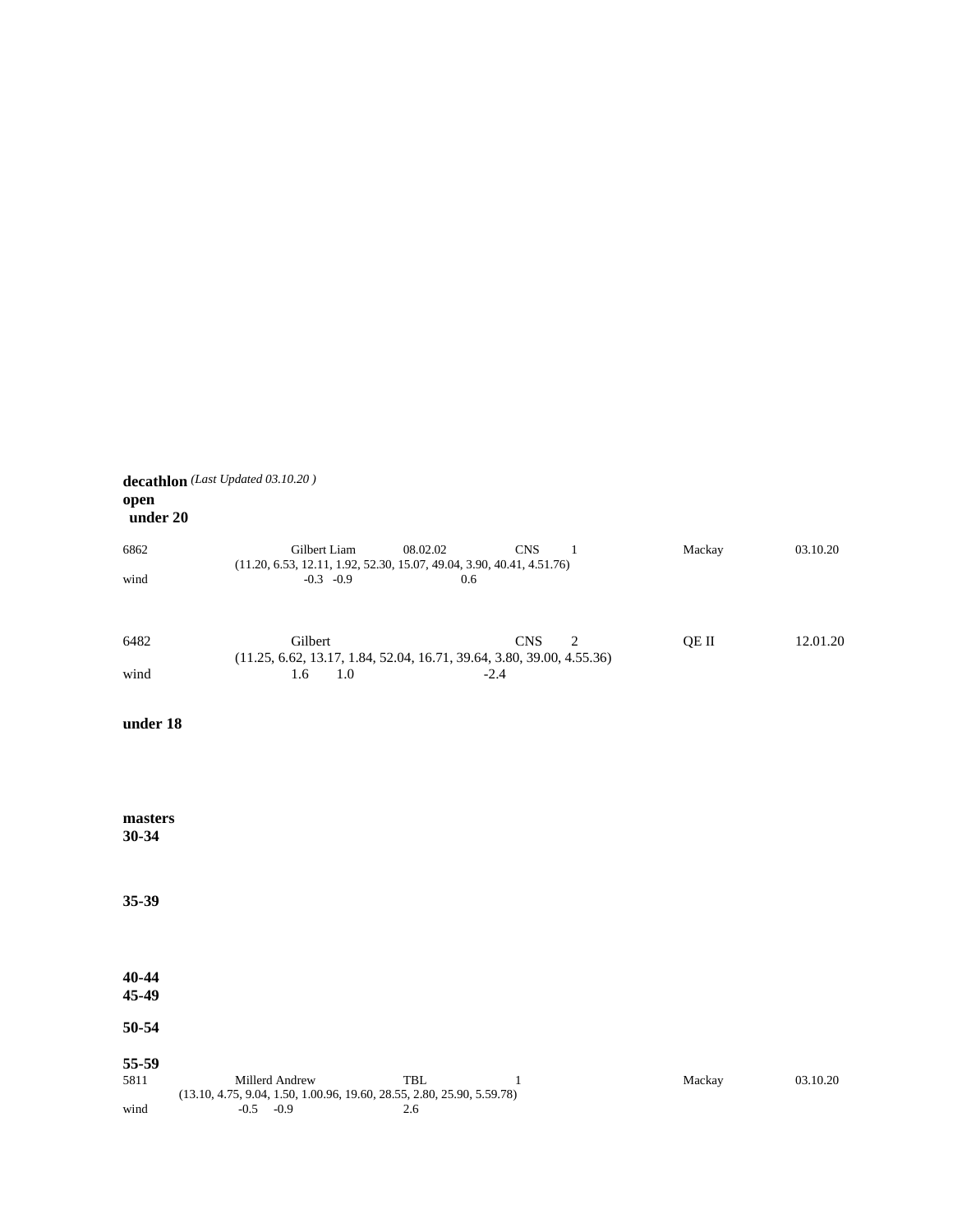wind

**octathlon** *(Last Updated)*

**open**

**under 20 under 18** wind

**under 16**

**masters**

**30-34**

**35-39**

**40-44 45-48 heptathlon** *(Last Updated)*

**hurdles** *(Last Updated 24.10.20)*

**60 metres**

| open          |               |                |          |            |   |     |                     |          |
|---------------|---------------|----------------|----------|------------|---|-----|---------------------|----------|
| 110 metres    |               |                |          |            |   |     |                     |          |
| 14.74         | 1.6           | Coetser Jascha | 22.09.99 | <b>TNS</b> | 6 |     | Perth               | 01.02.20 |
| 15.56         | $-2.9$        | Coetser        |          | <b>TNS</b> | 3 |     | OE II               | 05.03.20 |
| wind assisted |               |                |          |            |   |     |                     |          |
| 14.90         | 4.9           | Coetser        |          | <b>TNS</b> | 7 |     | <b>Auckland NZL</b> | 23.02.20 |
| 15.11         | 3.3           | Coetser        |          | <b>TNS</b> | 3 |     | Mackay              | 04.10.20 |
| 400 metres    |               |                |          |            |   |     |                     |          |
| open          |               |                |          |            |   |     |                     |          |
| under 20      |               |                |          |            |   |     |                     |          |
| 110 metres    |               |                |          |            |   |     |                     |          |
| 14.82         | 0.4           | Gilbert Liam   | 08.02.02 | <b>CNS</b> |   |     | QE II               | 24.10.20 |
| 15.07         | 0.6           | Gilbert        |          | <b>CNS</b> |   | dec | Mackay              | 03.10.20 |
| 16.71         | $-2.4$        | Gilbert        |          | <b>CNS</b> |   | dec | QE II               | 12.01.20 |
|               | wind assisted |                |          |            |   |     |                     |          |

**200 metres**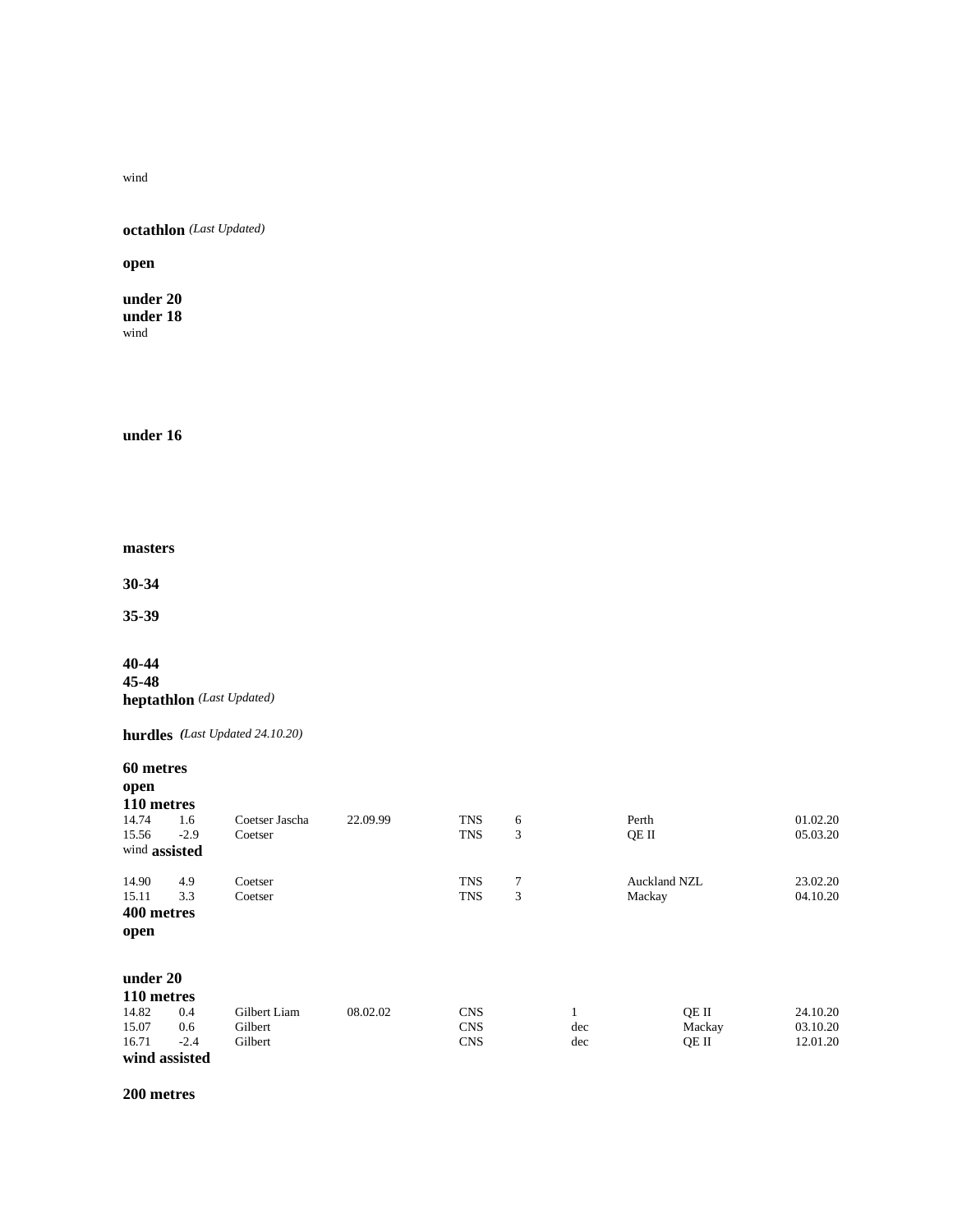## **400 metres**

| under18<br>110 metres<br>wind assisted                        |                        |                                           |          |            |                   |   |                 |        |                 |          |                      |
|---------------------------------------------------------------|------------------------|-------------------------------------------|----------|------------|-------------------|---|-----------------|--------|-----------------|----------|----------------------|
| 20.83                                                         | 2.8                    | Muir Kayden                               | 09.08.04 |            | <b>BOW</b>        |   | $\mathbf{1}$    |        | Mackay          |          | 04.10.20             |
| 400 metres<br>1.12.84                                         |                        | Muir Kayden                               | 09.08.04 |            | <b>BOW</b>        |   | $\mathbf{1}$    |        | Mackay          |          | 02.10.20             |
| under 16                                                      |                        |                                           |          |            |                   |   |                 |        |                 |          |                      |
| 100 metres                                                    |                        |                                           |          |            |                   |   |                 |        |                 |          |                      |
| 14.79                                                         | 0.7                    | Jorgensen Adam                            | 29.03.05 |            | <b>RSV</b>        |   | $\overline{c}$  |        | Mackay          |          | 04.10.20             |
| 17.61                                                         | 0.7                    | Klaus Kieran                              | 04.03.06 |            | <b>BOW</b>        |   | $\mathbf{1}$    |        | Mackay          |          | 04.10.20             |
| -------                                                       | 0.7                    | Galea James                               | 12.01.06 |            | MKY               |   | <b>DNF</b>      |        | Mackay          |          | 04.10.20             |
| wind assisted                                                 |                        |                                           |          |            |                   |   |                 |        |                 |          |                      |
| 14.74                                                         | 3.3                    | Jorgensen                                 |          |            | <b>RSV</b>        |   | 5               |        | QE II           |          | 24.10.20             |
| 200 metres                                                    |                        |                                           |          |            |                   |   |                 |        |                 |          |                      |
| 29.08<br>29.70                                                | 1.6<br>0.7             | Jorgensen Adam<br>Jorgensen               | 29.03.05 |            | <b>RSV</b><br>RSV |   | 5<br>$\sqrt{2}$ |        | QE II<br>Mackay |          | 25.10.20<br>02.10.20 |
| 30.27                                                         | 0.7                    | Klaus Kieran                              | 04.03.06 |            | <b>BOW</b>        |   | $\mathbf{1}$    |        | Mackay          |          | 02.10.20             |
| wind assisted                                                 |                        |                                           |          |            |                   |   |                 |        |                 |          |                      |
| under 14<br>80 metres                                         |                        |                                           |          |            |                   |   |                 |        |                 |          |                      |
| 90 metres                                                     |                        |                                           |          |            |                   |   |                 |        |                 |          |                      |
| wind assisted                                                 |                        |                                           |          |            |                   |   |                 |        |                 |          |                      |
| 15.39                                                         | 2.1                    | Jorgensen Luke                            | 20.04.08 |            | <b>RSV</b>        |   | 2               |        | Mackay          |          | 04.10.20             |
| 18.08                                                         | 2.1                    | Callaghan Kaelan                          | 18.04.08 |            | <b>CNS</b>        |   | 3               |        | Mackay          |          | 04.10.20             |
| 19.89                                                         | 2.1                    | Minchianski Benjamin13.06.08              |          |            | <b>MKY</b>        |   | 5               |        | Mackasy         |          | 04.10.20             |
| ----                                                          | 2.1                    | Jones Cooper                              | 23.10.08 |            | <b>KPL</b>        |   | dq              |        | Mackay          |          | 04.10.20             |
| 200 metres                                                    |                        |                                           |          |            |                   |   |                 |        |                 |          |                      |
| 34.94<br>38.99                                                | 0.5<br>0.5<br>Benjamin | Jorgensen Luke<br>Minchianski<br>13.06.08 | 20.04.08 | <b>MKY</b> | <b>RSV</b>        | 2 | $\mathbf{1}$    | Mackay | Mackay          | 02.10.20 | 02.10.20             |
| wind assisted<br>masters<br>30-34<br>110 metres<br>400 metres |                        |                                           |          |            |                   |   |                 |        |                 |          |                      |
| 35-39<br>110 metres                                           |                        |                                           |          |            |                   |   |                 |        |                 |          |                      |
| 22.81<br>400 metres                                           |                        | Nomar<br>Romero                           |          |            | <b>MKY</b>        |   | $\mathbf{1}$    |        | Mackay          |          | 04.10.20             |
| 40-44<br>400 metres<br>110 metres<br>45-49<br>400 metres      |                        |                                           |          |            |                   |   |                 |        |                 |          |                      |
| 110 metres                                                    |                        |                                           |          |            |                   |   |                 |        |                 |          |                      |
| 50-54                                                         |                        |                                           |          |            |                   |   |                 |        |                 |          |                      |

**100 metres**

.

**wind assisted**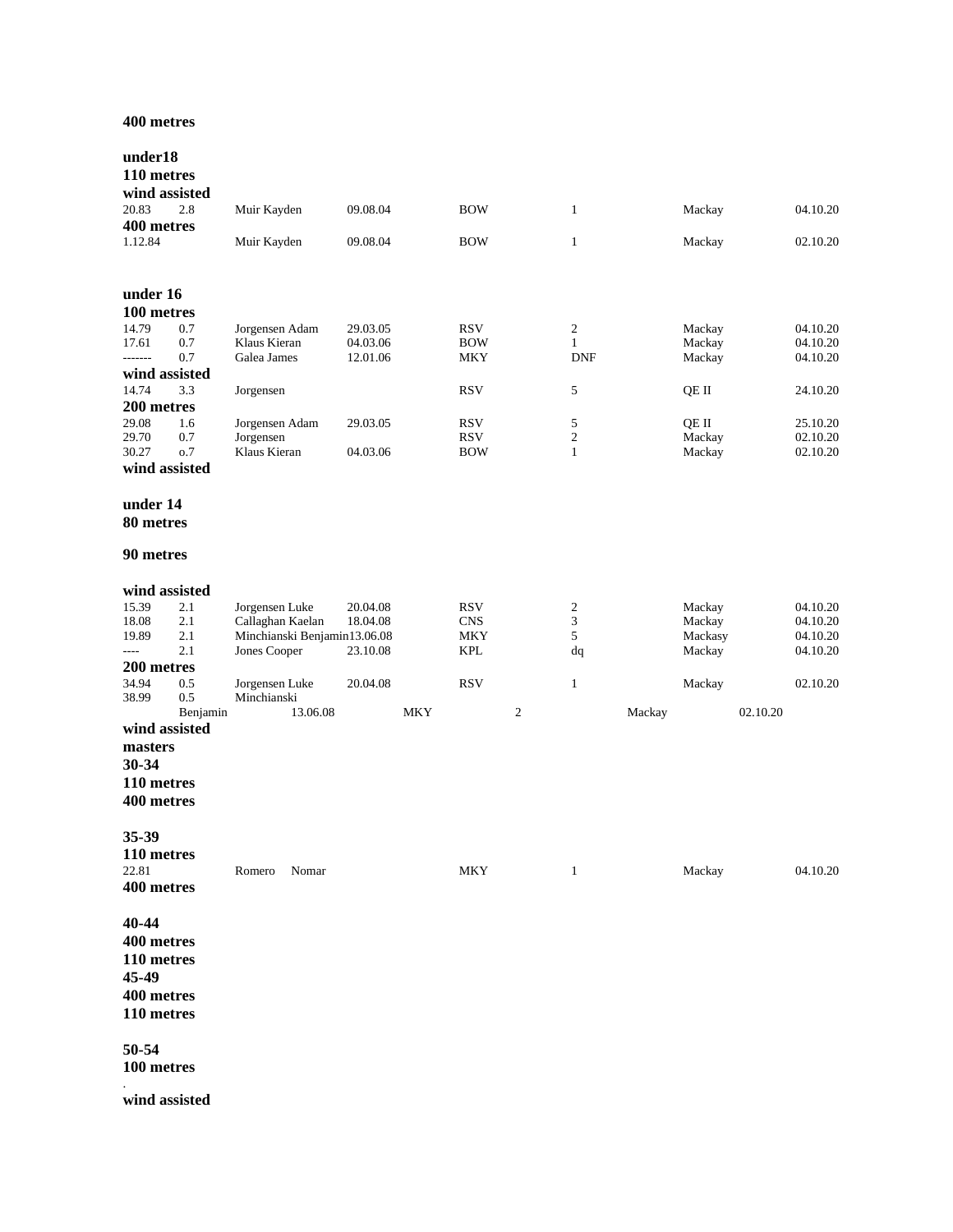## **55-59 100 metres**

| wind assisted<br>19.60<br>2.6<br>65-69<br>100 metres                                                     | Millerd Andrew                                       |                                  | <b>TBL</b>                                       |                                               | dec                                               | Mackay                            | 03.10.20                                     |
|----------------------------------------------------------------------------------------------------------|------------------------------------------------------|----------------------------------|--------------------------------------------------|-----------------------------------------------|---------------------------------------------------|-----------------------------------|----------------------------------------------|
| 70-74<br>80 metres<br>.05.17<br>300 metres                                                               |                                                      |                                  |                                                  |                                               |                                                   |                                   |                                              |
| 3000 metres                                                                                              | steeplechase (Last Updated 2410.20)                  |                                  |                                                  |                                               |                                                   |                                   |                                              |
| open<br>3000 Metres<br>under 20                                                                          |                                                      |                                  |                                                  |                                               |                                                   |                                   |                                              |
| 10.21.00<br>under 18                                                                                     | Hickey Rohan                                         | 04.11.02                         | PRM                                              |                                               | $\mathbf{1}$                                      | Mackay                            | 02.10.20                                     |
| 2000 Metres<br>6.17.76<br>6.50.76<br>8.43.46<br>under 16<br>2000 Metres                                  | <b>Bell Cooper</b><br>Fogale Nicholas<br>Muir Kayden | 19.07.04<br>07.10.04<br>09.08.04 | PRM<br>$\ensuremath{\mathsf{TBL}}$<br><b>BOW</b> |                                               | $\mathbf{1}$<br>$\mathbf{1}$<br>$\mathfrak{2}$    | QE II<br>Mackay<br>Mackay         | 24.10.20<br>02.10.20<br>02.10.20             |
| 6.34.81<br>masters<br>40-44<br>45-49<br>50-54<br>65-69                                                   | <b>Wagner Marley</b>                                 | 16.01.05                         | PRM                                              |                                               | 3                                                 | QE II                             | 24.10.20                                     |
| 70-74                                                                                                    |                                                      |                                  |                                                  |                                               |                                                   |                                   |                                              |
| track walks (Last Updated 25.10.20)<br>under 18<br>5000m<br>27.23.63<br>27.34.32<br>28.49.31<br>29.32.76 | Spanner Jye<br>Spanner<br>Spanner<br>Spanner         | 06.08.04                         |                                                  | <b>KPL</b><br><b>KPL</b><br><b>KPL</b><br>KPL | $\mathbf{1}$<br>$\mathbf{1}$<br>$\mathbf{1}$<br>2 | QE II<br>QE II<br>Mackay<br>QE II | 22.02.20<br>05.03.20<br>02.10.20<br>25.10.20 |
| under 16<br>3000 Metres<br>under 16<br>1500 Metres                                                       |                                                      |                                  |                                                  |                                               |                                                   |                                   |                                              |
| under 14<br>1500 Metres<br>65-69<br>70-74<br>masters<br>30-34<br>masters<br>3000 Metres                  |                                                      |                                  |                                                  |                                               |                                                   |                                   |                                              |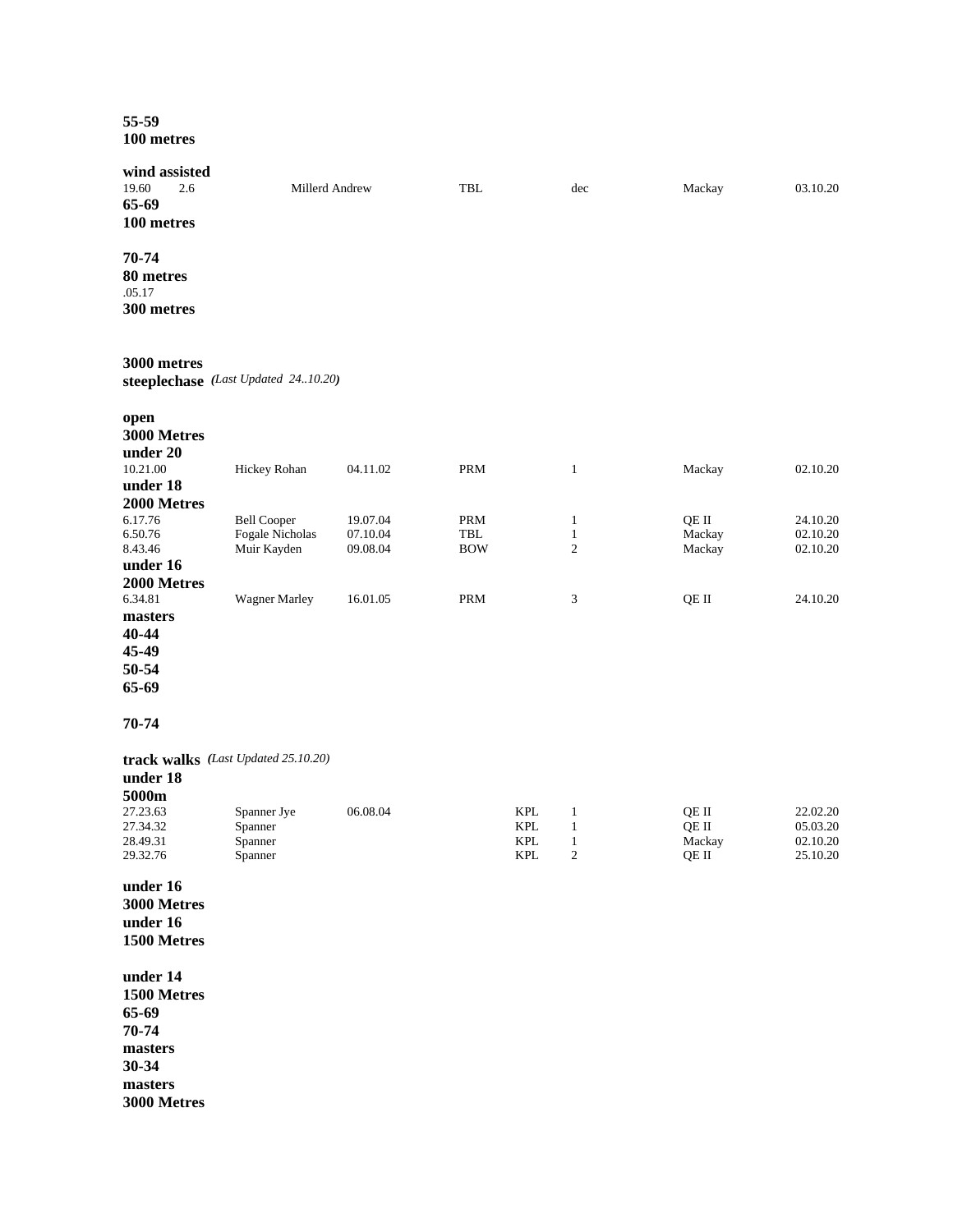| open                              |                      | long jump (Last Updated 24.10.20)                           |                      |                          |                   |                  |                      |
|-----------------------------------|----------------------|-------------------------------------------------------------|----------------------|--------------------------|-------------------|------------------|----------------------|
| wind assisted                     |                      |                                                             |                      |                          |                   |                  |                      |
| 6.71<br>6.39                      | 2.1<br>2.1           | Singleton Ishmael<br>Doran Joey                             | 10.10.03<br>23.07.99 | <b>CNS</b><br><b>TNS</b> | $\mathbf{1}$<br>3 | Mackay<br>Mackay | 03.10.20<br>03.10.20 |
| para<br>ambulant                  |                      |                                                             |                      |                          |                   |                  |                      |
| 5.81<br>4.10                      | $-0.9$<br><b>NWI</b> | Hendy Lindsey(F20) 29.11.97<br>McGuiness Blake F13 21.02.96 |                      | <b>TNS</b><br><b>KPL</b> | 2<br>3            | Mackay<br>QE II  | 02.10.20<br>05.03.20 |
| open<br>under 20                  |                      |                                                             |                      |                          |                   |                  |                      |
| 7.10                              | $-0.3$               | Thorn Todd                                                  | 13.10.02             | <b>TNS</b>               | $\mathbf{1}$      | Mackay           | 02.10.20             |
| 6.62                              | 1.0                  | Gilbert Liam                                                | 08.02.02             | <b>CNS</b>               | dec               | QE II            | 12.01.20             |
| 6.53                              | $-0.9$               | Gilbert                                                     |                      | <b>CNS</b>               | dec               | Mackay           | 02.10.20             |
| wind assisted                     |                      |                                                             |                      |                          |                   |                  |                      |
| para<br>ambulant<br>wind assisted |                      |                                                             |                      |                          |                   |                  |                      |
| under 18                          |                      |                                                             |                      |                          |                   |                  |                      |
| 6.95                              | 2.0                  | Singleton Ishmael                                           | 10.10.03             | <b>CNS</b>               | 3                 | QE II            | 24.10.20             |
| 6.40                              | $-0.4$               | Makamba Abel                                                |                      | TNS                      | $\mathbf{2}$      | Mackay           | 02.10.20             |
| 6.16                              | $-0.7$               | Crumblin Toby                                               | 06.09.03             | EML                      | 3                 | Mackay           | 02.10.20             |
| 5.45                              | 0.0                  | <b>Clermont Carlos</b>                                      | 25.04.04             | <b>CNS</b>               | 5                 | Mackay           | 02.10.20             |
| 4.82                              | 0.0                  | <b>Rutland Damian</b>                                       | 14.07.04             | <b>MKY</b>               | 6                 | Mackay           | 02.10.20             |
| wind assisted                     |                      |                                                             |                      |                          |                   |                  |                      |
| 6.71<br>para<br>ambulant          | 3.5                  | Singleton                                                   |                      | <b>CNS</b>               | $\mathbf{1}$      | Mackay           | 02.10.20             |
| wind assisted                     |                      |                                                             |                      |                          |                   |                  |                      |
| under 16                          |                      |                                                             |                      |                          |                   |                  |                      |
| 6.06                              | $0.0\,$              | Jorgensen Adam                                              | 29.03.05             | <b>RSV</b>               | $=$ 5             | QE II            | 24.10.20             |
| 5.88                              | <b>NWI</b>           | Tagaloa Emmanuel                                            | 22.12.06             | <b>NMA</b>               | $\mathbf{1}$      | Mackay           | 02.10.20             |
| 5.72                              | <b>NWI</b>           | Klaus Kieran                                                | 04.03.06             | <b>BOW</b>               | $\overline{c}$    | Mackay           | 02.10.20             |
| 5.61                              | 0.2                  | Jorgensen                                                   |                      | RSV                      | $\overline{c}$    | Mackay           | 03.10.20             |
| 4.83                              | <b>NWI</b>           | Turcinovic Richard                                          | 04.02.06             | <b>CNS</b>               | 3                 | Mackay           | 02.10.20             |
| wind assisted                     |                      |                                                             |                      |                          |                   |                  |                      |
| 6.12                              | 3.6                  | Coutts Brashar                                              | 02.01.05             | TBL                      | 5                 | QE II            | 05.03.20             |
| 6.02<br>para<br>ambulant          | 2.3                  | Tagaloa                                                     |                      | <b>NMA</b>               | $\mathbf{1}$      | QE II            | 24.10.20             |
| wind assisted                     |                      |                                                             |                      |                          |                   |                  |                      |
| under 14<br>5.30                  | <b>NWI</b>           | Alwis Raveen                                                | 05.03.07             | <b>CNS</b>               | $\mathbf{1}$      | Mackay           | 02.10.20             |
| 4.23                              | $-0.2$               | Jorgensen Luke                                              | 24.04.08             | <b>RSV</b>               | 3                 | Mackay           | 02.10.20             |
| 4.20                              | <b>NWI</b>           | <b>Ticehurst Cayleb</b>                                     | 23.08.07             | MKY                      | $\overline{c}$    | Mackay           | 02.10.20             |
| 4.18                              | $-0.5$               | Jones Cooper                                                | 23.10.08             | KPL                      | $\overline{4}$    | Mackay           | 02.10.20             |
| 3.89                              | 0.0                  | Hewitt-Watson                                               |                      |                          |                   |                  |                      |
| Keanu<br>wind assisted            |                      | 06.03.08                                                    | <b>TNS</b>           | 5                        | Mackay            | 02.10.20         |                      |
|                                   |                      |                                                             |                      |                          |                   |                  |                      |
| masters<br>30-34                  |                      |                                                             |                      |                          |                   |                  |                      |
| 35-39                             |                      |                                                             |                      |                          |                   |                  |                      |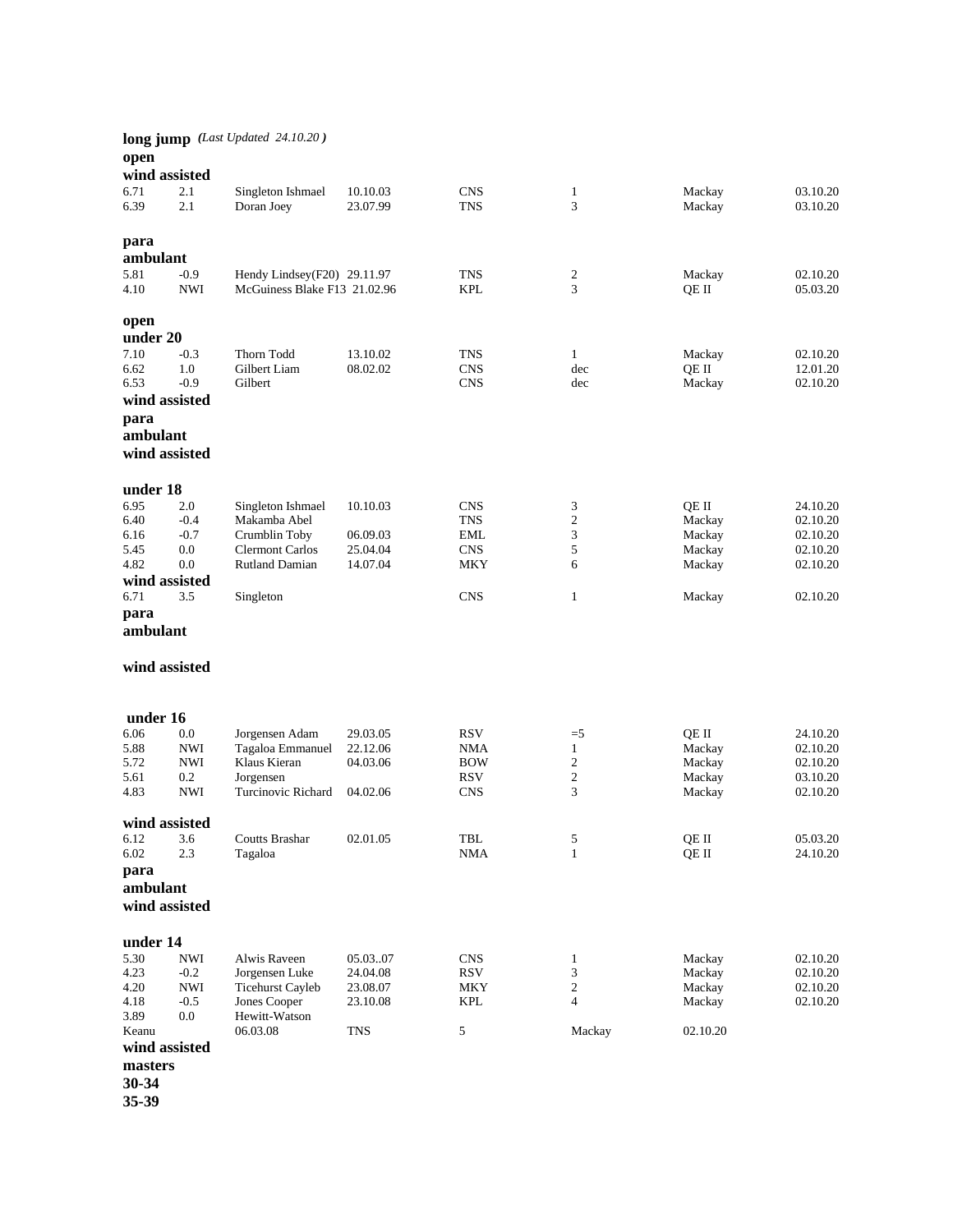| 4.70<br>4.69<br>40-44                                                                                   | Thompson Justin<br><b>Taylor Ross</b>                       |                                  | <b>CNS</b><br><b>KPL</b>                                | $\mathbf{1}$<br>$\mathfrak{2}$    | Mackay<br>Mackay           | 02.10.20<br>02.10.20             |
|---------------------------------------------------------------------------------------------------------|-------------------------------------------------------------|----------------------------------|---------------------------------------------------------|-----------------------------------|----------------------------|----------------------------------|
| 4.94<br>3.61<br>wind assisted<br>45-49<br>wind assisted<br>wind assisted<br>55-59                       | Rana Ashish<br>Carney Chris                                 |                                  | <b>MKY</b><br>MKY                                       | 1<br>2                            | Mackay<br>Mackay           | 02.10.20<br>02.10.20             |
| 4.75<br>$-0.9$<br>60-64<br>wind assisted<br>65-69<br>70-74                                              | Millerd Andrew                                              |                                  | <b>TNS</b>                                              | dec                               | Mackay                     | 02.10.20                         |
|                                                                                                         | triple jump (Last Updated 04.10.20)                         |                                  |                                                         |                                   |                            |                                  |
| open<br>12.44<br>1.1<br>0.4<br>8.91<br>wind assisted<br>para<br>ambulant                                | Doran Joey<br>Johnstone Tim                                 | 23.07.99<br>06.02.83             | <b>TNS</b><br>ADF                                       | 2<br>4                            | Mackay<br>Mackay           | 04.10.20<br>04.10.20             |
| open<br>under 20<br>10.08<br>0.0<br>wind assisted<br>para<br>ambulant<br>wind assisted<br>wind assisted | Anderson James                                              | 27.08.02                         | <b>MUL</b>                                              | 2                                 | Mackay                     | 03.10.20                         |
| under 18                                                                                                |                                                             |                                  |                                                         |                                   |                            |                                  |
| 12.32<br>0.0<br>10.29<br>1.4<br>wind assisted                                                           | <b>Clermont Carlos</b><br>Muir Kayden                       | 25.04.04<br>09.08.04             | <b>CNS</b><br><b>BOW</b>                                | 1<br>3                            | Mackay<br>Mackay           | 03.10.20<br>03.10.20             |
| 9.88<br>2.1<br>para<br>ambulant                                                                         | <b>Rutland Damian</b>                                       | 14.07.04                         | MKY                                                     | 4                                 | Mackay                     | 03.10.20                         |
| wind assisted                                                                                           |                                                             |                                  |                                                         |                                   |                            |                                  |
| under 16<br>12.78<br>$0.0\,$<br>12.33<br>0.1<br>$0.0\,$<br>11.22<br>wind assisted                       | Jorgensen Adam<br>Jorgensen<br>Klaus Kieran                 | 29.03.05<br>04.03.06             | $\mathop{\rm RSV}\nolimits$<br><b>RSV</b><br><b>BOW</b> | 4<br>$\mathbf{1}$<br>$\mathbf{1}$ | QE II<br>Mackay<br>Mackay  | 25.10.20<br>04.10.20<br>04.10.20 |
| under 14                                                                                                |                                                             |                                  |                                                         |                                   |                            |                                  |
| 9.26<br>$2.3\,$<br>8.84<br>1.7<br>1.4<br>8.65<br>wind assisted                                          | Jorgensen Luke<br><b>Ticehurst Cayleb</b><br>Gardner Jayden | 24.04.08<br>23.08.07<br>07.02.07 | <b>RSV</b><br>MKY<br>KPL                                | 2<br>$\mathbf{1}$<br>2            | Mackay<br>Mackay<br>Mackay | 04.10.20<br>04.10.20<br>04.10.20 |
| 8.65<br>3.3<br>masters<br>30-34                                                                         | Rule Toby                                                   | 01.09.07                         | <b>MKY</b>                                              | 3                                 | Mackay                     | 04.10.20                         |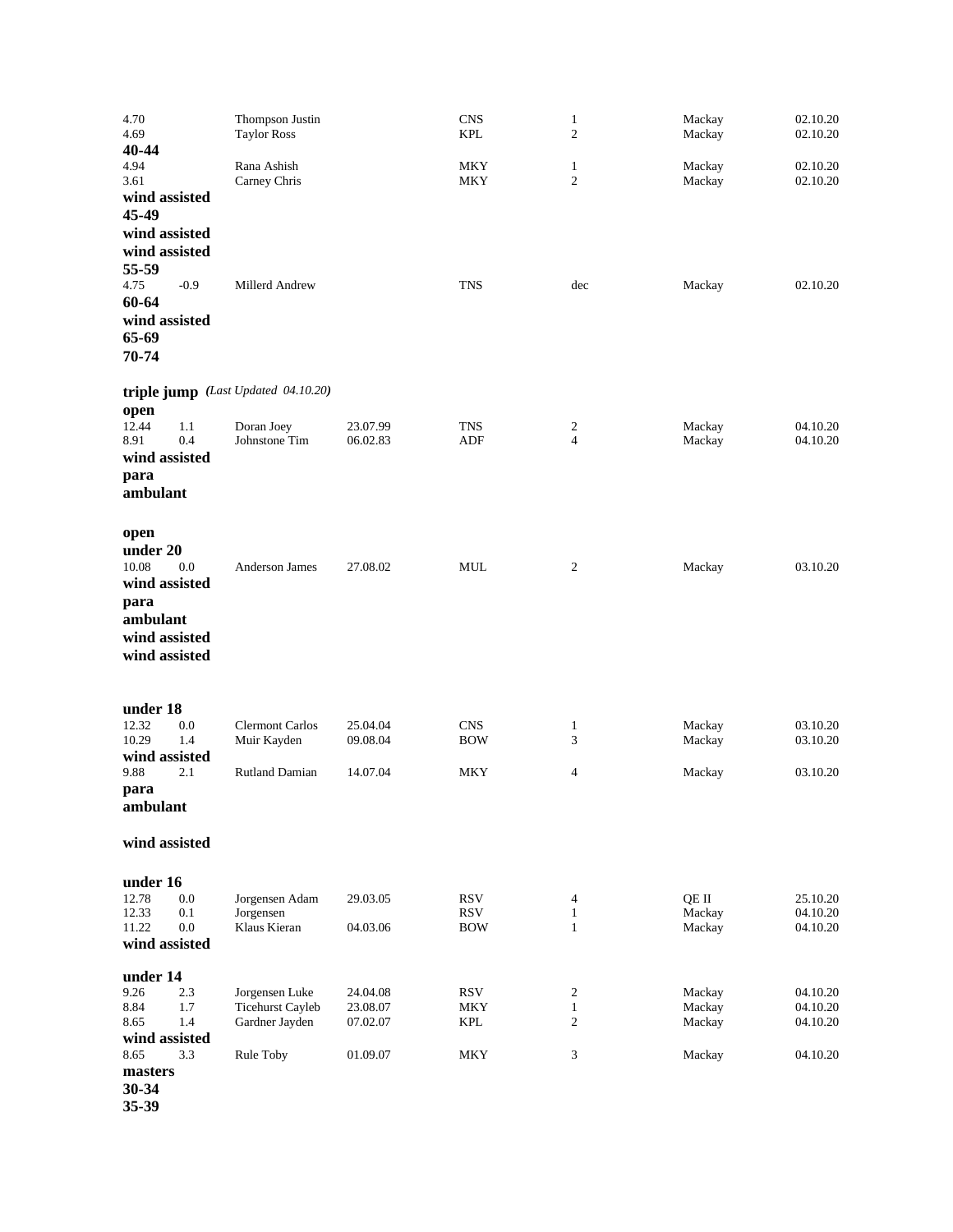| 9.92<br>40-44         | Thompson Justin | CNS | Mackay | 04.10.20 |
|-----------------------|-----------------|-----|--------|----------|
| 9.14<br>wind assisted | Rana Ashish     | MKY | Mackay | 04.10.20 |

**45-49 50-54 55-59 65-69 0-74**

|                  | high jump (Last Updated 04.10.20) |          |            |                  |                       |          |
|------------------|-----------------------------------|----------|------------|------------------|-----------------------|----------|
| open             |                                   |          |            |                  |                       |          |
| 2.26i            | <b>Foster Brenton</b>             | 26.02.98 | <b>TNS</b> | $\mathbf{1}$     | <b>Blacksburg USA</b> | 22.02.20 |
| 2.21i            | Foster                            |          | <b>TNS</b> | 1                | Annapolis USA         | 01.02.20 |
| 2.17             | Foster                            |          | <b>TNS</b> | $\mathbf{1}$     | Notre Dame USA        | 27.02.20 |
| 2.17i            | Foster                            |          | <b>TNS</b> | 3                | <b>Blacksburg USA</b> | 14.02.20 |
| 2.15i            | Foster                            |          | <b>TNS</b> | $\mathbf{1}$     | <b>Blacksburg USA</b> | 18.01.20 |
| para<br>ambulant |                                   |          |            |                  |                       |          |
| under 20         |                                   |          |            |                  |                       |          |
| 1.95             |                                   | 07.08.02 | <b>MCO</b> | 2                |                       | 04.10.20 |
| 1.92             | Harry Patrick<br>Gilbert Liam     | 08.02.02 | <b>CNS</b> | dec              | Mackay<br>Mackay      | 02.10.20 |
| 1.90             | Thorn Todd                        | 13.10.02 | <b>TNS</b> | 3                | Mackay                | 04.10.20 |
| 1.84             | Gilbert                           |          | <b>CNS</b> | dec              | QE II                 | 12.01.20 |
| under 18         |                                   |          |            |                  |                       |          |
| 1.65             | Setter Wyatt                      | 01.10.03 | <b>MOR</b> | $\boldsymbol{2}$ | Mackay                | 04.10.20 |
| 1.50             | Muir Kayden                       | 09.08.04 | <b>BOW</b> | 3                | Mackay                | 04.10.20 |
| under 16         |                                   |          |            |                  |                       |          |
| under 14         |                                   |          |            |                  |                       |          |
| 1.60             | <b>Wood Charlie</b>               | 14.09.07 | <b>CNS</b> | $\mathbf{1}$     | Mackay                | 04.10.20 |
| 1.30             | Minchianski Benjamin13.06.08      |          | <b>MKY</b> | $\overline{2}$   | Mackay                | 02.10.20 |
| 1.30             | Peoples Jacob                     | 18.01.08 | <b>MKY</b> | 3                | Mackay                | 02.10.20 |
| masters          |                                   |          |            |                  |                       |          |
| 30-34            |                                   |          |            |                  |                       |          |
| 35-39            |                                   |          |            |                  |                       |          |
| 1.55             | Thompson Justin                   |          | <b>CNS</b> | $\mathbf{1}$     | Mackay                | 02.10.20 |
| 40-44            |                                   |          |            |                  |                       |          |
| 1.20             | Rana Ashish                       |          | <b>MKY</b> | $\mathbf{1}$     | Mackay                | 02.10.20 |
| 45-49            |                                   |          |            |                  |                       |          |
| 50-54            |                                   |          |            |                  |                       |          |
| 55-59            |                                   |          |            |                  |                       |          |
|                  |                                   |          |            |                  |                       |          |
| 1.50             | Millerd Andrew                    |          | <b>TBL</b> | dec              | Mackay                | 02.10.20 |
| 60-64            |                                   |          |            |                  |                       |          |
| 65-69            |                                   |          |            |                  |                       |          |
| 1.20             | <b>Ryan Terry</b>                 |          | <b>MKY</b> | 1                | Mackay                | 03.10.20 |
| 70-74            |                                   |          |            |                  |                       |          |

**pole vault** *(Last Updated 19.11..20 )*  **open**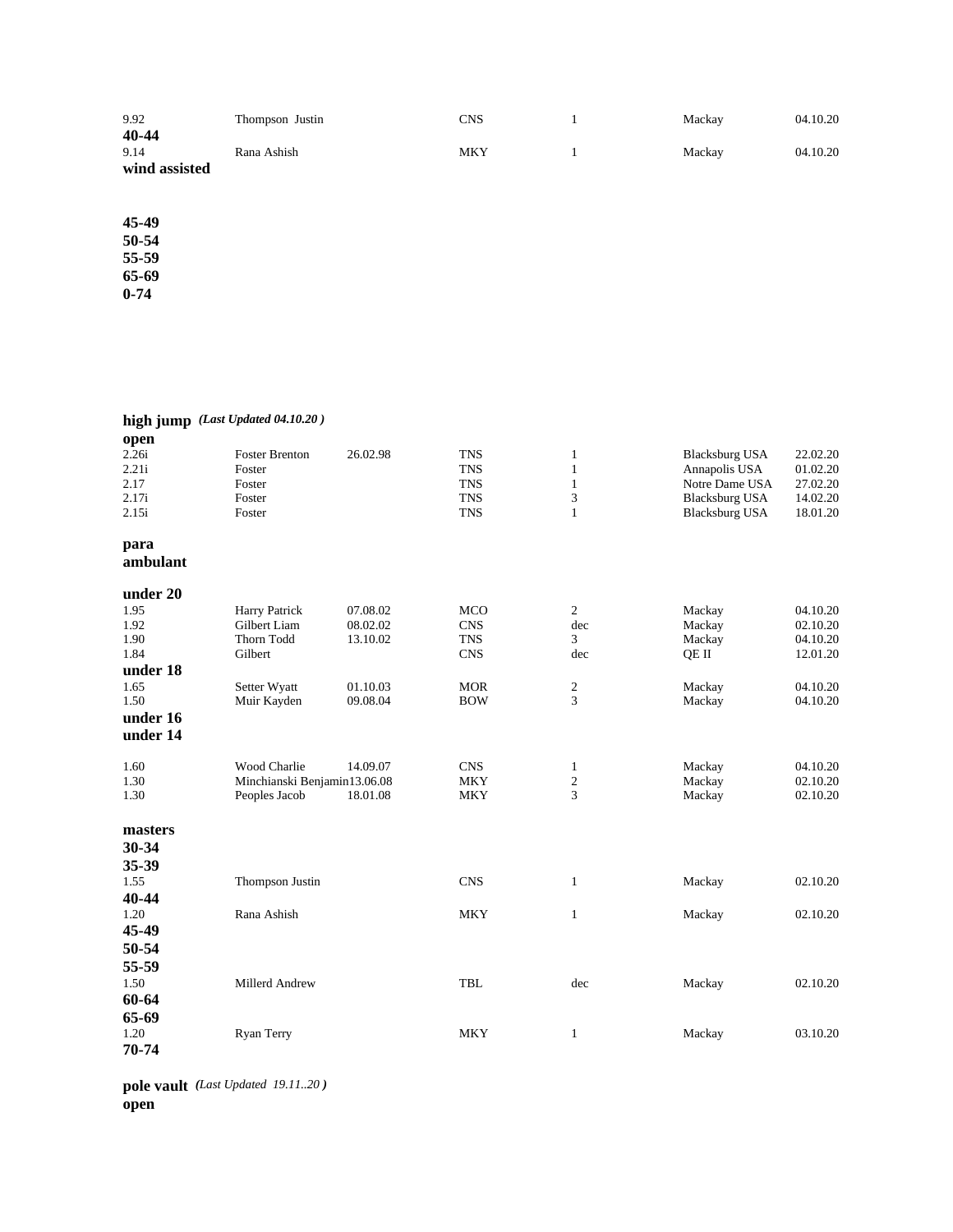| 4.85<br>4.80<br>4.61<br>4.50<br>4.50<br>under 20              | Vincent Triston<br>Vincent<br>Vincent<br>Vincent<br>Vincent           | 24.09.97                                     | <b>SAR</b><br><b>SAR</b><br><b>SAR</b><br>SAR<br>SAR  | $\mathbf{1}$<br>$\mathfrak{2}$<br>$\mathbf{1}$<br>$\mathbf{1}$<br>$\mathbf{1}$ | <b>USC</b><br>QE II<br>QE II<br>GU<br>QE II  | 17.11.20<br>18.01.20<br>01.02.20<br>01.03.20<br>07.11.20 |
|---------------------------------------------------------------|-----------------------------------------------------------------------|----------------------------------------------|-------------------------------------------------------|--------------------------------------------------------------------------------|----------------------------------------------|----------------------------------------------------------|
| 3.90<br>3.80<br>under 18<br>under 16                          | Gilbert Liam<br>Gilbert                                               | 08.02.02                                     | <b>CNS</b><br><b>CNS</b>                              | dec<br>dec                                                                     | Mackay<br>QE II                              | 03.10.20<br>12.01.20                                     |
| under 14<br>1.90<br>masters<br>30-34<br>35-39<br>40-44        | <b>Ticehurst Cayleb</b>                                               | 23.08.07                                     | <b>MKY</b>                                            | $\mathbf{1}$                                                                   | Mackay                                       | 03.10.20                                                 |
| 45-49<br>$50 - 54$<br>55-59<br>2.80<br>65-69<br>70-74         | Millerd Andrew                                                        |                                              | TBL                                                   | dec                                                                            | Mackay                                       | 03.10.20                                                 |
| 75-79<br>1.10                                                 | Hawkens Selwyn                                                        |                                              | <b>WHT</b>                                            | $\mathbf{1}$                                                                   | Mackay                                       | 03.10.20                                                 |
| shot put (Last Updated 24.10.20)                              |                                                                       |                                              |                                                       |                                                                                |                                              |                                                          |
| open<br>10.94<br>9.47<br>8.48<br>para                         | Galea Kevin<br>Johnstone Tim<br>Lowrey Tim                            | 16.01.68<br>06.02.83<br>16.02.67             | MKY<br>ADF<br><b>CQA</b>                              | 3<br>4<br>5                                                                    | Mackay<br>Mackay<br>Mackay                   | 02.10.20<br>02.10.20<br>02.10.20                         |
| ambulant<br>under 20                                          |                                                                       |                                              |                                                       |                                                                                |                                              |                                                          |
| 14.61<br>13.17<br>12.11<br>11.27<br>10.00<br>para<br>ambulant | Gilbert Liam<br>Gilbert<br>Gilbert<br>Hinschen Carl<br>Anderson James | 08.02.02<br>17.04.01<br>27.08.02             | <b>CNS</b><br><b>CNS</b><br><b>CNS</b><br>HBR<br>MUL  | 2<br>dec<br>dec<br>1<br>2                                                      | QE II<br>QE II<br>Mackay<br>Mackay<br>Mackay | 24.10.20<br>12.01.20<br>02.10.20<br>03.10.20<br>03.10.20 |
|                                                               |                                                                       |                                              |                                                       |                                                                                |                                              |                                                          |
| under 18<br>13.35<br>12.83<br>12.47<br>11.53<br>under 16      | Grundling Leon<br>Denham Riley<br>Denham<br>Watson Noah               | 05.04.04<br>28.01.04<br>26.08.03             | TBL<br>KPL<br>$\ensuremath{\text{KPL}}$<br><b>CNS</b> | $\mathbf{1}$<br>$\overline{\mathbf{c}}$<br>5<br>$\overline{4}$                 | Mackay<br>Mackay<br>QE II<br>Mackay          | 03.10.20<br>03.10.20<br>24.10.20<br>03.10.20             |
| 13.95<br>10.22<br>9.55<br>9.00                                | Todeschino Liam<br>Klaus Kieran<br>Galea James<br>Galea               | 04.01.05<br>04.03.06<br>12.01.06             | <b>BUR</b><br><b>BOW</b><br><b>MKY</b><br><b>MKY</b>  | 2<br>$\mathbf{1}$<br>5<br>$\overline{c}$                                       | Mackay<br>Mackay<br>QE II<br>Mackay          | 03.10.20<br>03.10.20<br>05.03.20<br>03.10.20             |
| under 14<br>13.57<br>8.68<br>8.45<br>7.58<br>para             | Wallace Byron<br>Simpson Hayden<br>Wallis Braydon<br>Jones Cooper     | 22.01.07<br>14.02.08<br>30.01.07<br>23.10.08 | MKY<br>MKY<br><b>CHT</b><br>KPL                       | 2<br>$\overline{\mathbf{c}}$<br>3<br>$\overline{4}$                            | Mackay<br>Mackay<br>Mackay<br>Mackay         | 04.10.20<br>03.10.20<br>03.10.20<br>03.10.20             |

**ambulant**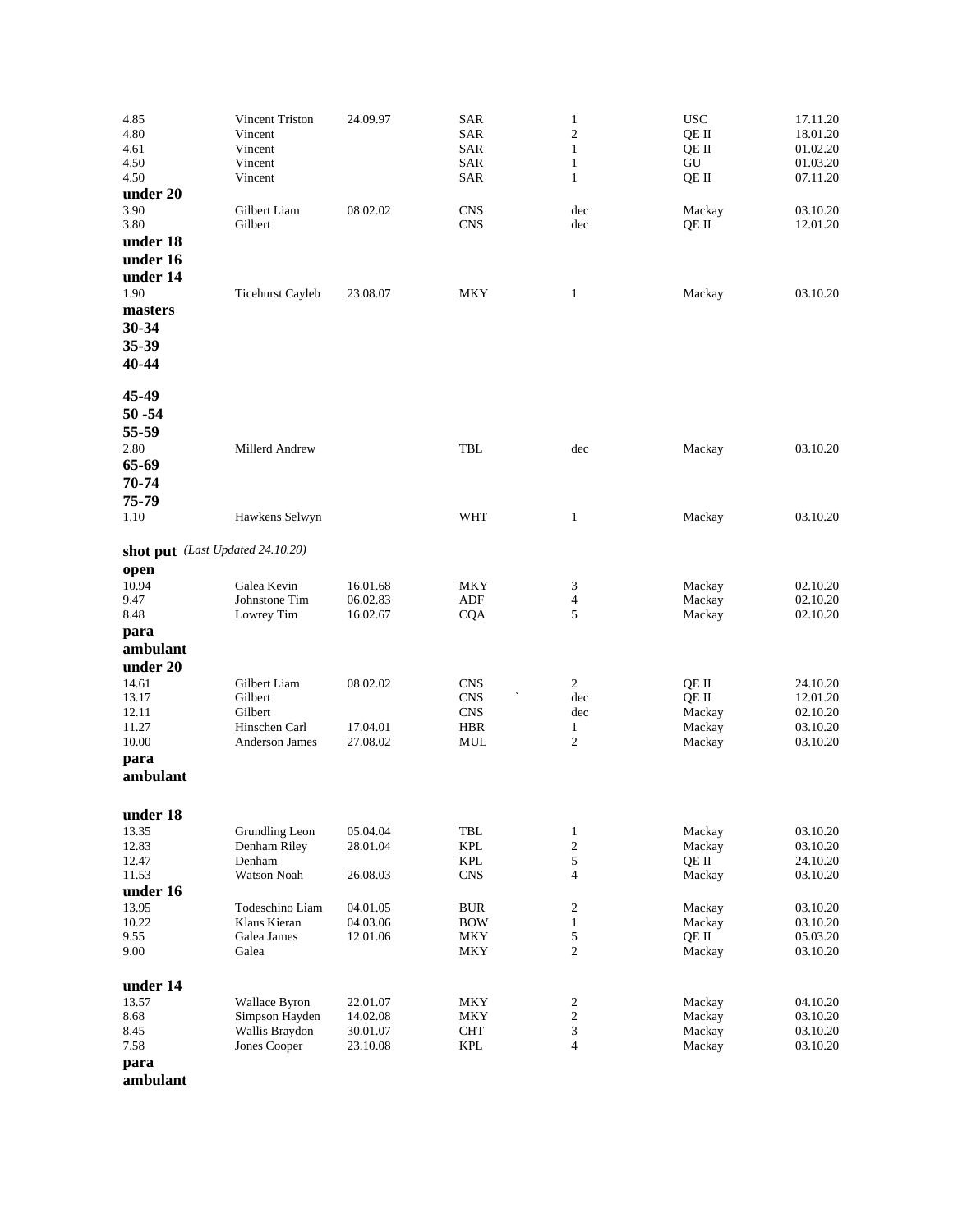#### **masters**

| 30-34<br>35-39<br>9.01<br>para<br>ambulant                        | Johnstone Tim                                                                            |                                                          | ADF                                                                       | $\mathbf{1}$                                                       | Mackay                                                 | 03.10.20                                                             |
|-------------------------------------------------------------------|------------------------------------------------------------------------------------------|----------------------------------------------------------|---------------------------------------------------------------------------|--------------------------------------------------------------------|--------------------------------------------------------|----------------------------------------------------------------------|
| 40-44<br>45-49                                                    |                                                                                          |                                                          |                                                                           |                                                                    |                                                        |                                                                      |
| 50-54<br>11.92<br>9.99<br>8.66<br>55-59<br>9.04<br>60-64          | Galea Kevin<br>Ford Andrew<br>Lowrey Tim<br>Millerd Andrew                               |                                                          | <b>MKY</b><br>TBL<br>CQU<br><b>TBL</b>                                    | $\mathbf{1}$<br>$\overline{4}$<br>5<br>dec                         | Mackay<br>Mackay<br>Mackay<br>Mackay                   | 03.10.20<br>03.10.20<br>03.10.20<br>02.10.20                         |
| 65-69<br>5.51<br>03.10.20<br>70-74                                | Ryan Terry                                                                               |                                                          | <b>MKY</b>                                                                | $\mathbf{1}$                                                       | Mackay                                                 |                                                                      |
| 75-79<br>6.24                                                     | Hawken Selwyn                                                                            |                                                          | <b>WHT</b>                                                                | $\mathbf{1}$                                                       | Mackay                                                 | 02.10.20                                                             |
| discus (Last Updated 25.10.20)                                    |                                                                                          |                                                          |                                                                           |                                                                    |                                                        |                                                                      |
| open<br>33.81<br>32.50<br>32.00<br>19.74<br>8.75<br>para          | Denham Riley<br>Galea Kevin<br>Hinschen Carl<br>Lowrey Tim<br>Johnstone Tim              | 28.01.04<br>16.01.68<br>17.04.01<br>16.02.67<br>06.02.83 | <b>KPL</b><br>MKY<br><b>HBR</b><br><b>CQA</b><br>ADF                      | 3<br>$\overline{4}$<br>5<br>6<br>$\overline{7}$                    | Mackay<br>Mackay<br>Mackay<br>Mackay<br>Mackay         | 02.10.20<br>02.10.20<br>02.10.20<br>02.10.20<br>02.10.20             |
| ambulant<br>under 20<br>49.04<br>42.47<br>39.64<br>35.07<br>29.62 | Gilbert Liam<br>Gilbert<br>Gilbert<br>Hinschen Carl<br>Anderson James                    | 08.02.02<br>17.04.01<br>27.08.02                         | <b>CNS</b><br><b>CNS</b><br><b>CNS</b><br><b>HBR</b><br>MUL               | dec<br>$\overline{2}$<br>dec<br>$\mathbf{1}$<br>$\overline{c}$     | Mackay<br>QE II<br>QE II<br>Mackay<br>Mackay           | 03.10.20<br>25.10.20<br>12.01.20<br>04.10.20<br>04.10.20             |
| para<br>ambulant                                                  |                                                                                          |                                                          |                                                                           |                                                                    |                                                        |                                                                      |
| under18<br>44.33<br>43.53<br>43.04<br>41.57<br>40.73<br>33.47     | Thomas Ashley<br>Thomas<br>Grundling Leon<br>Denham Riley<br>Denham Riley<br>Watson Noah | 01.03.04<br>05.04.04<br>28.01.04<br>28.01.04<br>26.08.03 | <b>TNS</b><br><b>TNS</b><br>TBL<br><b>KPL</b><br><b>KPL</b><br><b>CNS</b> | $\mathbf{1}$<br>$\overline{4}$<br>$\,2$<br>6<br>3<br>6             | Mackay<br>QE II<br>Mackay<br>QE II<br>Mackay<br>Mackay | 04.10.20<br>25.10.20<br>04.10.20<br>25.10.20<br>04.10.20<br>04.10.20 |
| para<br>ambulant<br>under 16<br>43.62<br>43.37<br>39.16<br>27.71  | Buckman Lachlan<br>Buckman<br>Todeschino Liam<br>Klaus Kieran                            | 27.04.06<br>04.01.05<br>04.03.06                         | <b>TNS</b><br><b>TNS</b><br><b>BUR</b><br><b>BOW</b>                      | $\overline{\mathbf{c}}$<br>$\boldsymbol{7}$<br>3<br>$\overline{4}$ | Mackay<br>QE II<br>Mackay<br>Mackay                    | 03.10.20<br>25.10.;20<br>03.10.20<br>03.10.20                        |
| under 14<br>32.91<br>30.40                                        | Wallace Byron<br>Wallis Braydon                                                          | 22.01.07<br>30.01.07                                     | <b>MKY</b><br><b>CHT</b>                                                  | $\boldsymbol{2}$<br>3                                              | Mackay<br>Mackay                                       | 04.10.20<br>04.10.20                                                 |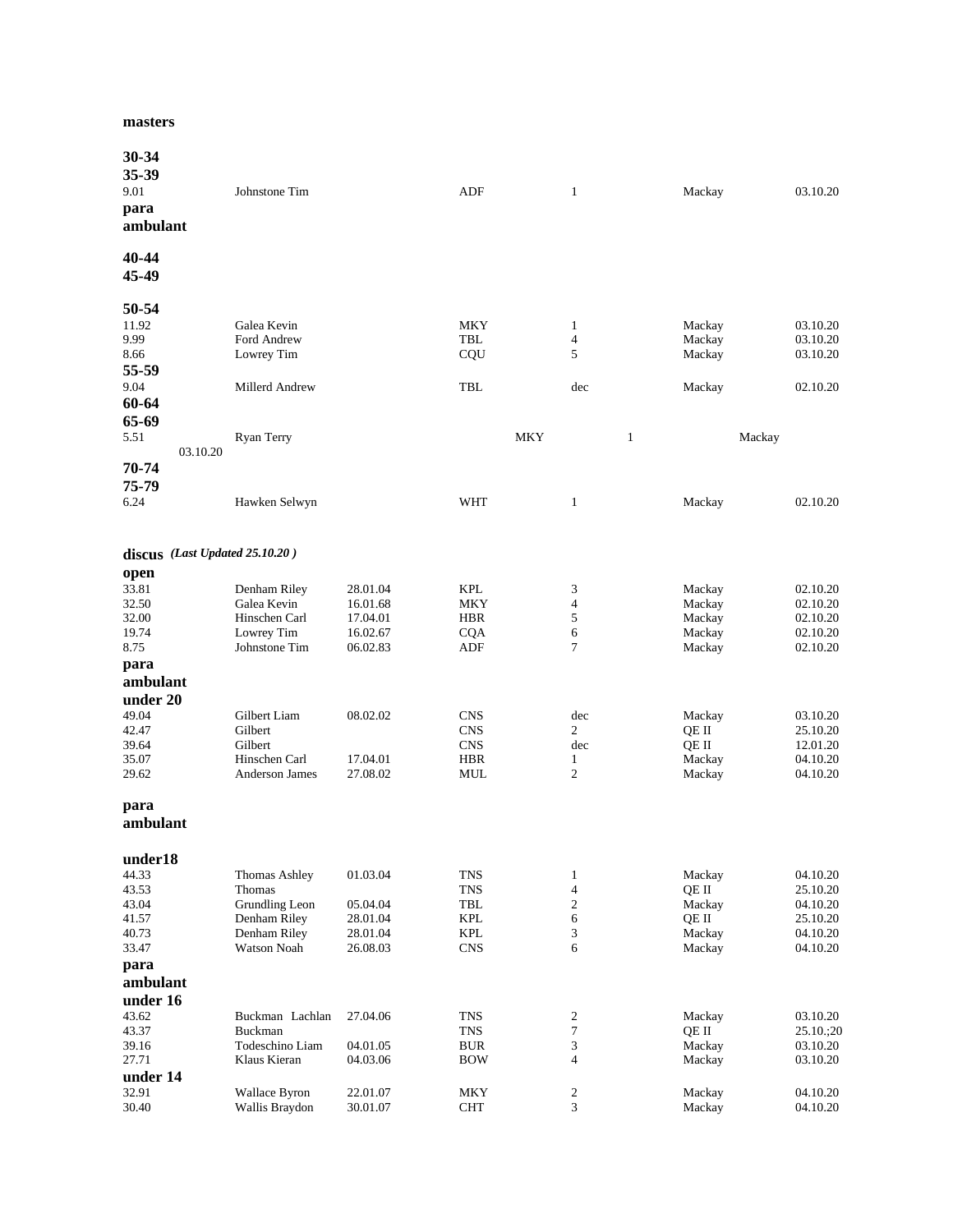| 22.36    | Jones Cooper        | 23.10.08 | <b>KPL</b> | 2                       | Mackay         | 03.10.20 |
|----------|---------------------|----------|------------|-------------------------|----------------|----------|
| 16.09    | Simpson Hayden      | 14.02.08 | <b>MKY</b> | 4                       | Mackay         | 03.10.20 |
| 14.12    | <b>Maskey Dusty</b> | 07.08.08 | <b>BOW</b> | 5                       | Mackay         | 03.10.20 |
| masters  |                     |          |            |                         |                |          |
| 30-34    |                     |          |            |                         |                |          |
| awd      |                     |          |            |                         |                |          |
| ambulant |                     |          |            |                         |                |          |
| 35-39    |                     |          |            |                         |                |          |
| 32.55    | Thompson Justin     |          | <b>CNS</b> | 1                       | Mackay         | 03.10.20 |
| ambulant |                     |          |            |                         |                |          |
| 40-44    |                     |          |            |                         |                |          |
| 20.30    | Rule Justin         |          | <b>MKY</b> | $\mathbf{1}$            | Mackay         | 03.10.20 |
| 45-49    |                     |          |            |                         |                |          |
| 50-54    |                     |          |            |                         |                |          |
| 35.17    | Galea Kevin         |          | <b>MKY</b> | 2                       | Mackay         | 03.10.20 |
| 29.93    | Ford Andrew         |          | <b>TBL</b> | 3                       | Mackay         | 03.10.20 |
| 22.66    | Lowrey Tim          |          | <b>CQA</b> | $\overline{\mathbf{4}}$ | Mackay         | 03.10.20 |
| 55-59    |                     |          |            |                         |                |          |
| 28.55    | Millerd Andrew      |          | TBL        | dec                     | Mackay         | 03.10.20 |
| 60-64    |                     |          |            |                         |                |          |
| 65-69    |                     |          |            |                         |                |          |
| 17.07    | Ryan Terry          |          |            | <b>MKY</b>              | $\mathfrak{2}$ | Mackay   |
| 03.10.20 |                     |          |            |                         |                |          |

| 75-79    |                                 |          |            |                |                     |          |
|----------|---------------------------------|----------|------------|----------------|---------------------|----------|
| 20.05    | Hawken Selwyn                   |          | <b>WHT</b> | 1              | Mackay              | 03.10.20 |
|          |                                 |          |            |                |                     |          |
|          | javelin (Last Updated 25.10.20) |          |            |                |                     |          |
| open     |                                 |          |            |                |                     |          |
| 76.22    | Lowis Nash                      | 06.11.99 | <b>TNS</b> | 2              | <b>Hamilton NZL</b> | 15.02.20 |
| 75.22    | Lowis                           |          | <b>TNS</b> | $\overline{4}$ | <b>Auckland NZL</b> | 23.02.20 |
| 73.57    | McDonald Howard                 | 23.08.01 | <b>WHT</b> | 1              | Mackay              | 03.10.20 |
| 37.46    | <b>Anderson James</b>           | 27.08.02 | <b>MUL</b> | $\mathbf{2}$   | Mackay              | 03.10.20 |
| 34.04    | Johnstone Tim                   | 16.02.83 | <b>ADF</b> | 3              | Mackay              | 03.10.20 |
| 32.30    | Denham Riley                    | 28.01.04 | <b>KPL</b> | $\overline{4}$ | Mackay              | 03.10.20 |
| para     |                                 |          |            |                |                     |          |
| ambulant |                                 |          |            |                |                     |          |
| 23.12    | McGuiness Blake F13 21.02.96    |          | <b>KPL</b> | 12             | QE II               | 05.03.20 |
| under 20 |                                 |          |            |                |                     |          |
| 40.41    | Gilbert Liam                    | 08.02.02 | <b>CNS</b> | dec            | Mackay              | 03.10.20 |
| 39.00    | Gilbert                         |          | <b>CNS</b> | dec            | QE II               | 12.01.20 |
| 34.90    | <b>Anderson James</b>           | 27.08.02 | <b>MUL</b> | 1              | Mackay              | 03.10.20 |
| para     |                                 |          |            |                |                     |          |
| ambulant |                                 |          |            |                |                     |          |
|          |                                 |          |            |                |                     |          |
| under 18 |                                 |          |            |                |                     |          |
| 54.61    | Watson Noah                     | 26.08.03 | <b>CNS</b> | 1              | Mackay              | 03.10.20 |
| 45.61    | Grundling Leon                  | 05.04.04 | <b>TBL</b> | 3              | Mackay              | 03.10.20 |
| 43.63    | Denham Riley                    | 28.01.04 | <b>KPL</b> | $\overline{4}$ | Mackay              | 03.10.20 |
| 40.87    | Schneider Daniel                | 02.09.03 | <b>TNS</b> | 5              | Mackay              | 03.10.20 |
| 39.82    | Denham                          |          | KPL        | 6              | OE II               | 25.10.20 |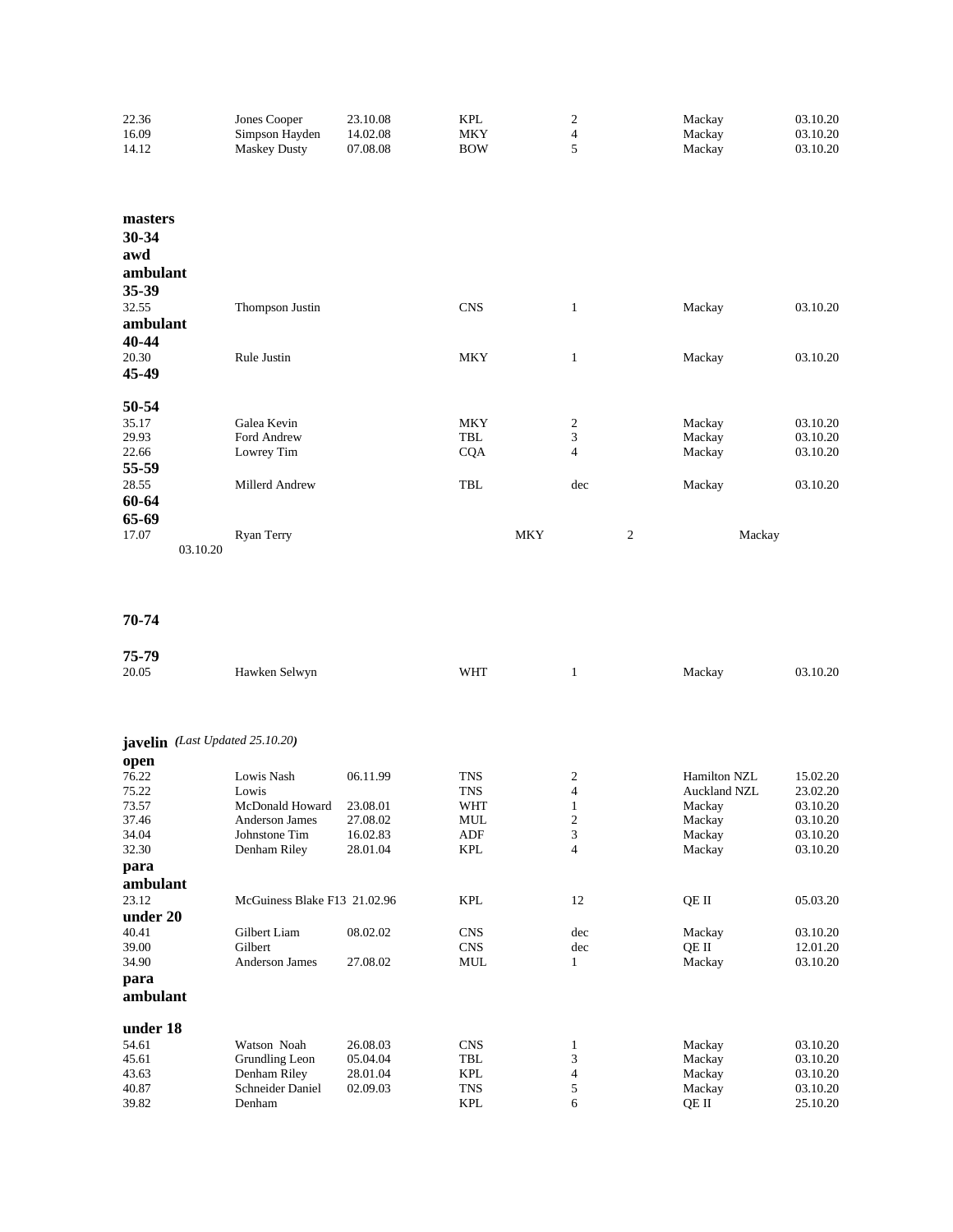| 28.76<br>para<br>ambulant                                                                                             | Muir Kayden                                                                                                                                                            | 09.08.04                                                             | <b>BOW</b>                                                                       | 7                                                                                                          | Mackay                                                                       | 03.10.20                                                                                     |
|-----------------------------------------------------------------------------------------------------------------------|------------------------------------------------------------------------------------------------------------------------------------------------------------------------|----------------------------------------------------------------------|----------------------------------------------------------------------------------|------------------------------------------------------------------------------------------------------------|------------------------------------------------------------------------------|----------------------------------------------------------------------------------------------|
| under 16<br>56.55<br>49.68<br>25.19<br>25.13                                                                          | Buckman Lachlan<br>Buckman<br>Galea James<br>Galea                                                                                                                     | 27.04.06<br>12.01.06                                                 | TNS<br>TNS<br>MKY<br>MKY                                                         | $\mathbf{1}$<br>$\mathbf{1}$<br>$\overline{4}$<br>$\overline{c}$                                           | QE II<br>Mackay<br>QE II<br>Mackay                                           | 25.10.20<br>04.10.20<br>05.03.20<br>04.10.20                                                 |
| para<br>ambulant                                                                                                      |                                                                                                                                                                        |                                                                      |                                                                                  |                                                                                                            |                                                                              |                                                                                              |
| under 14<br>24.85<br>22.04<br>19.28<br>17.73<br>16.29<br>15.73<br>15.41<br>masters<br>30-34<br>35-39<br>32.55<br>para | <b>Wallace Byron</b><br>Wallis Braydon<br><b>Ticehurst Cayleb</b><br><b>Maskey Dusty</b><br>Rule Toby<br>Jones Cooper<br>Minchiansko Benjamin13.06.08<br>Johnstone Tim | 22.01.07<br>30.01.07<br>23.01.07<br>07.08.08<br>01.09.07<br>23.10.08 | MKY<br><b>CHT</b><br>MKY<br><b>BOW</b><br><b>MKY</b><br><b>KPL</b><br>MKY<br>ADF | $\boldsymbol{2}$<br>3<br>$\overline{\mathbf{4}}$<br>$\sqrt{2}$<br>5<br>3<br>$\overline{4}$<br>$\mathbf{1}$ | Mackay<br>Mackay<br>Mackay<br>Mackay<br>Mackay<br>Mackay<br>Mackay<br>Mackay | 04.10.20<br>04.10.20<br>04.10.20<br>02.10.20<br>04.10.20<br>02.10.20<br>02.10.20<br>04.10.20 |
| ambulant<br>40-44<br>45-49<br>50-54<br>44.82<br>20.47<br>55-59                                                        | Galea Kevin<br>Lowrey Tim                                                                                                                                              |                                                                      | MKY<br><b>CQA</b>                                                                | 2<br>$\overline{4}$                                                                                        | Mackay<br>Mackay                                                             | 04.10.20<br>04.10.20                                                                         |
| 25.90<br>60-64<br>65-69<br>17.41<br>04.10.20                                                                          | Millerd Andrew<br>Ryan Terry                                                                                                                                           |                                                                      | TBL<br><b>MKY</b>                                                                | dec<br>$\mathbf{2}$                                                                                        | Mackay<br>Mackay                                                             | 03.10.20                                                                                     |
| 70-74<br>75-79<br>19.47                                                                                               | Hawken Selwyn                                                                                                                                                          |                                                                      | <b>WHT</b>                                                                       | $\mathbf{1}$                                                                                               | Mackay                                                                       | 04.10.20                                                                                     |
| hammer (Last Updated 02.10.20)<br>open<br>28.40<br>22.13<br>19.73<br>para                                             | Galea Kevin<br>Lowrey Tim<br>Johnstone Tim                                                                                                                             | 16.01.68<br>16.02.67<br>16.02.83                                     | MKY<br><b>CQA</b><br>ADF                                                         | $\mathbf{1}$<br>$\sqrt{2}$<br>3                                                                            | Mackay<br>Mackay<br>Nackay                                                   | 02.10.20<br>02.10.20<br>02.10.20                                                             |
| under 20<br>under 18<br>51.42<br>20.81<br>ambulant                                                                    | Grundling Leon<br>Muir Kayden                                                                                                                                          | 05.04.04<br>09.08.04                                                 | TBL<br><b>BOW</b>                                                                | 3<br>$\overline{4}$                                                                                        | Mackay<br>Mackay                                                             | 02.10.20<br>02.10.20                                                                         |
| under 16<br>26.09                                                                                                     | Galea James                                                                                                                                                            | 12.01.06                                                             | MKY                                                                              | 3                                                                                                          | QE II                                                                        | 05.03.20                                                                                     |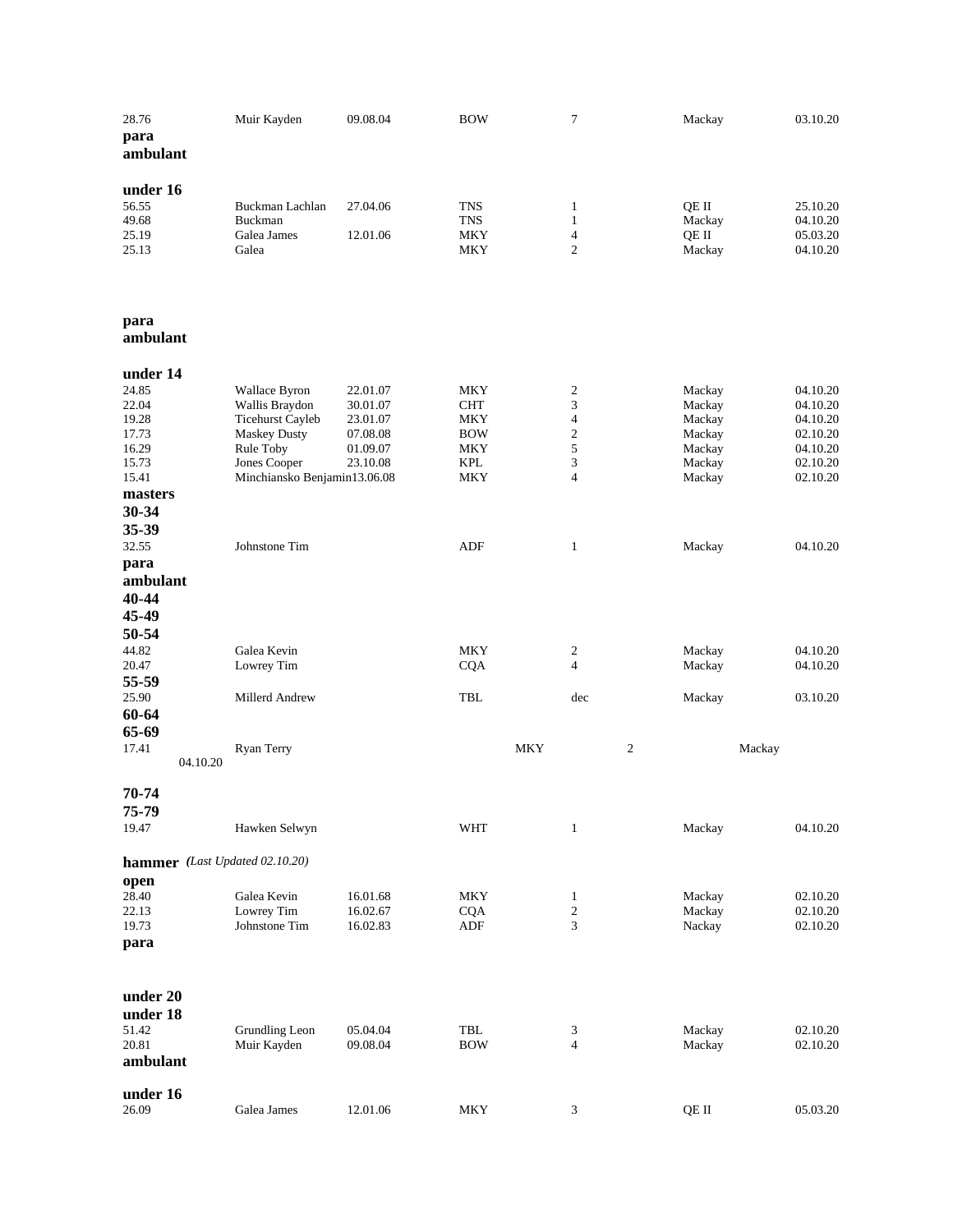| 25.12    | Galea                       |          | <b>MKY</b>           | 3                       | Mackay | 02.10.20 |
|----------|-----------------------------|----------|----------------------|-------------------------|--------|----------|
| under 14 |                             |          |                      |                         |        |          |
| 31.73    | Wallis Braydon              | 30.01.07 | $\operatorname{CHT}$ | $\mathbf{1}$            | Mackay | 02.10.20 |
| masters  |                             |          |                      |                         |        |          |
| 30-34    |                             |          |                      |                         |        |          |
| 35-39    |                             |          |                      |                         |        |          |
| para     |                             |          |                      |                         |        |          |
| ambulant |                             |          |                      |                         |        |          |
| 40-44    |                             |          |                      |                         |        |          |
| 45-49    |                             |          |                      |                         |        |          |
| 50-54    |                             |          |                      |                         |        |          |
| 31.85    | Galea Kevin                 |          | <b>MKY</b>           | $\overline{\mathbf{c}}$ | Mackay | 02.10.20 |
| 29.50    | Ford Andrew                 |          | TBL                  | $\frac{3}{5}$           | Mackay | 02.10.20 |
| 24.18    | Lowrey Tim                  |          | <b>CQA</b>           |                         | Mackay | 02.10.20 |
| 55-59    |                             |          |                      |                         |        |          |
| 60-64    |                             |          |                      |                         |        |          |
| 65-69    |                             |          |                      |                         |        |          |
| 70-74    |                             |          |                      |                         |        |          |
| 75-79    |                             |          |                      |                         |        |          |
| 23.45    | Hawken Selwyn               |          | <b>WHT</b>           | $\mathbf{1}$            | Mackay | 02.10.20 |
|          | heavy weight (Last Updated) |          |                      |                         |        |          |
| open     |                             |          |                      |                         |        |          |
| awd      |                             |          |                      |                         |        |          |
| ambulant |                             |          |                      |                         |        |          |
|          |                             |          |                      |                         |        |          |
| under 20 |                             |          |                      |                         |        |          |
| under 18 |                             |          |                      |                         |        |          |

**under 18 ambulant nder 16 masters 30 -34 35 -39 para ambulant 40 -44 45 -49 50 -54 55 -59 60 -64 65 -69 70 -74 75 -79**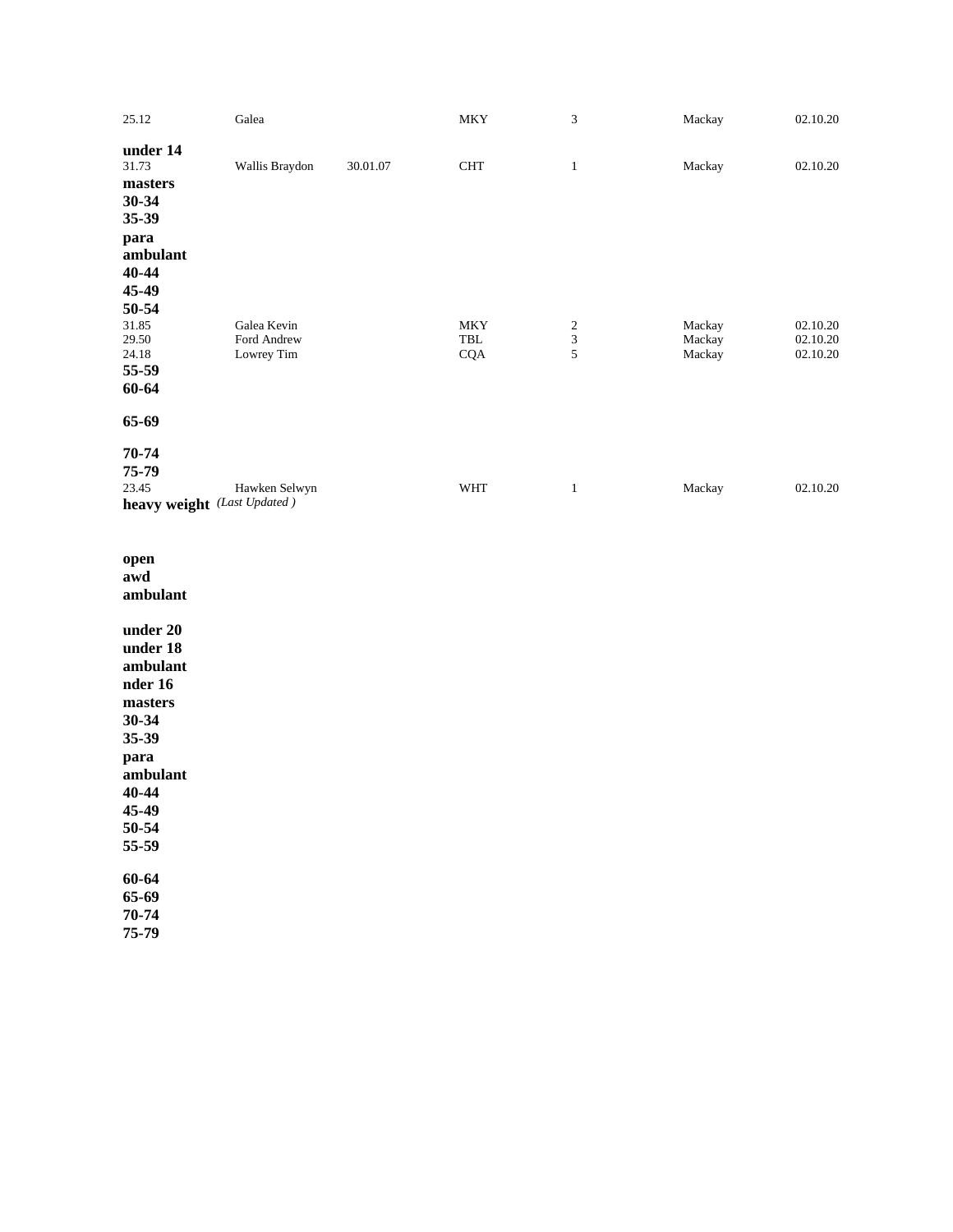**weight pentathlon** *(Last Updated)*

*(Throws Sequence:Hammer,Shot,Discus,Javelin,Heavy Weight)* **open**

**under 18 under 16 30-34 35-39 40-44 45-49 50-54 55-59 60-64 65-69**

**75-79**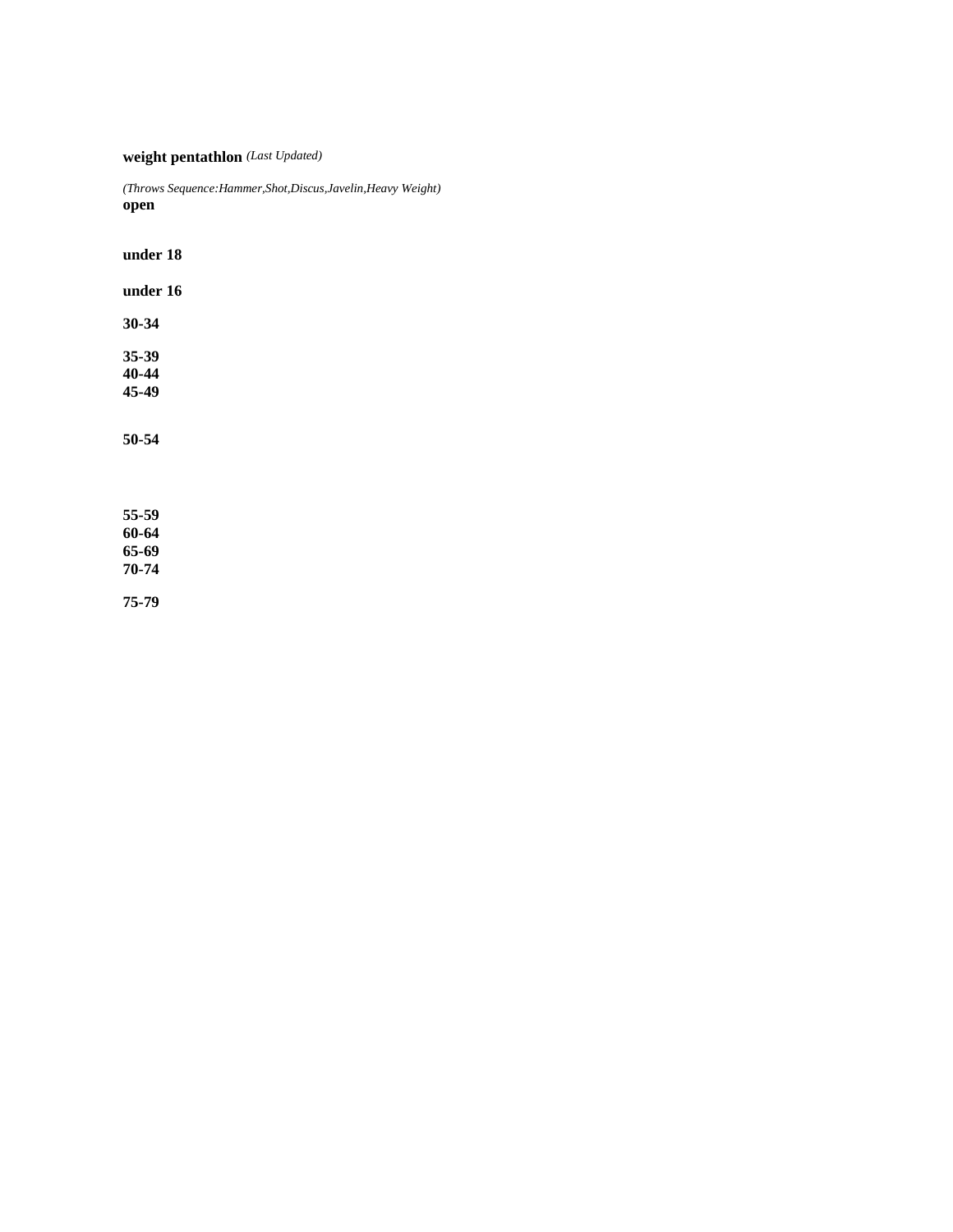# *Women*

**60 metres***(Last Updated 02.10.20)*

**open**

**under 18**

**under 16**

# **masters**

| 30-34 |                         |            |    |        |          |
|-------|-------------------------|------------|----|--------|----------|
| 35-39 |                         |            |    |        |          |
| 9.63  | Percy Melissa           | MUL        | `1 | Mackay | 02.10.20 |
| 40-44 |                         |            |    |        |          |
| 9.30  | Ross Kelly              | <b>BOW</b> |    | Mackay | 02.10.20 |
| 45-49 |                         |            |    |        |          |
| 9.17  | <b>Rutland Lorraine</b> | <b>MKY</b> | 2  | Mackay | 02.10.20 |
| 10.00 | Woodham Ange            | <b>KPL</b> | 3  | Mackay | 02.10.20 |
|       |                         |            |    |        |          |

**50-54**

**55-59**

**60-64 65-69**

**80 metres** *(Last Updated )*

**30-34**

**35-39**

**40-45**

**45-49**

**50-54**

**60-64**

**80 metres**

|       |               | 100 yards (Last Updated 03.10.20)  |          |            |                |        |          |
|-------|---------------|------------------------------------|----------|------------|----------------|--------|----------|
| 11.50 | 1.3           | Mitchell Elliarna                  | 24.06.02 | <b>PPA</b> | 3h             | Mackay | 02.10.20 |
| 11.60 | 1.3           | Lenoy Lillianne                    | 12.02.07 | <b>RSV</b> | 4h             | Mackay | 02.10.20 |
| 11.70 | 1.3           | Hughes Lilian                      | 09.01.07 | <b>TNS</b> | 5h             | Mackay | 02.10.20 |
| 11.90 | 1.3           | Norman Rachel                      | 12.09.03 | <b>NMA</b> | 6h             | Mackay | 02.10.20 |
| 12.10 | 1.3           | Przyborowska                       |          |            |                |        |          |
|       |               | Dominique                          | 27.02.99 | TNS        | 7 <sub>h</sub> | Mackay | 02.10.20 |
|       | wind assisted |                                    |          |            |                |        |          |
| 11.20 | 2.4           | Starr Isabella                     | 13.05.04 | <b>TNS</b> | 1 <sub>h</sub> | Mackay | 02.10.20 |
| 11.23 | 2.2           | Starr                              |          | <b>TNS</b> | 2              | Mackay | 02.10.20 |
| 11.30 | 2.4           | Montagner Kayla                    | 29.11.97 | <b>CNS</b> | 2 <sub>h</sub> | Mackay | 02.10.20 |
| 11.60 | 2.4           | Sweeney Amber                      | 08.04.06 | <b>TNS</b> | 4h             | Mackay | 02.10.20 |
| 11.68 | 2.2           | Mitchell                           |          | <b>PPA</b> | 6              | Mackay | 02.10.20 |
| 11.72 | 2.2           | Sweeney                            |          | <b>TNS</b> | 7              | Mackay | 02.10.20 |
| 11.81 | 2.2           | Lenoy                              |          | <b>RSV</b> | 8              | Mackay | 02.10.20 |
| 11.94 | 2.2           | Hughes                             |          | TNS        | 9              | Mackay | 02.10.20 |
| 12.10 | 2.4           | Lester Katie                       | 23.01.04 | <b>NMA</b> | 5h             | Mackay | 02.10.20 |
| 12.40 | 2.4           | <b>Chester Zoe</b>                 | 06.11.06 | TNS        | 6h             | Mackay | 02.10.20 |
|       |               | 100 metres (Last Updated 14.11.20) |          |            |                |        |          |
| open  |               |                                    |          |            |                |        |          |
| 12.42 | 1.4           | Montagner Kayla                    | 29.11.97 | <b>CNS</b> | 4h             | Mackay | 03.10.20 |
| 12.84 | $-0.6$        | Montagner                          |          | <b>CNS</b> | 6              | UQ     | 29.02.20 |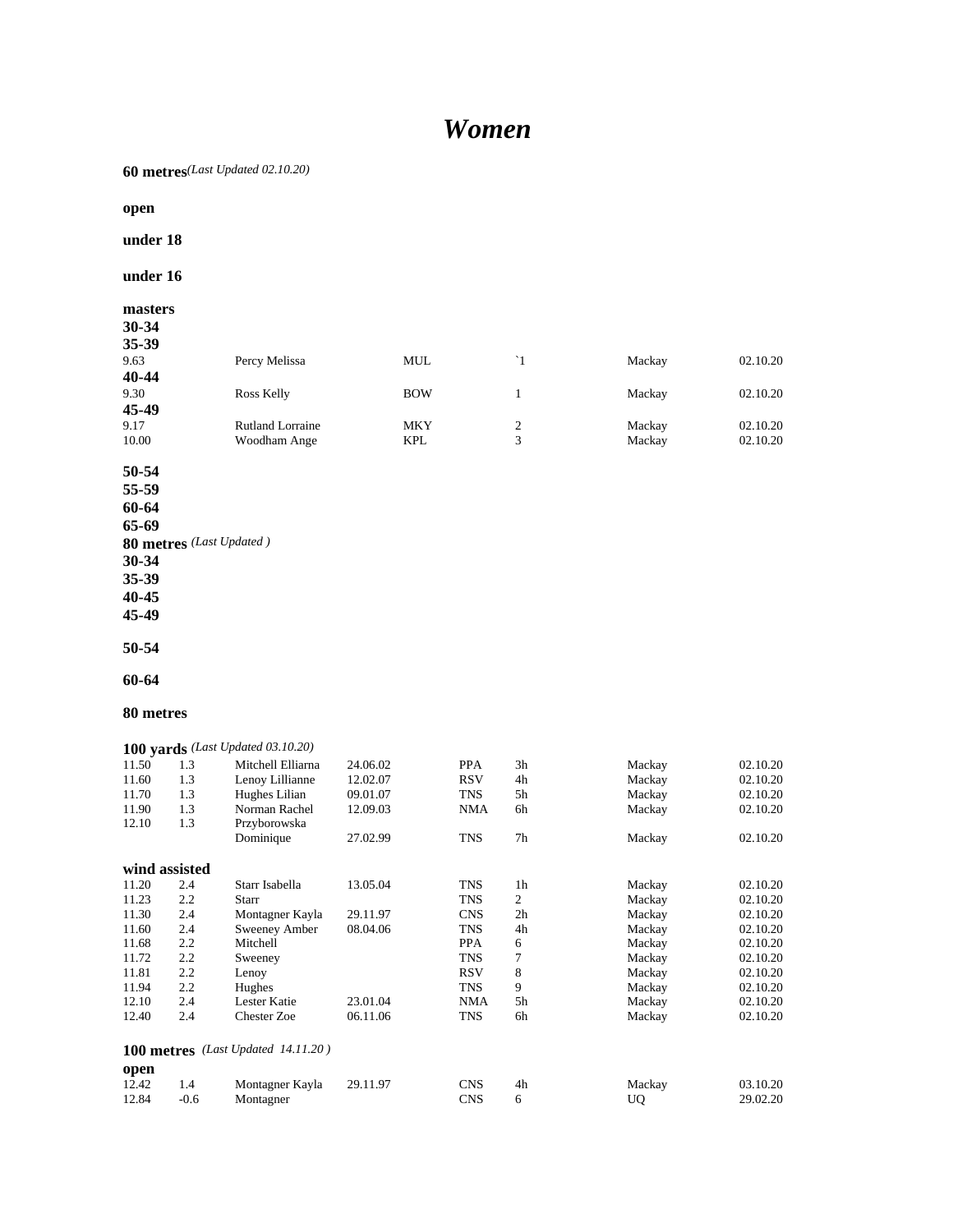| 13.34         | 1.4     | Przyborowska<br>Dominique    | 27.02.99     | <b>TNS</b> | 5h             | Mackay | 03.10.20 |
|---------------|---------|------------------------------|--------------|------------|----------------|--------|----------|
| wind assisted |         |                              |              |            |                |        |          |
| para          |         |                              |              |            |                |        |          |
| ambulant      |         |                              |              |            |                |        |          |
| 15.14         | 0.7     | Snowden Akeesha T37 26.05.05 |              | <b>CNS</b> | $\mathbf{1}$   | Mackay | 02.10.20 |
| 15.15         | 0.7     | Kerwin Louvaro               | T13 26.08.04 | NMA        | 4              | Mackay | 02.10.20 |
| 15.31         | 0.7     | White Sasha                  | T01 31.08.05 | <b>TNS</b> | 6              | Mackay | 02.10.20 |
| under 20      |         |                              |              |            |                |        |          |
|               |         |                              |              |            |                |        |          |
| wind assisted |         |                              |              |            |                |        |          |
| 13.20         | 2.1     | Vicary Eryn                  | 12.10.02     | MUL        | 2              | Mackay | 03.10.20 |
| 13.29         | 2.1     | Doran Holly                  | 29.01.02     | <b>TNS</b> | 3              | Mackay | 03.10.20 |
| 13.82         | 2.1     | Gilbert Talithia             | 11.04.02     | <b>TNS</b> | 5              | Mackay | 03.10.20 |
| para          |         |                              |              |            |                |        |          |
| under 18      |         |                              |              |            |                |        |          |
| 12.54         | 1.0     | Cora Shaniece                | 06.02.03     | PPA        | $\mathbf{1}$   | Mackay | 03.10.20 |
| 12.59         | 1.6     | Cora                         |              | PPA        | 1 <sub>h</sub> | Mackay | 03.10.20 |
| 12.69         | 1.0     | Henley Emma                  | 13.08.03     | <b>CNS</b> | 2              | Mackay | 03.10.20 |
| 12.79         | 0.3     | Henley                       |              | <b>CNS</b> | 1h             | Mackay | 03.10.20 |
| 12.82         | 1.0     | Bancroft Skyla               | 16.08.03     | MKY        | 3              | Mackay | 03.10.20 |
| 12.90         | 1.6     | <b>Bancroft</b>              |              | MKY        | 2 <sub>h</sub> | Mackay | 03.10.20 |
| 13.08         | 1.6     | Lester Katie                 | 23.01.04     | NMA        | 3h             | Mackay | 03.10.20 |
| 13.12         | 1.0     | Lester                       |              | NMA        | 5              | Mackay | 03.10.20 |
| 13.16         | 1.0     | Norman Rachael               | 12.09.03     | NMA        | 6              | Mackay | 03.10.20 |
| 13.30         | 0.3     | Norman                       |              | NMA        | 3h             | Mackay | 03.10.20 |
| 13.41         | 1.6     | Saldumbide Maeghan 06.05.04  |              | <b>TNS</b> | 4h             | Mackay | 03.10.20 |
| 13.42         | $-2.3$  | <b>Batten Emily</b>          | 03.11.03     | TNS        | 4h             | QE 11  | 05.03.20 |
| 13.43         | 1.0     | Saldumbide                   |              | <b>TNS</b> | 7              | Mackay | 03.10.20 |
| 13.45         | $-2.8$  | <b>Batten</b>                |              | <b>TNS</b> | 8              | QE II  | 05.03.20 |
| wind assisted |         |                              |              |            |                |        |          |
| under 16      |         |                              |              |            |                |        |          |
| 12.81         | 0.2     | Sweeney Amber                | 08.04.06     | <b>TNS</b> | $\mathbf{1}$   | Mackay | 03.10.20 |
| 13.11         | $-0.9$  | Sweeney                      |              | <b>TNS</b> | 1 <sub>h</sub> | Mackay | 03.10.20 |
| 13.22         | 1.2     | Campbell Maygen              | 28.07.05     | <b>KPL</b> | 2              | Mackay | 03.10.20 |
| 13.23         | 0.2     | Johnson Talina               | 27.05.06     | TBL        | 2              | Mackay | 03.10.20 |
| 13.38         | $-0.9$  | Johnson                      |              | TBL        | 3h             | Mackay | 03.10.20 |
| 13.41         | 0.6     | <b>Chester Zoe</b>           | 06.11.06     | <b>TNS</b> | 6h             | QE II  | 17.10.20 |
| 13.53         | 1.8     | Chester                      |              | <b>TNS</b> | 2 <sub>h</sub> | Mackay | 03.10.20 |
| 13.55         | 0.2     | Chester                      |              | <b>TNS</b> | 4              | Mackay | 03.10.20 |
| 13.71         | $1.2\,$ | Muller Logan                 | 09.08.05     | KPL        | 3              | Mackay | 03.10.20 |
| 13.81         | 1.8     | Gibson Maggie                | 17.02.06     | KPL        | 3h             | Mackay | 03.10.20 |
| 13.83         | $0.2\,$ | Curtis Gee Maia              | 03.03.06     | KPL        | 5              | Mackay | 03.10.20 |
| 13.86         | 1.2     | Tarca Nathaly                | 17.11.05     | TBL        | $\overline{4}$ | Mackay | 03.10.20 |
| 13.91         | 0.2     | Gibson                       |              | <b>KPL</b> | 6              | Mackay | 03.10.20 |
| 13.92         | 1.2     | O'brien Emily                | 07.08.05     | PPA        | 5              | Mackay | 03.10.20 |
| 13.93         | $-0.9$  | Curtis Gee                   |              | <b>KPL</b> | 4h             | Mackay | 03.10.20 |
| 13.98         | 1.2     | Gambino Coco                 | 29.06.05     | TBL        | 6              | Mackay | 03.10.20 |
| 14.13         | 1.8     | Connery Madeline             | 17.03.06     | <b>TNS</b> | 5h             | Mackay | 03.10.20 |
| 14.24         | 0.2     | Connery                      |              | TNS        | 7              | Mackay | 03.10.20 |
| 14.37         | $-0.9$  | Rossiter Madeline            | 05.07.06     | KPL        | 5h             | Mackay | 03.10.20 |
| 14.40         | 0.2     | Rossiter                     |              | KPL        | 8              | Mackay | 03.10.20 |
| 14.59         | $-0.9$  | Hawking Lahni                | 20.06.06     | DAC        | 6h             | Mackay | 03.10.20 |
| 15.02         | 1.8     | Petley Lucinda               | 30.01.06     | SAR        | 5h             | Mackay | 03.10.20 |
| 15.12         | $-0.9$  | Raciti Emma                  | 30.01.06     | TBL        | 7h             | Mackay | 03.10.20 |

**wind assisted**

**para**

**ambulant**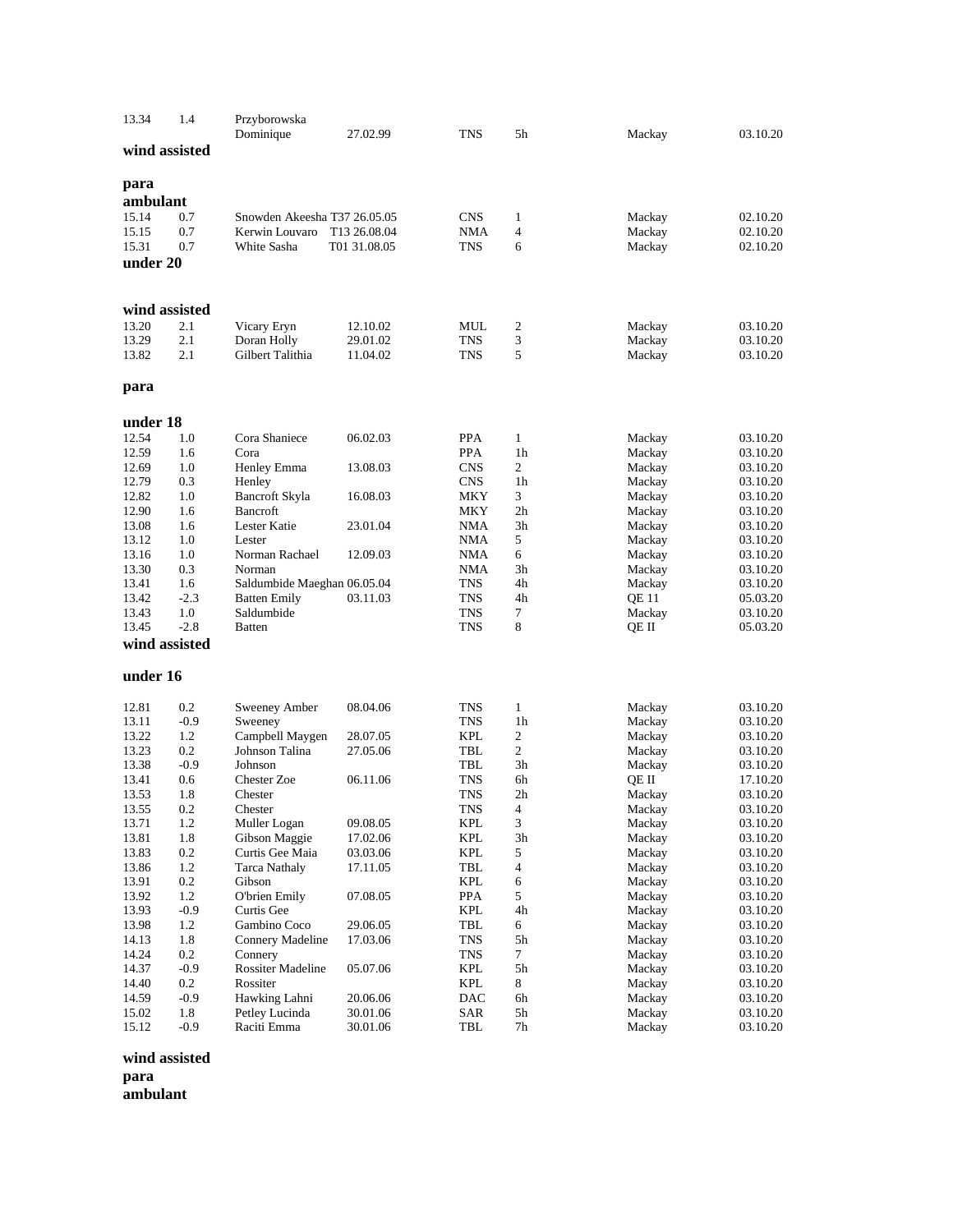#### **wind assisted under 14**

| uuuti 17      |        |                             |          |            |                |        |          |
|---------------|--------|-----------------------------|----------|------------|----------------|--------|----------|
| 12.71         | 1.5    | Webb Mikayla                | 19.03.07 | <b>MKY</b> | 2              | Mackay | 03.10.20 |
| 12.98         | 1.5    | Lenoy Lillianne             | 12.02.07 | <b>RSV</b> | 3              | Mackay | 03.10.20 |
| 13.11         | 1.5    | Horne Elizabeth             | 25.07.07 | <b>PPA</b> | $\overline{4}$ | Mackay | 03.10.20 |
| 13.12         | 1.5    | Hughes Lillian              | 09.01.07 | <b>TNS</b> | 5              | Mackay | 03.10.20 |
| 13.23         | 1.0    | Dean Willow                 | 17.04.08 | <b>TNS</b> | $\mathbf{1}$   | Mackay | 03.10.20 |
| 13.28         | 1.6    | Barron Ava                  | 04.06.08 | <b>MKY</b> | 3h             | OE II  | 17.10.20 |
| 13.30         | 1.5    | Henery Piper                | 29.03.07 | <b>CNS</b> | 6              | Mackay | 03.10.20 |
| 13.55         | 1.0    | Barron                      |          | <b>MKY</b> | $\overline{4}$ | Mackay | 03.10.20 |
| 13.58         | 1.5    | Vardanega Demi Kay 22.02.07 |          | WHT        | $\tau$         | Mackay | 03.10.20 |
| 13.69         | 1.2    | Hughes                      |          | <b>TNS</b> | 1 <sub>h</sub> | OE II  | 18.01.20 |
| 13.70         | 1.8    | Lavis Aria                  | 13.03.08 | <b>CNS</b> | 2h             | Mackay | 03.10.20 |
| 13.79         | 1.6    | Chester Isabella            | 20.03.08 | <b>TNS</b> | 9h             | QE II  | 17.10.20 |
| 13.79         | 1.5    | Green Dayna                 | 26.05.07 | <b>KPL</b> | 8              | Mackay | 03.10.20 |
| 13.82         | $-3.1$ | Hughes                      |          | <b>TNS</b> | 5              | OE II  | 22.02.20 |
| 13.88         | 1.8    | Bitossi Kaitlin             | 10.11.08 | <b>RSV</b> | 4h             | Mackay | 03.10.20 |
| 13.95         | 1.0    | Lavis                       |          | <b>CNS</b> | 5              | Mackay | 03.10.20 |
| 13.97         | 1.0    | Scales Makayla              | 31.03.08 | <b>KPL</b> | 6              | Mackay | 03.10.20 |
| 14.05         | 1.0    | <b>Bitossi</b>              |          | <b>RSV</b> | $\tau$         | Mackay | 03.10.20 |
| 14.10         | 1.8    | Chester                     |          | <b>TNS</b> | 6h             | Mackay | 03.10.20 |
| 14.92         | 1.8    | Thomas Indiana              | 28.01.08 | <b>TNS</b> | 7h             | Mackay | 03.10.20 |
| 15.79         | 1.8    | Penkala Piper Cate          | 26.07.08 | <b>TBL</b> | 8h             | Mackay | 03.10.20 |
| wind assisted |        |                             |          |            |                |        |          |
| 12.49         | 2.2    | Webb                        |          | <b>MKY</b> | 2h             | OE II  | 17.10.20 |
| 12.77         | 2.2    | Lenoy                       |          | <b>RSV</b> | 6h             | QE II  | 17.10.20 |
| 13.02         | 3.0    | Hughes                      |          | <b>TNS</b> | 1 <sub>h</sub> | OE II  | 14.11.20 |
| 13.15         | 2.5    | Dean                        |          | <b>TNS</b> | 1 <sub>h</sub> | Mackay | 03.10.20 |
| 13.31         | 2.3    | Horne                       |          | <b>PPA</b> | 7 <sub>h</sub> | OE II  | 17.10.20 |
| 13.46         | 2.5    | Barron                      |          | <b>MKY</b> | 3h             | Mackay | 03.10.20 |
| 13.75         | 2.5    | Scales                      |          | <b>KPL</b> | 4h             | Mackay | 03.10.20 |
| 14.47         | 2.5    | Lenton-Cater Ava            | 12.02.08 | <b>CNS</b> | 5h             | Mackay | 03.10.20 |
| 14.51         | 2.5    | <b>Wilson Chantel</b>       | 30.10.08 | <b>TNS</b> | 6h             | Mackay | 03.10.20 |
| 15.09         | 2.5    | Meehan Chelsea              | 18.12.08 | <b>RSV</b> | 7 <sub>h</sub> | Mackay | 03.10.20 |
| 16.32         | 2.5    | Muir Keeleigh               | 24.10.08 | <b>BOW</b> | 9h             | Mackay | 03.10.20 |

# **para**

**ambulant**

**masters 30 -34 wind assisted**

**35 -39**

| wind assisted |                         |            |   |        |          |
|---------------|-------------------------|------------|---|--------|----------|
| 40-44         |                         |            |   |        |          |
| 15.03         | Ross Kelly              | <b>BOW</b> | 1 | Mackay | 03.10.20 |
| wind assisted |                         |            |   |        |          |
| 45-49         |                         |            |   |        |          |
| 15.18         | <b>Rutland Lorraine</b> | MKY        | 2 | Mackay | 03.10.20 |
| 15.97         | Woodham Ange            | <b>KPL</b> | 3 | Mackay | 03.10.20 |
| wind assisted |                         |            |   |        |          |
| 50-54         |                         |            |   |        |          |
| 19.20         | Ware Aleisha            | <b>MKY</b> | 1 | Mackay | 03.10.20 |
| 55-59         |                         |            |   |        |          |
| wind assisted |                         |            |   |        |          |
| 60-64         |                         |            |   |        |          |
| 65-69         |                         |            |   |        |          |

**150m** *(Last Updated)*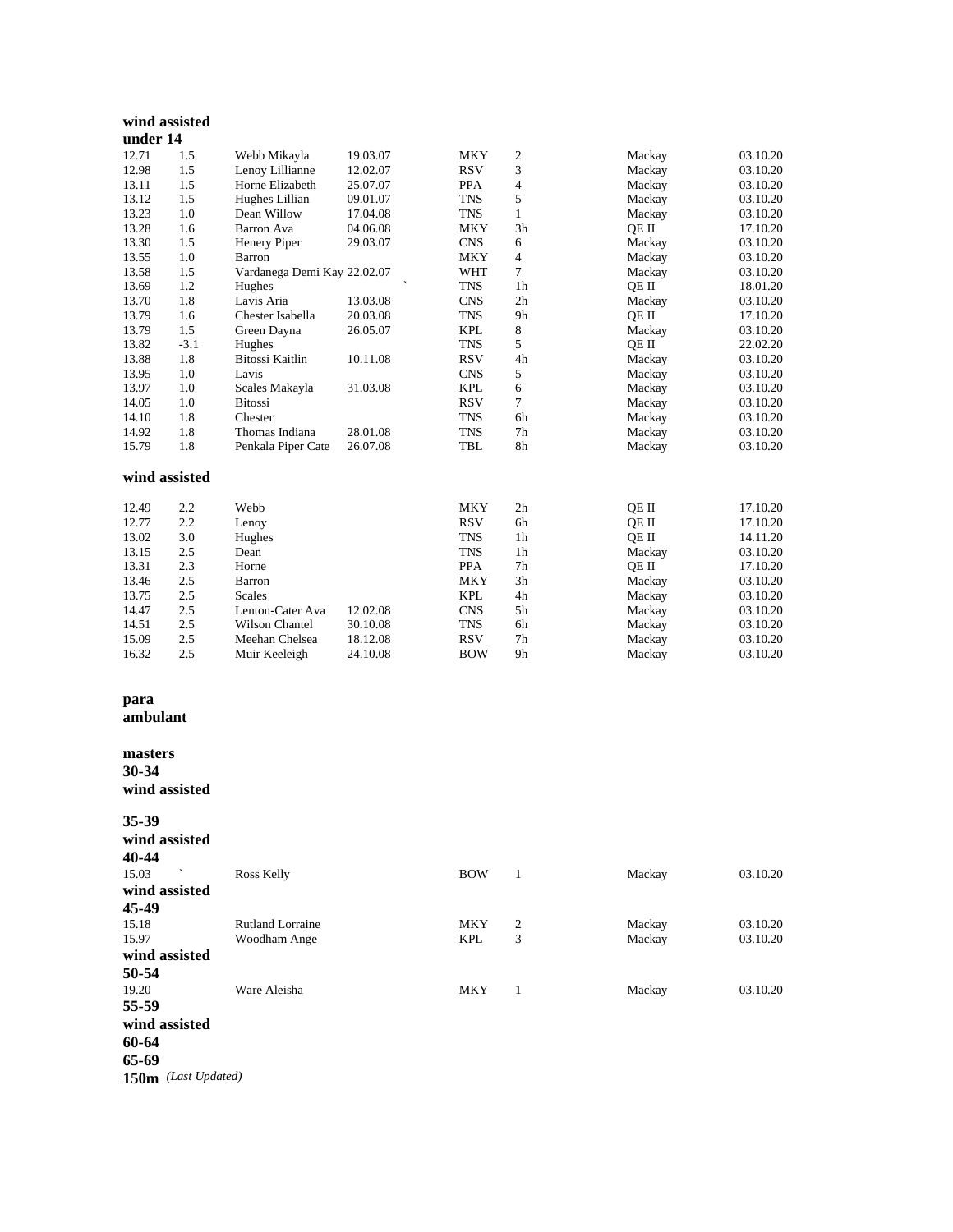# **200m** *(Last Updated 18.10.20)*

| open                     |               |                              |          |            |                             |     |                |       |           |          |          |
|--------------------------|---------------|------------------------------|----------|------------|-----------------------------|-----|----------------|-------|-----------|----------|----------|
| 24.49                    | 0.1           | West Tori                    | 14.10.95 |            | <b>TNS</b>                  |     | hep            |       | Mackay    |          | 02.10.20 |
| 24.53                    | 2.0           | West                         |          |            | <b>TNS</b>                  |     | hep            |       | QE II     |          | 16.02.20 |
| 25.48                    | $-2.3$        | West                         |          |            | <b>TNS</b>                  |     | 4h             |       | QE II     |          | 05.03.20 |
| 25.95                    | 1.8           | Montagner Kayla              | 29.11.97 |            | <b>CNS</b>                  |     | $\tau$         |       | Mackay    |          | 04.10.20 |
| 26.03                    | 0.7           | Montagner                    |          |            | <b>CNS</b>                  |     | 6h             |       | Mackay    |          | 04.10.20 |
| 26.13                    | 0.0           | Montagner                    |          |            | <b>CNS</b>                  |     | 6              |       | <b>UQ</b> |          | 29.02.20 |
| 29.44                    | 1.4           | Gleeson-Cherry               |          |            |                             |     |                |       |           |          |          |
|                          | Rebekah       | 17.11.00                     |          | <b>KPL</b> |                             | hep |                | QE II |           | 12.01.20 |          |
| 30.86                    | 0.1           | Gleeson-Cherry               |          |            | <b>KPL</b>                  |     | hep            |       | Mackay    |          | 02.10.20 |
|                          | wind assisted |                              |          |            |                             |     |                |       |           |          |          |
| 29.63                    | 2.3           | Gleeson-Cherry               |          |            | <b>KPL</b>                  |     | hep            |       | QE II     |          | 16.02.20 |
|                          |               |                              |          |            |                             |     |                |       |           |          |          |
| para                     |               |                              |          |            |                             |     |                |       |           |          |          |
| ambulant                 |               |                              |          |            |                             |     |                |       |           |          |          |
| 32.91                    | 1.9           | Snowden Akeesha T37 26.05.05 |          |            | <b>CNS</b>                  |     | 2              |       | Mackay    |          | 04.10.20 |
| 32.48                    | 1.9           | White Sasha T01 31.08.05     |          |            | <b>TNS</b>                  |     | 3              |       | Mackay    |          | 04.10.20 |
| under 20                 |               |                              |          |            |                             |     |                |       |           |          |          |
| 26.20                    | $-0.5$        | Mitchell Elliarna            | 24.06.02 |            | <b>PPA</b>                  |     | 2              |       | QE II     |          | 18.10.20 |
| 26.51                    | $-1.6$        | Mitchell                     |          |            | <b>PPA</b>                  |     | 5              |       | QE II     |          | 05.03.20 |
| 27.84                    | 0.1           | <b>Beitzel Unity</b>         | 06.05.02 |            | <b>CNS</b>                  |     | hep            |       | Mackay    |          | 02.10.20 |
|                          |               |                              |          |            |                             |     |                |       |           |          |          |
|                          | wind assisted |                              |          |            |                             |     |                |       |           |          |          |
| 26.06                    | 2.8           | Mitchell                     |          |            | <b>PPA</b>                  |     | $\mathbf{1}$   |       | Mackay    |          | 04.10.20 |
| 27.75                    | 2.8           | Vicary Eryn                  | 12.1002  |            | <b>MUL</b>                  |     | $\mathfrak{2}$ |       | Mackay    |          | 04.10.20 |
| 28.00                    | 2.8           | Doran Holly                  | 29.01.02 |            | <b>TNS</b>                  |     | 3              |       | Mackay    |          | 04.10.20 |
| 28.37                    | 2.8           | Gilbert Talithia             | 11.04.02 |            | <b>TNS</b>                  |     | $\overline{4}$ |       | Mackay    |          | 04.10.20 |
|                          |               |                              |          |            |                             |     |                |       |           |          |          |
| para                     |               |                              |          |            |                             |     |                |       |           |          |          |
|                          | wind assisted |                              |          |            |                             |     |                |       |           |          |          |
| under 18                 |               |                              |          |            |                             |     |                |       |           |          |          |
| 24.58                    | 1.3           | Starr Isabella               | 13.05.04 |            | <b>TNS</b>                  |     | 2 <sub>h</sub> |       | QE II     |          | 18.10.20 |
| 25.19                    | 1.0           | Starr                        |          |            | <b>TNS</b>                  |     | $\mathbf{1}$   |       | Mackay    |          | 04.10.20 |
| 25.49                    | 1.2           | Starr                        |          |            | <b>TNS</b>                  |     | 2 <sub>h</sub> |       | QE II     |          | 22.02.20 |
| 25.96                    | 1.0           | Cora Shaniece                | 06.02.03 |            | <b>TNS</b>                  |     | $\overline{c}$ |       | Mackay    |          | 04.10.20 |
| 26.01                    | 1.0           | Henley Emma                  | 13.08.03 |            | <b>CNS</b>                  |     | 3              |       | Mackay    |          | 04.10.20 |
| 27.35                    | $-1.7$        | <b>Batten Emily</b>          | 03.11.03 |            | <b>TNS</b>                  |     | 4h             |       | QE II     |          | 05.03.20 |
| 27.54                    | 0.3           | Cora                         |          |            | <b>PPA</b>                  |     | $\overline{7}$ |       | QE II     |          | 05.03.20 |
| 27.77                    | 1.7           | <b>Carter Stacey</b>         | 19.05.04 |            | TBL                         |     | hep            |       | Mackay    |          | 02.10.20 |
| 28.02                    | 1.0           | Soncin Olivia                | 03.09.03 |            | <b>TBL</b>                  |     | $\overline{4}$ |       | Mackay    |          | 04.10.20 |
| 28.11                    | $-5.1$        | Cora                         |          |            | <b>PPA</b>                  |     | 4h             |       | QE II     |          | 05.03.20 |
| 28.20                    | 1.0           | Norman Rachael               | 12.09.03 |            | <b>NMA</b>                  |     | 5              |       | Mackay    |          | 04.10.20 |
| 28.88                    | 1.2           | Carter                       |          |            | TBL                         |     | hep            |       | QE II     |          | 16.02.20 |
|                          | wind assisted |                              |          |            |                             |     |                |       |           |          |          |
|                          |               |                              |          |            |                             |     |                |       |           |          |          |
| under 16                 |               |                              |          |            |                             |     |                |       |           |          |          |
| 27.15                    | $-0.9$        | Sweeney Amber                | 08.04.06 |            | <b>TNS</b>                  |     | 1h             |       | Mackay    |          | 04.10.20 |
| 27.65                    | $-0.9$        | Chester Zoe                  | 06.11.06 |            | <b>TNS</b>                  |     | 2h             |       | Mackay    |          | 04.10.20 |
| 27.74                    | 0.6           | Chester                      |          |            | <b>TNS</b>                  |     | 7h             |       | QE II     |          | 18.10.20 |
| 28.39                    | 0.8           | Kinbacher Kacee              | 03.11.06 |            | <b>TNS</b>                  |     | 2 <sub>h</sub> |       | Mackay    |          | 04.10.20 |
| 28.91                    | $-0.7$        | Gibson Maggie                | 17.02.06 |            | <b>KPL</b>                  |     | 2 <sub>h</sub> |       | Mackay    |          | 04.10.20 |
| 29.28                    | $-0.9$        | Johnson Talina               | 27.05.06 |            | TBL                         |     | 3h             |       | Mackay    |          | 04.10.20 |
| 29.63                    | $-0.9$        | <b>Rossiter Madeline</b>     | 05.07.06 |            | <b>KPL</b>                  |     | 4h             |       | Mackay    |          | 04.10.20 |
| 30.00                    | $-0.7$        | Millerd Natalie              | 14.06.06 |            | TBL                         |     | 3h             |       | Mackay    |          | 04.10.20 |
| 31.19                    | 0.8           | Ayles Jasmyn                 | 08.04.06 |            | <b>SAR</b>                  |     | 4h             |       | Mackay    |          | 04.10.20 |
| 32.16                    | $-0.7$        | Woodham Sharnti              | 12.07.06 |            | <b>KPL</b>                  |     | 4h             |       | Mackay    |          | 04.10.20 |
| 32.32                    | $-0.9$        | Raciti Emma                  | 30.01.06 |            | $\ensuremath{\mathsf{TBL}}$ |     | 5h             |       | Mackay    |          | 04.10.20 |
| 35.11                    | 0.8           | Petley Lucinda               | 18.12.06 |            | <b>SAR</b>                  |     | 5h             |       | Mackay    |          | 04.10.20 |
| $\overline{\phantom{a}}$ | 0.8           | Connery Madeline             | 17.03.06 |            | <b>TNS</b>                  |     | DQ(TR 17.3.2)  |       | Mackay    |          | 04.10.20 |
|                          | wind assisted |                              |          |            |                             |     |                |       |           |          |          |
| 26.24                    | 3.5           | Sweeney                      |          |            | <b>TNS</b>                  |     | $\overline{c}$ |       | Mackay    |          | 04.10.20 |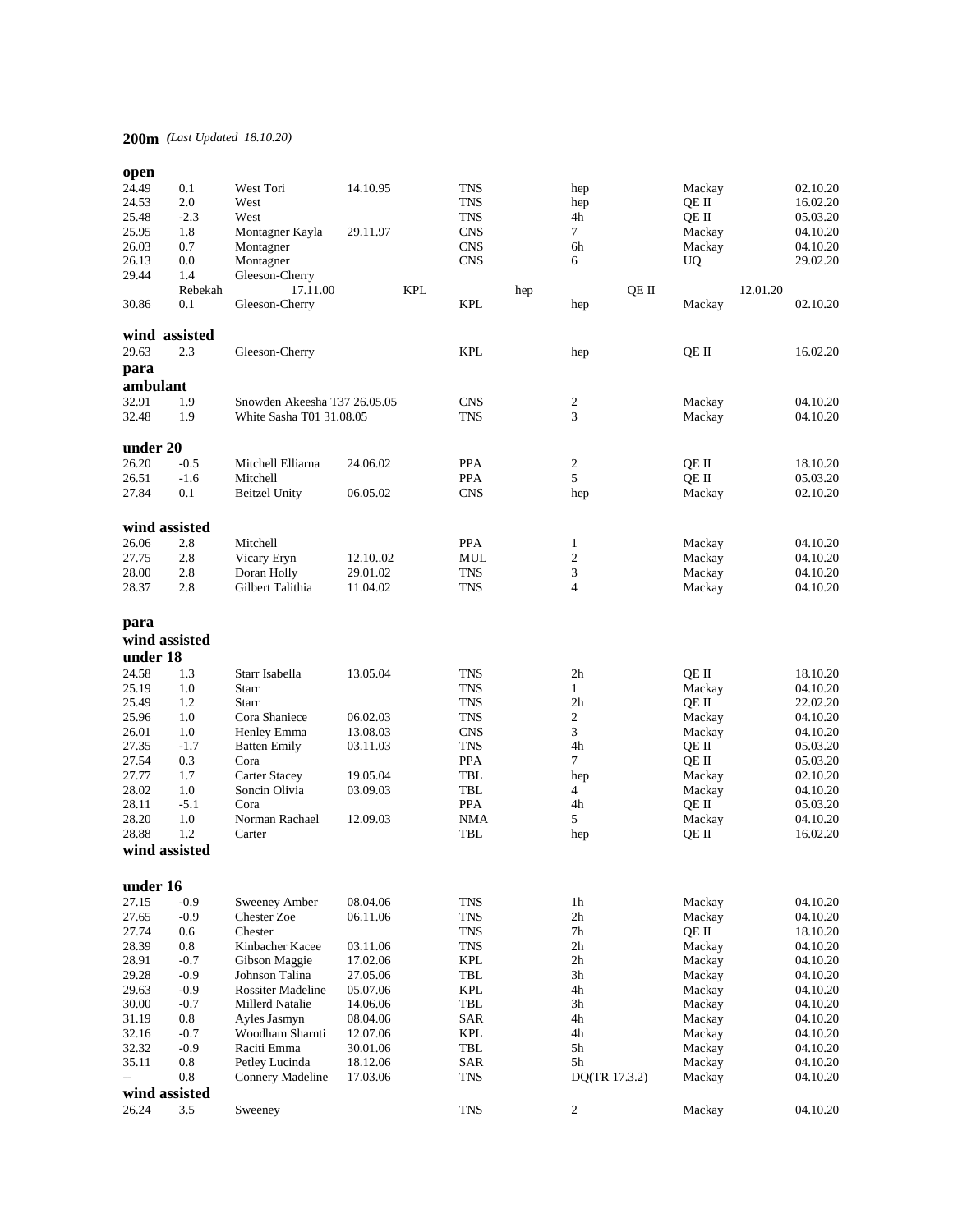| 27.32    | 3.5    | Chester                     |                                 | <b>TNS</b>                  | 4                             | Mackay | 04.10.20 |
|----------|--------|-----------------------------|---------------------------------|-----------------------------|-------------------------------|--------|----------|
| 27.64    | 3.9    | Campbell Maygen             | 28.07.05                        | <b>KPL</b>                  | $\mathbf{2}$                  | Mackay | 04.10.20 |
| 28.13    | 3.5    | Kinbacher                   |                                 | <b>TNS</b>                  | 5                             | Mackay | 04.10.20 |
| 28.37    | 3.5    | Gibson                      |                                 | <b>KPL</b>                  | 6                             | Mackay | 04.10.20 |
| 28.66    | 3.9    | Obrien Emily                | 07.08.05<br>$\hat{\phantom{a}}$ | <b>PPA</b>                  | $\overline{4}$                | Mackay | 04.10.20 |
| 28.88    | 3.0    | Muller Logan                | 09.08.05                        | <b>KPL</b>                  | 5                             | Mackay | 04.10.20 |
| 29.27    | 3.5    | Johnson                     |                                 | $\ensuremath{\mathsf{TBL}}$ | $\overline{7}$                | Mackay | 04.10.20 |
| 29.63    | 3.9    | Adamski Megan               | 20.04.05                        | <b>KPL</b>                  | 6<br>$\overline{\phantom{0}}$ | Mackay | 04.10.20 |
| 32.28    | 2.1    | Richardson Jacinta          | 15.03.07                        | <b>CNS</b>                  | hep                           | Mackay | 02.10.20 |
| para     |        |                             |                                 |                             |                               |        |          |
| ambulant |        |                             |                                 |                             |                               |        |          |
| under 14 |        |                             |                                 |                             |                               |        |          |
| 26.20    | 1.6    | Lenoy Lillianne             | 12.02.07                        | <b>RSV</b>                  | 1 <sub>h</sub>                | OE II  | 18.10.20 |
| 26.31    | 1.2    | Webb Mikayla                | 19.03.07                        | <b>MKY</b>                  | 5h                            | QE II  | 18.10.20 |
| 26.86    | 1.2    | Horne Elizabeth             | 25.07.07                        | <b>PPA</b>                  | 9 <sub>h</sub>                | OE II  | 18.10.20 |
| 26.89    | 1.2    | Webb                        |                                 | <b>MKY</b>                  | $\overline{c}$                | Mackay | 04.10.20 |
| 26.92    | 1.2    | Hughes Lillian              | 09.01.07                        | <b>TNS</b>                  | 3                             | Mackay | 04.10.20 |
| 26.95    | 1.2    | Horne                       |                                 | <b>PPA</b>                  | $\overline{\mathbf{4}}$       | Mackay | 04.10.20 |
| 26.98    | 04     | Lenoy                       |                                 | <b>RSV</b>                  | 2h                            | Mackay | 04.10.20 |
| 27.07    | 1.6    | Barron Ava                  | 04.06.08                        | <b>MKY</b>                  | 6h                            | OE II  | 18.10.20 |
| 27.19    | 0.7    | Webb                        |                                 | <b>MKY</b>                  | 2 <sub>h</sub>                | Mackay | 04.10.20 |
| 27.46    | $-0.3$ | Dean Willow                 | 17.04.08                        | <b>TNS</b>                  | 1 <sub>h</sub>                | Mackay | 04.10.20 |
| 27.51    | 0.7    | Hughes                      |                                 | <b>TNS</b>                  | 4h                            | Mackay | 04.10.20 |
| 27.54    | 0.4    | Horne                       |                                 | <b>PPA</b>                  | 3h                            | Mackay | 04.10.20 |
| 27.63    | 1.2    | Lenoy                       |                                 | <b>RSV</b>                  | 5                             | Mackay | 04.10.20 |
| 27.92    | 0.4    | Henery Piper                | 29.03.07                        | <b>CNS</b>                  | 4h                            | Mackay | 04.10.20 |
| 28.00    | 1.2    | Thompson Maya               | 14.11.07                        | <b>CNS</b>                  | 6                             | Mackay | 04.10.20 |
| 28.04    | 0.4    | Thompson                    |                                 | <b>CNS</b>                  | 5h                            | Mackay | 04.10.20 |
| 28.18    | $-0.3$ | Barron                      |                                 | <b>MKY</b>                  | 3h                            | Mackay | 04.10.20 |
| 28.45    | 0.7    | Vardanega Demi Kay 22.02.07 |                                 | <b>WHT</b>                  | 3h                            | Mackay | 04.10.20 |
| 28.54    | 1.2    | Vardanega                   |                                 | <b>WHT</b>                  | 7                             | Mackay | 04.10.20 |
| 28.56    | 1.2    | Henery                      |                                 | <b>CNS</b>                  | 8                             | Mackay | 04.10.20 |
| 28.69    | 0.7    | Green Dayna                 | 26.05.07                        | <b>KPL</b>                  | 4h                            | Mackay | 04.10.20 |
| 28.74    | $-2.0$ | Hughes                      |                                 | <b>TNS</b>                  | 4                             | QE II  | 22.02.20 |
| 28.90    | $-1.4$ | Horne                       |                                 | PPA                         | $\overline{7}$                | QE II  | 05.03.20 |
| 28.90    | $-0.7$ | Lavis Aria                  | 13.03.08                        | <b>CNS</b>                  | 1 <sub>h</sub>                | Mackay | 04.10.20 |

| 28.YU | -v. /         | Lavis Ana             | 15.U5.U8 | UND.       | ın | маскау | 04.IU.ZU |
|-------|---------------|-----------------------|----------|------------|----|--------|----------|
| 29.21 | $-1.0$        | Horne                 |          | <b>PPA</b> | 6h | OE II  | 05.03.20 |
| 29.84 | $-0.3$        | Chester Isabella      | 20.03.08 | <b>TNS</b> | 6h | Mackay | 04.10.20 |
| 30.42 | $-0.3$        | Bitossi Kaitlin       | 10.11.08 | <b>RSV</b> | Th | Mackay | 04.10.20 |
| 30.45 | $-0.3$        | Lenton-Cater Ava      | 12.02.08 | <b>CNS</b> | 8h | Mackay | 04.10.20 |
| 30.88 | $-0.7$        | <b>Wilson Chantel</b> | 30.10.08 | <b>TNS</b> | 3h | Mackay | 04.10.20 |
| 32.16 | $-0.7$        | Thomas Indiana        | 28.01.08 | <b>TNS</b> | 4h | Mackay | 04.10.20 |
| 32.50 | $-0.7$        | Meehan Chelsea        | 18.12.08 | <b>RSV</b> | 5h | Mackay | 04.10.20 |
| 34.34 | $-0.7$        | Ross Keelah           | 13.10.08 | <b>BOW</b> | 6h | Mackay | 04.10.20 |
|       | wind assisted |                       |          |            |    |        |          |
| 27.28 | 3.2           | Dean                  |          | <b>TNS</b> |    | Mackay | 04.10.20 |
| 27.93 | 3.2           | Barron                |          | <b>MKY</b> | ⌒  | Mackay | 04.10.20 |

28.72 3.2 Lavis CNS 6 Mackay 04.10.20 30.62 3.2 Wilson TNS 8 Mackay 04.10.20

#### **para**

#### **masters**

| 30-34<br>wind assisted<br>35-39<br>wind assisted |                   |            |        |          |
|--------------------------------------------------|-------------------|------------|--------|----------|
| 40-44<br>31.13                                   | <b>Ross Kelly</b> | <b>BOW</b> | Mackay | 04.10.20 |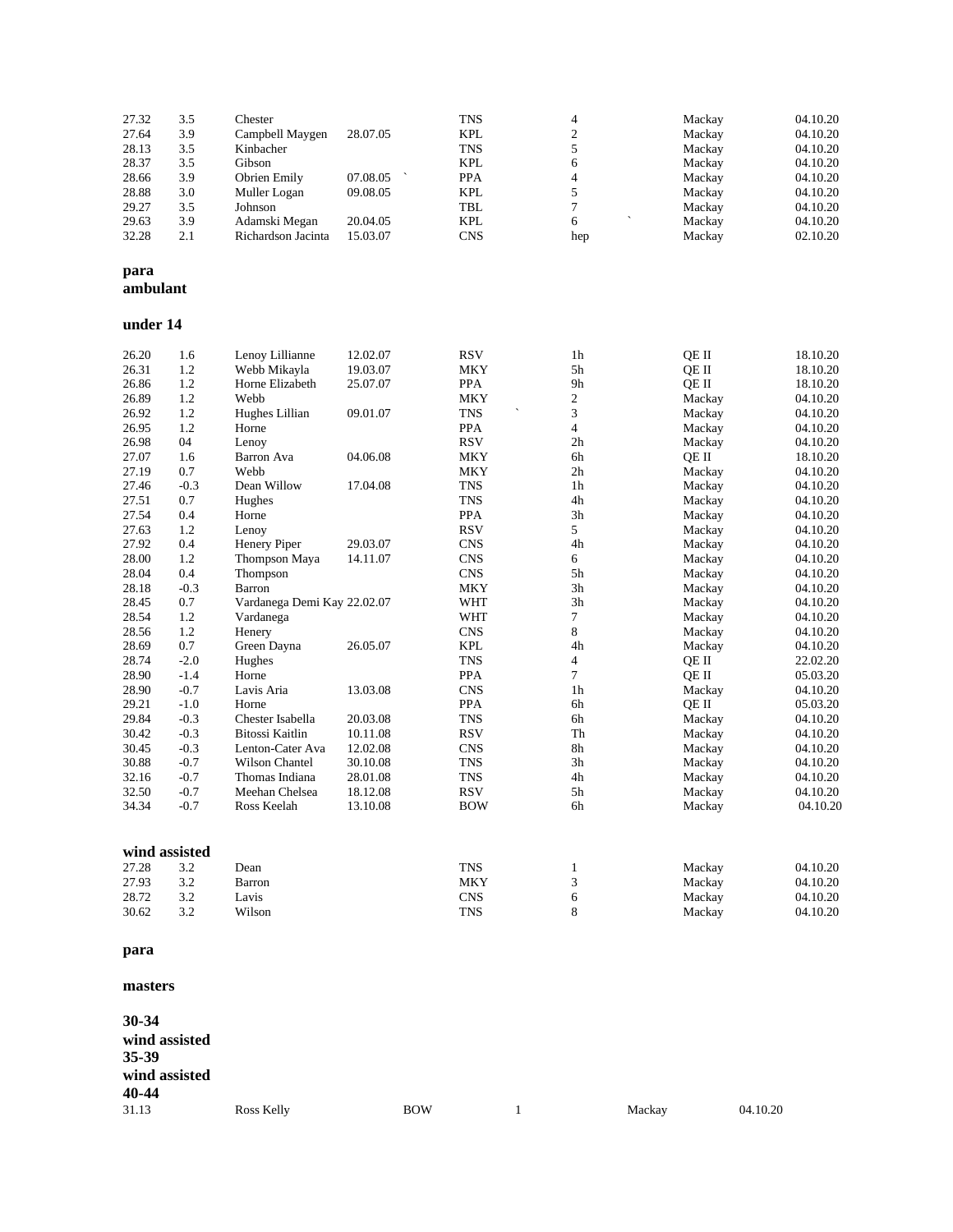| 45-49 |                  |     |   |        |          |
|-------|------------------|-----|---|--------|----------|
| 33.12 | Rutland Lorraine | MKY | ∸ | Mackay | 04.10.20 |
| 33.13 | Woodham Ange     | KPL |   | Mackay | 04.10.20 |
| 50-54 |                  |     |   |        |          |

**55-59 wind assisted 60-64 wind assisted**

**65-69**

#### **wind assistd**

**300m** *(Last Updated )* **open**

**400m** *(Last Updated 14.11.20)*

| <b>Open</b> |                               |          |                          |                     |        |          |
|-------------|-------------------------------|----------|--------------------------|---------------------|--------|----------|
| 55.11       |                               |          |                          |                     |        |          |
|             | West Tori                     | 14.10.95 | <b>TNS</b>               | $\mathbf{1}$<br>3   | QE II  | 26.09.20 |
| 58.57       | Mitchell Elliarna             | 24,06.02 | <b>PPA</b>               |                     | Mackay | 03.10.20 |
| ambulant    |                               |          |                          |                     |        |          |
| para        |                               |          |                          |                     |        |          |
| under 20    |                               |          |                          |                     |        |          |
| 57.72       |                               |          |                          |                     |        |          |
| 58.11       | Mitchell Elliarna<br>Mitchell | 24.06.02 | <b>PPA</b><br><b>PPA</b> | 2                   | OE II  | 05.03.20 |
| 1.06.22     | Gilbert Talithia              |          | <b>TNS</b>               | 1<br>$\overline{2}$ | QE II  | 26.09.20 |
|             |                               | 11.04.02 |                          |                     | Mackay | 03.10.20 |
| para        |                               |          |                          |                     |        |          |
| ambulant    |                               |          |                          |                     |        |          |
| under 18    |                               |          |                          |                     |        |          |
| 57.61       | Cora Shaniece                 | 06.02.03 | <b>TNS</b>               | $\mathbf{1}$        | Mackay | 03.10.20 |
| 59.08       | Henley Emma                   | 13.08.03 | <b>CNS</b>               | 3                   | Mackay | 03.10.20 |
| 59.46       | Henley                        |          | <b>CNS</b>               | 1 <sub>h</sub>      | Mackay | 03.10.20 |
| 1.00.24     | Cora                          |          | <b>TNS</b>               | 2h                  | Mackay | 03.10.20 |
| 1.00.27     | Starr Isabella                | 13.05.04 | <b>TNS</b>               | 3h                  | Mackay | 03.10.20 |
| 1.00.47     | Starr                         |          | <b>TNS</b>               | $\overline{4}$      | Mackay | 03.10.20 |
| 1.01.08     | Starr                         |          | <b>TNS</b>               | 4                   | QE II  | 22.02.20 |
| 1.03.30     | Saldumbide Maeghan 06.05.04   |          | <b>TNS</b>               | 6                   | Mackay | 03.10.20 |
| 1.03.32     | Saldumbide                    |          | <b>TNS</b>               | 3h                  | Mackay | 03.10.20 |
| 1.04.99     | <b>Bailey Logan</b>           | 29.09.03 | <b>TBL</b>               | 4h                  | Mackay | 03.10.20 |
| 1.05.34     | Soncin Olivia                 | 03.09.03 | <b>TBL</b>               | 5 <sub>h</sub>      | Mackay | 03.10.20 |
| 1.07.97     | Bailey                        |          | <b>TBL</b>               | 8                   | Mackay | 03.10.20 |
| para        |                               |          |                          |                     |        |          |
| ambulant    |                               |          |                          |                     |        |          |
| under 16    |                               |          |                          |                     |        |          |
| 1.02.39     | Mole Luna                     | 19.08.05 | <b>CRR</b>               | $\boldsymbol{2}$    | Mackay | 03.10.20 |
| 1.02.56     | Gibson Maggie                 | 17.02.06 | <b>KPL</b>               | 3                   | Mackay | 03.10.20 |
| 1.03.28     | Adamski Megan                 | 20.04.05 | KPL                      | 7h                  | QE II  | 17.10.20 |
| 1.04.20     | Vaughan Ella                  | 19.07.05 | <b>KPL</b>               | $\overline{4}$      | Mackay | 03.10.20 |
| 1.05.12     | Obrien Emily                  | 07.08.05 | <b>PPA</b>               | 5                   | Mackay | 03.10.20 |
| 1.05.87     | Kinbacher Kaycee              | 03.11.06 | <b>TNS</b>               | $\overline{4}$      | Mackay | 03.10.20 |
| 1.05.98     | Adamski                       |          | <b>KPL</b>               | 6                   | Mackay | 03.10.20 |
| 1.08.36     | <b>Millerd Natalie</b>        | 14.06.06 | TBL                      | 5                   | Mackay | 03.10.20 |
| 1.10.21     | <b>Rossiter Madeline</b>      | 05.07.06 | <b>KPL</b>               | 6                   | Mackay | 03.10.20 |
| 1.10.55     | Woodham Sharnti               | 12.07.06 | <b>KPL</b>               | 7                   | Mackay | 03.10.20 |
| 1.12.12     | <b>Tarca Nathaly</b>          | 17.11.05 | TBL                      | 7                   | Mackay | 03.10.20 |
| 1.19.31     | Wilson Bridget                | 17.05.06 | <b>TNS</b>               | 8                   | Mackay | 03.10.20 |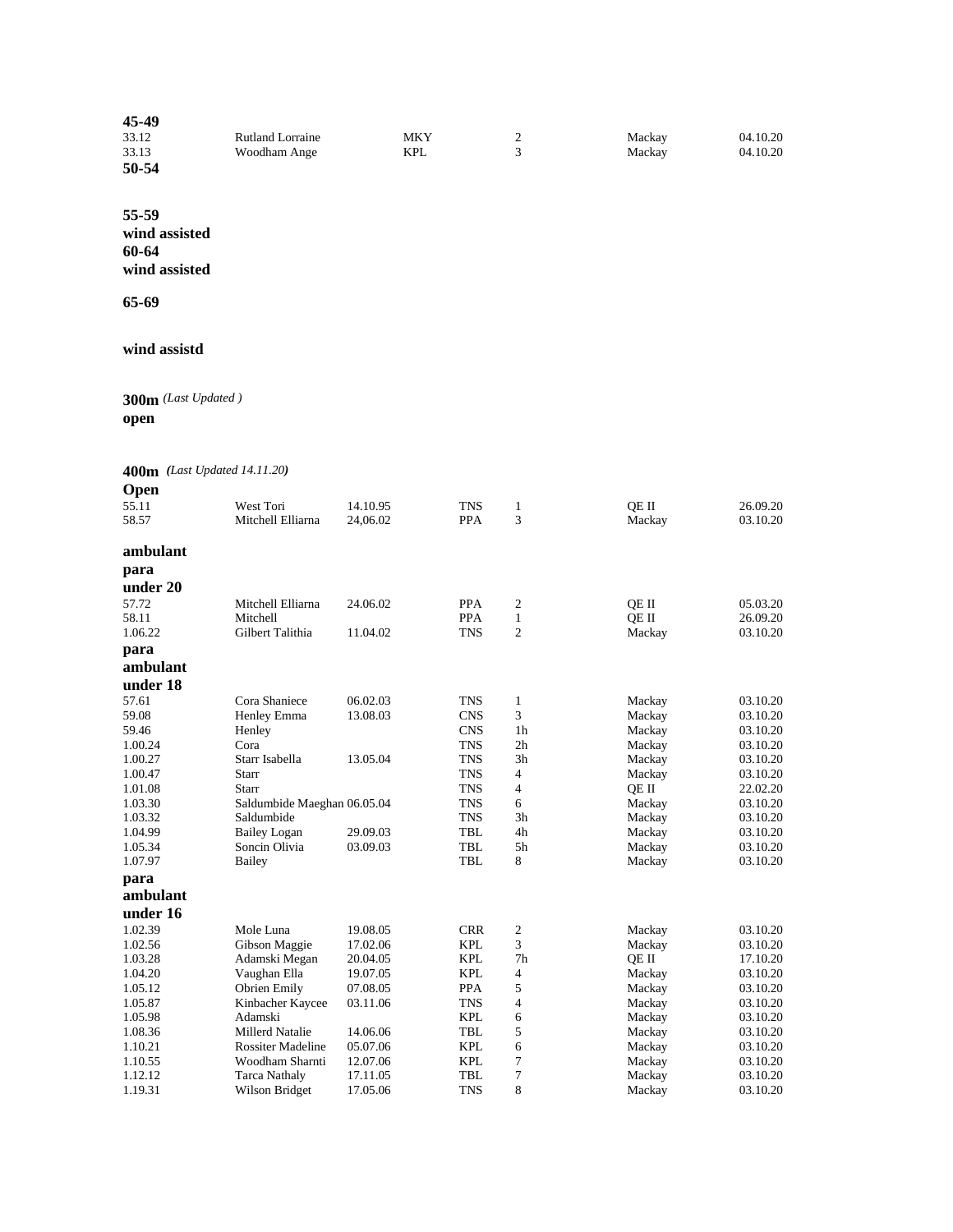| ambulant |                        |          |            |                |        |          |
|----------|------------------------|----------|------------|----------------|--------|----------|
| under 14 |                        |          |            |                |        |          |
| 1.00.56  | Horne Elizabeth        | 25.07.07 | <b>PPA</b> | 1 <sub>h</sub> | QE II  | 17.10.20 |
| 1.01.53  | Horne                  |          | <b>PPA</b> | 2              | Mackay | 03.10.20 |
| 1.01.63  | Webb Mikayla           | 19.03.07 | <b>MKY</b> | 3              | Mackay | 03.10.20 |
| 1.01.64  | Hughes Lillian         | 09.01.07 | <b>TNS</b> | 4              | Mackay | 03.10.20 |
| 1.02.65  | Hughes                 |          | <b>TNS</b> | $\overline{c}$ | OE II  | 14.11.20 |
| 1.02.80  | Barron Ava             | 04.06.08 | <b>MKY</b> | 2 <sub>h</sub> | OE II  | 17.10.20 |
| 1.04.30  | Horne                  |          | <b>PPA</b> | 5              | OE II  | 05.03.20 |
| 1.04.39  | Barron                 |          | <b>MKY</b> | 3              | Mackay | 03.10.20 |
| 1.04.48  | Thompson Maya          | 19.11.07 | <b>CNS</b> | 5              | Mackay | 03.10.20 |
| 1.04.51  | Hughes                 |          | <b>TNS</b> | $\overline{c}$ | QE II  | 22.02.20 |
| 1.04.77  | Barron                 |          | <b>MKY</b> | 1 <sub>h</sub> | Mackay | 03.10.20 |
| 1.04.79  | Lavis Aria             | 13.03.08 | <b>CNS</b> | 4              | Mackay | 03.10.20 |
| 1.05.17  | Hughes                 |          | <b>TNS</b> | 1              | OE II  | 18.01.20 |
| 1.05.34  | Earl Jayda             | 24.07.08 | <b>MKY</b> | 5              | Mackay | 03.10.20 |
| 1.05.85  | Earl                   |          | <b>MKY</b> | 3h             | Mackay | 03.10.20 |
| 1.06.10  | Lavis                  |          | <b>CNS</b> | 2 <sub>h</sub> | Mackay | 03.10.20 |
| 1.06.80  | Nulley Ella            | 11.01.07 | <b>CNS</b> | 6              | Mackay | 03.10.20 |
| 1.07.44  | <b>Bitossi Kaitlin</b> | 10.11.08 | <b>RSV</b> | 3h             | Mackay | 03.10.20 |
| 1.08.58  | Tippet Giaan           | 30.04.07 | <b>CNS</b> | 7              | Mackay | 03.10.20 |
| 1.10.03  | Green Dayna            | 26.05.07 | <b>KPL</b> | 8              | Mackay | 03.10.20 |
| 1.10.19  | <b>Bitossi</b>         |          | <b>RSV</b> | 6              | Mackay | 03.10.20 |
| 1.11.74  | Lenton-Cater Ava       | 12.02.08 | <b>CNS</b> | 4h             | Mackay | 03.10.20 |
| 1.13.86  | Lenton-Cater           |          | <b>CNS</b> | 7              | Mackay | 03.10.20 |
| 1.14.92  | Penkala Piper Cate     | 26.07.08 | <b>TBL</b> | 8              | Mackay | 03.10.20 |
| 1.16.43  | Penkala                |          | <b>TBL</b> | 4h             | Mackay | 03.10.20 |
| 1.16.57  | Wilson Chantel         | 30.10.08 | <b>TNS</b> | 5h             | Mackay | 03.10.20 |

# **para**

**ambulant**

# **masters**

**30-34**

#### **35-39**

| 45-49   |              |                                        |   |        |          |
|---------|--------------|----------------------------------------|---|--------|----------|
| 1.15.89 | Woodham Ange | <b>KPL</b><br>$\overline{\phantom{a}}$ | 2 | Mackay | 03.10.20 |
| 50-54   |              |                                        |   |        |          |
| 55-59   |              |                                        |   |        |          |
| 65-69   |              |                                        |   |        |          |
|         |              |                                        |   |        |          |

# **800m** *(Last Updated 05.12.20 )*

| open       |         |                      |          |            |            |     |     |       |        |          |          |
|------------|---------|----------------------|----------|------------|------------|-----|-----|-------|--------|----------|----------|
| 2.19.57    |         | West Tori            | 14.10.95 |            | <b>TNS</b> |     | hep |       | OE II  |          | 16.02.20 |
| 2.24.76    |         | West                 |          |            | <b>TNS</b> |     | hep |       | Mackay |          | 03.10.20 |
| 2.32.01    |         | West                 |          |            | <b>TNS</b> |     | 4   |       | OE II  |          | 05.12.20 |
| 2.52.19    |         | Gleeson-Cherry       |          |            |            |     |     |       |        |          |          |
|            | Rebekah | 17.11.00             |          | <b>KPL</b> |            | hep |     | OE II |        | 12.01.20 |          |
| 2.53.38    |         | Gleeson-Cherry       |          |            | <b>KPL</b> |     | hep |       | OE II  |          | 16.02.20 |
| <b>DNF</b> |         | Gleeson-Cherry       |          |            | <b>KPL</b> |     | hep |       | Mackay |          | 03.10.20 |
| under 20   |         |                      |          |            |            |     |     |       |        |          |          |
| 2.14.93    |         | Mitchell Elliarna    | 24.06.02 |            | <b>PPA</b> |     |     |       | OE II  |          | 05.03.20 |
| 2.17.36    |         | Mitchell             |          |            | <b>PPA</b> |     |     |       | OE II  |          | 18.1020  |
| 2.17.44    |         | Mitchell             |          |            | <b>PPA</b> |     |     |       | Mackay |          | 04.10.20 |
| 2.37.94    |         | <b>Beitzel Unity</b> | 06.05.02 |            | <b>CNS</b> |     | hep |       | Mackay |          | 03.10.20 |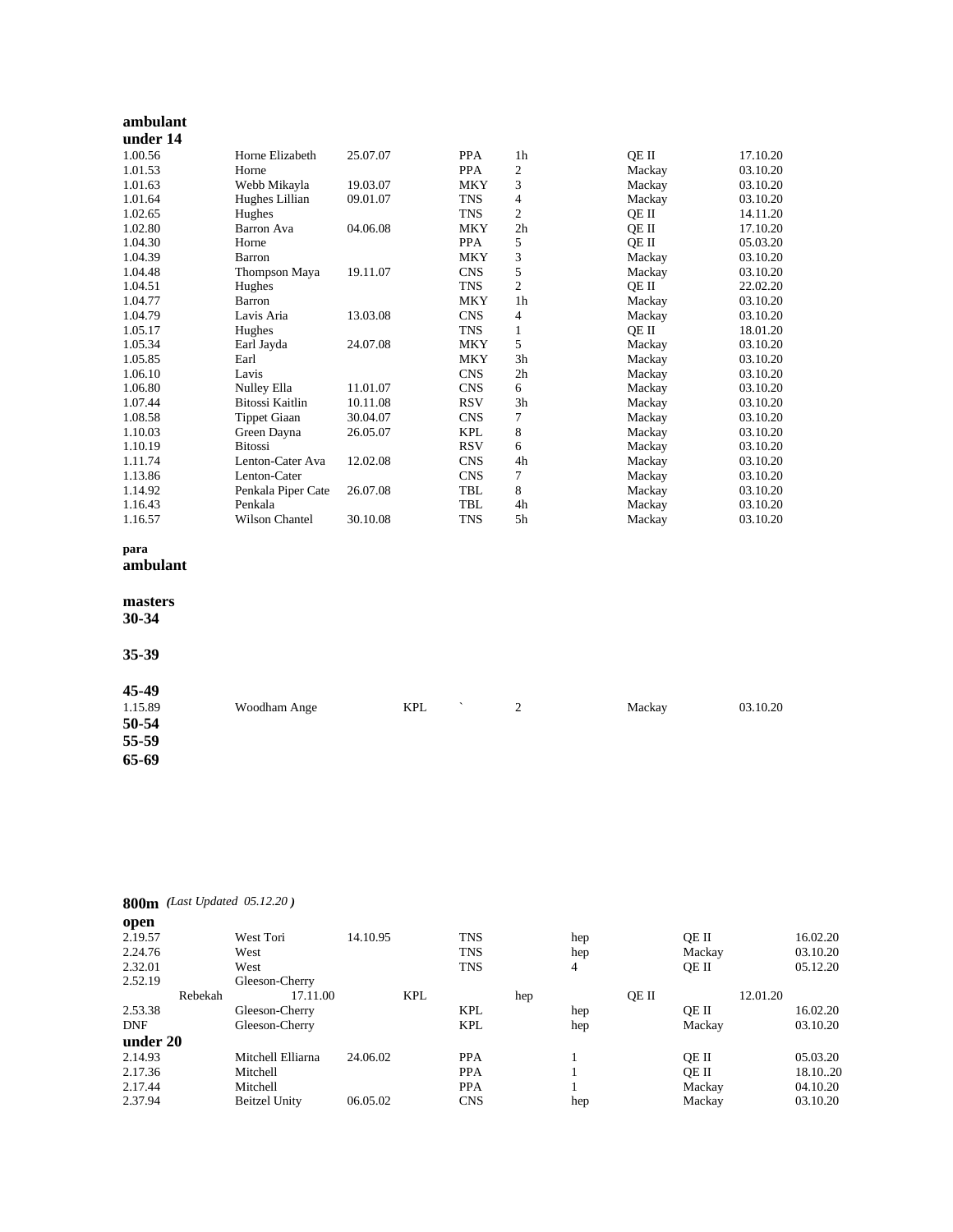| 2.43.99              | <b>Bailey Logan</b>           | 29.09.03 | <b>TBL</b> | 2                       | Mackay | 04.10.20 |
|----------------------|-------------------------------|----------|------------|-------------------------|--------|----------|
| under 18             |                               |          |            |                         |        |          |
| 2.20.73              | Nugent Lauren                 | 10.04.03 | TNS        | 5                       | OE II  | 05.03.20 |
| 2.26.32              | Kerby Jayne                   | 18.06.04 | TRR        | 8                       | QE II  | 05.03.20 |
| 3.05.33              | <b>Carter Stacey</b>          | 19.05.04 | TBL        | hep                     | QE II  | 16.02.20 |
| 3.10.56              | Carter                        |          | TBL        | hep                     | Mackay | 03.10.20 |
| under 16             |                               |          |            |                         |        |          |
| 2.23.25              | Mole Luna                     | 19.08.05 | <b>CRR</b> | $\mathbf{1}$            | Mackay | 04.10.20 |
| 2.27.03              | Russo Mia                     | 27.12.05 | <b>PRM</b> | $\boldsymbol{2}$        | Mackay | 04.10.20 |
| 2.28.79              | Cullen Sofia                  | 28.01.06 | <b>PRM</b> | $\mathbf{1}$            | Mackay | 04.10.20 |
| 2.29.02              | Adamski Megan                 | 20.04.05 | <b>KPL</b> | 2 <sub>h</sub>          | QE II  | 17.10.20 |
| 2.31.29              | Woodham Sharnti               | 12.07.06 | <b>KPL</b> | $\boldsymbol{2}$        | Mackay | 04.10.20 |
| 2.32.99              | Adamski                       |          | <b>KPL</b> | 3                       | Mackay | 04.10.20 |
|                      |                               |          | <b>TBL</b> | 3                       |        |          |
| 2.33.91              | Fogale Emalina                | 13.12.06 |            | $\overline{\mathbf{4}}$ | Mackay | 04.10.20 |
| 2.34.47              | Vaughan Ella                  | 19.07.05 | <b>KPL</b> |                         | Mackay | 04.10.20 |
| 2.43.29              | Hackett Jordan                | 14.06.06 | <b>CRR</b> | 4                       | Mackay | 04.10.20 |
| 2.43.30              | Gibson Maggie                 | 17.02.06 | <b>KPL</b> | 5                       | Mackay | 04.10.20 |
| 2.49.04              | Millerd Natalie               | 14.06.06 | TBL        | 6                       | Mackay | 04.10.20 |
| 3.21.59              | Wilson Bridget                | 17.05.06 | <b>TNS</b> | 8                       | Mackay | 04.10.20 |
| para<br>ambulant     |                               |          |            |                         |        |          |
| under 14             |                               |          |            |                         |        |          |
| 2.27.46              | McGee Kaitlin                 | 22.03.08 | <b>PRM</b> | $\mathbf{1}$            | Mackay | 04.10.20 |
| 2.27.63              | Devine Piper                  | 19.05.07 | <b>CNS</b> | $\mathbf{1}$            | Mackay | 04.10.20 |
| 2.29.70              | McGee Siannah                 | 22.03.08 | <b>PRM</b> | $\overline{c}$          | Mackay | 04.10.20 |
| 2.33.90              | Mcintyre Ava                  | 17.01.07 | <b>PPA</b> | 7 <sub>h</sub>          | QE II  | 05.03.20 |
| 2.33.94              | Nulley Ella                   | 11.01.07 | <b>CNS</b> | 3                       | Mackay | 04.10.20 |
| 2.34.33              | Wogand Josie                  | 08.01.08 | <b>KPL</b> | $\overline{\mathbf{4}}$ | Mackay | 04.10.20 |
| 2.38.80              | Lane Lara                     | 12.04.08 | <b>PRM</b> | 5                       | Mackay | 04.10.20 |
| 2.39.04              | <b>Tippet Giaan</b>           | 30.04.07 | <b>CNS</b> | 5                       | Mackay | 04.10.20 |
| 3.01.40              | Ross Keelah                   | 13.10.08 | <b>BOW</b> | $\tau$                  | Mackay | 04.10.20 |
| 3.03.54              | <b>Broad Sally</b>            | 18.07.07 | PRM        | 7                       | Mackay | 04.10.20 |
| 3.22.61              | Wilson Chantel                | 30.10.08 | TNS        | 9                       | Mackay | 04.10.20 |
| ambulant             |                               |          |            |                         |        |          |
| masters              |                               |          |            |                         |        |          |
|                      |                               |          |            |                         |        |          |
| 30-34                |                               |          |            |                         |        |          |
| 35-39                |                               |          |            |                         |        |          |
| 40-44                |                               |          |            |                         |        |          |
| 45-49                |                               |          |            |                         |        |          |
|                      |                               |          |            |                         |        |          |
| 50-54                |                               |          |            |                         |        |          |
| 55-59<br>65-69       |                               |          |            |                         |        |          |
| 1000m (Last Updated) |                               |          |            |                         |        |          |
| under 20             |                               |          |            |                         |        |          |
| masters              |                               |          |            |                         |        |          |
|                      | 1500m (Last Updated 17.10.20) |          |            |                         |        |          |
| open                 |                               |          |            |                         |        |          |
| under 20             |                               |          |            |                         |        |          |
| under 18             |                               |          |            |                         |        |          |
| 4.50.12              | Gunton Tayla                  | 17.09.03 | <b>PRM</b> | 3                       | QE II  | 17.10.20 |
| 5.05.93              | Kerby Jayne                   | 18.06.04 | <b>TRR</b> | 9                       | QE II  | 05.03.20 |
| 5.51.64              | <b>Bailey Logan</b>           | 29.09.03 | TBL        | 2                       | Mackay | 03.10.20 |
| under 16             |                               |          |            |                         |        |          |
|                      |                               |          |            |                         |        |          |
| 4.59.93              | Russo Mia                     | 27.12.05 | <b>PRM</b> | 2                       | Mackay | 03.10.20 |
| 5.02.70              | Woodham Sharnti               | 12.07.06 | <b>KPL</b> | $\mathbf{1}$            | Mackay | 03.10.20 |
| 5.09.80              | Cullen Sofia                  | 28.01.06 | <b>PRM</b> | 2                       | Mackay | 03.10.20 |
| 5.15.72              | Fogale Emalina                | 13.12.06 | TBL        | 3                       | Mackay | 03.10.20 |
| 5.18.84              | Goode Leah                    | 14.11.05 | <b>PRM</b> | 3                       | Mackay | 03.10.20 |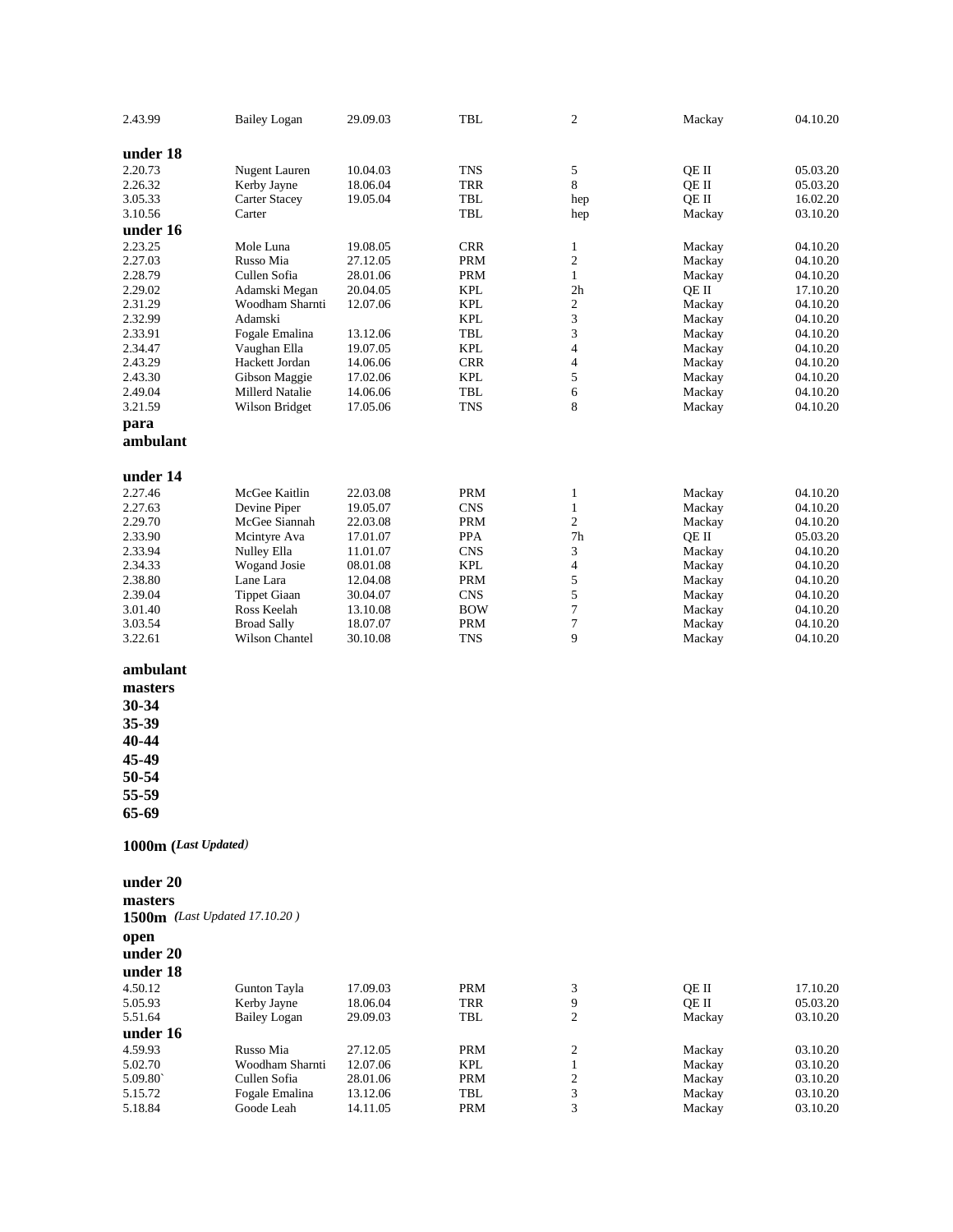| 5.54.57<br>6.07.40   | Adamski Megan<br>Dennison Matilda | 20.04.05<br>10.02.06 | <b>KPL</b><br>PPA        | $\overline{\mathcal{A}}$<br>4 | Mackay<br>Mackay | 03.10.20<br>03.10.20 |
|----------------------|-----------------------------------|----------------------|--------------------------|-------------------------------|------------------|----------------------|
| para                 |                                   |                      |                          |                               |                  |                      |
| ambulant             |                                   |                      |                          |                               |                  |                      |
| under 14             |                                   |                      |                          |                               |                  |                      |
| 4.58.74              | Devine Piper                      | 19.05.07             | <b>CNS</b>               | 1                             | Mackay           | 03.10.20             |
| 4.59.20              | McGee Siannah                     | 22.03.08             | <b>PRM</b>               | $\mathbf{1}$                  | Mackay           | 03.10.20             |
| 5.02.06              | McGee Katelyn                     | 22.03.08             | <b>PRM</b>               | $\sqrt{2}$                    | Mackay           | 03.10.20             |
| 5.28.35              | Lane Lara                         | 12.04.08             | <b>PRM</b>               | $\overline{4}$                | Mackay           | 03.10.20             |
| 5.28.39              | Mcintyre Ava                      | 17.01.07             | <b>PPA</b>               | 8h                            | QE II            | 05.03.20             |
| 5.30.97<br>5.33.18   | <b>Tippet Giaan</b><br>Mcintyre   | 30.04.07             | <b>CNS</b><br><b>CNS</b> | 5<br>6                        | Mackay<br>Mackay | 03.10.20<br>03.10.20 |
| 6.03.25              | <b>Broad Sally</b>                | 18.07.07             | <b>PRM</b>               | 9                             | Mackay           | 03.10.20             |
| 6.09.85              | Franks Solai                      | 02.10.07             | <b>CRR</b>               | 10                            | Mackay           | 03.10.20             |
| para                 |                                   |                      |                          |                               |                  |                      |
| ambulant             |                                   |                      |                          |                               |                  |                      |
| masters              |                                   |                      |                          |                               |                  |                      |
| 30-34                |                                   |                      |                          |                               |                  |                      |
| 35-39                |                                   |                      |                          |                               |                  |                      |
| 40-44                |                                   |                      |                          |                               |                  |                      |
| 45-49                |                                   |                      |                          |                               |                  |                      |
| 50-54                |                                   |                      |                          |                               |                  |                      |
| 55-59                |                                   |                      |                          |                               |                  |                      |
| 75-79                |                                   |                      |                          |                               |                  |                      |
|                      | 1 mile (Last Updated 18.10.20)    |                      |                          |                               |                  |                      |
| 5.19.80              | Gunton Tayla                      | 17.09.03             | <b>PRM</b>               | 2                             | Mackay           | 02.10.20             |
|                      | 3000m (Last Updated 18.10.20)     |                      |                          |                               |                  |                      |
| open                 |                                   |                      |                          |                               |                  |                      |
| under 20             |                                   |                      |                          |                               |                  |                      |
| under 18             |                                   |                      |                          |                               |                  |                      |
| 10.07.19<br>10.21.61 | Gunton Tayla                      | 17.09.03             | <b>PRM</b><br><b>PRM</b> | $\mathbf{1}$                  | QE II            | 18.10.20<br>04.10.20 |
| under 16             | Gunton                            |                      |                          | $\mathbf{1}$                  | Mackay           |                      |
| 10.46.38             | Woodham Sharnti                   | 12.07.06             | <b>KPL</b>               | $\mathbf{1}$                  | Mackay           | 04.10.20             |
| 10.56.61             | Russo Mia                         | 27.12.05             | <b>PRM</b>               | $\mathbf{1}$                  | Mackay           | 04.10.20             |
| 11.13.84             | Cullen Sofia                      | 28.01.06             | PRM                      | $\overline{c}$                | Mackay           | 04.10.20             |
| 11.19.28             | Fogale Emalina                    | 13.12.06             | TBL                      | 3                             | Mackay           | 04.10.20             |
| 11.27.73             | Goode Leah                        | 14.11.05             | <b>PRM</b>               | $\mathbf{2}$                  | Mackay           | 04.10.20             |
| 13.00.95<br>under 14 | Dennison Matilda                  | 10.02.06             | PPA                      | $\overline{4}$                | Mackay           | 04.10.20             |
| 11.00.66             | McGee Siannah                     | 22.03.08             | PRM                      | $\mathbf{1}$                  | Mackay           | 04.10.20             |
| 11.39.74             | Mcintyre Ava                      | 17.01.07             | $\mathop{\rm CNS}$       | $\boldsymbol{2}$              | Mackay           | 04.10.20             |
| 12.08.57             | Lane Lara                         | 12.04.08             | PRM                      | 3                             | Mackay           | 04.10.20             |
| 12.26.22             | Franks Solai                      | 02.10.07             | <b>CRR</b>               | $\overline{4}$                | Mackay           | 04.10.20             |
| 12.45.65             | <b>Broad Sally</b>                | 18.07.07             | PRM                      | 5                             | Mackay           | 04.10.20             |
| 35-39                |                                   |                      |                          |                               |                  |                      |

**5000m** *(Last Updated 04.10.20)* **open**

**under 18 masters 30 -34 35 -39**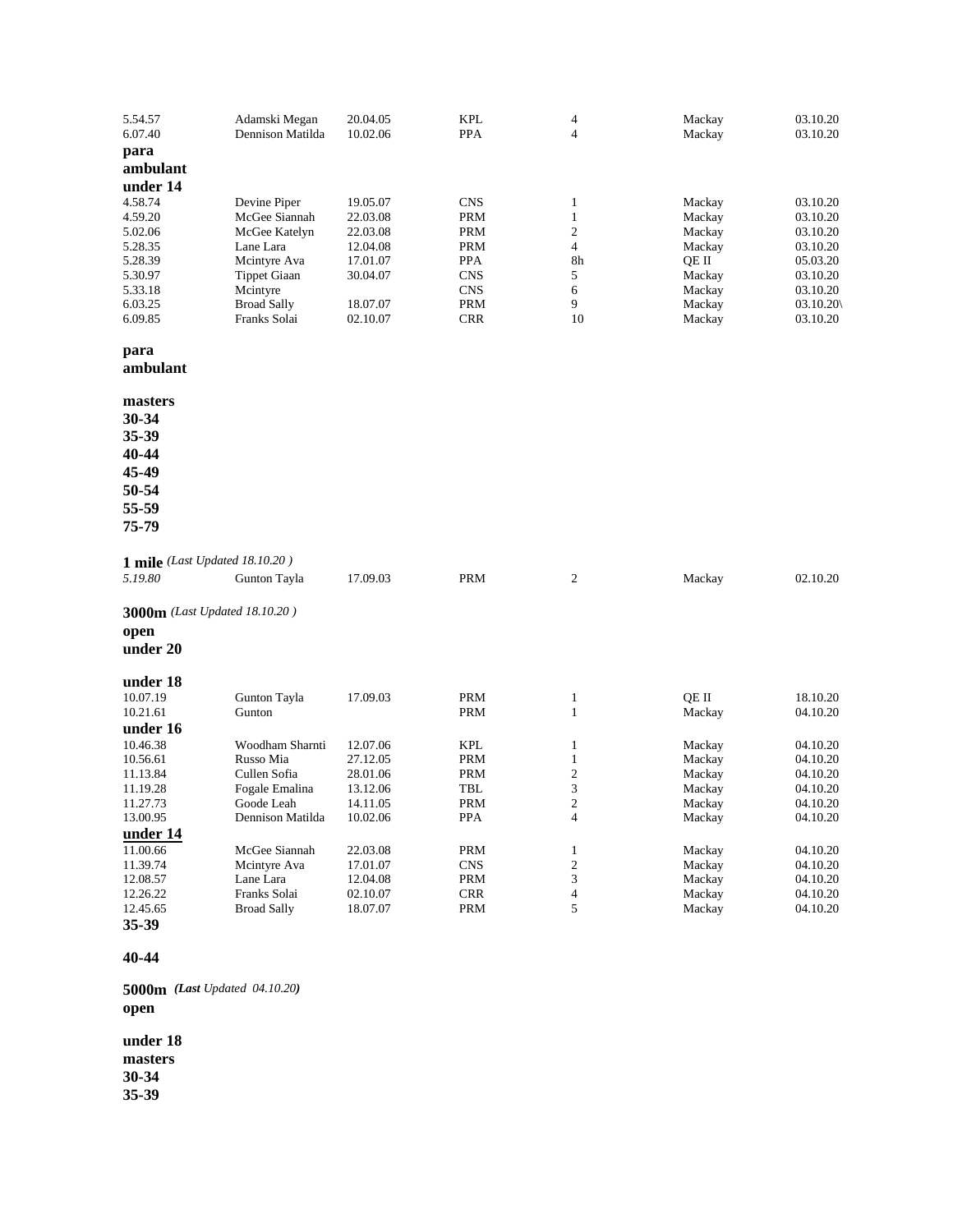| 45-49    |                                                     |            |                |        |          |
|----------|-----------------------------------------------------|------------|----------------|--------|----------|
| 50-54    |                                                     |            |                |        |          |
| 32.44.79 | Ware Aleisha                                        | MKY        | $\mathbf{1}$   | Mackay | 04.10.20 |
|          |                                                     |            |                |        |          |
| 60-64    |                                                     |            |                |        |          |
| 70-74    |                                                     |            |                |        |          |
|          |                                                     |            |                |        |          |
|          | 10000m (Last Updated)                               |            |                |        |          |
| open     |                                                     |            |                |        |          |
|          | half marathon (Last Updated 19.07.20)               |            |                |        |          |
| 1.48.17  | Ryan Tamara<br>25.10.82                             | <b>BRR</b> | 3              | Cairns | 19.07.20 |
| 1.52.12  | Thompson Kalyra<br>01.05.86                         | DRC        | 5              | Cairns | 19.07.20 |
| 1.54.41  | Schurmann Michelle 19.01.72                         | RER        | 7              | Cairns | 19.07.20 |
| 1.58.59  | Middleton Jos<br>25.03.79                           | DRC        | 9              | Cairns | 19.07.20 |
| 2.00.02  | Fry Sue<br>26.07.65                                 | <b>DRC</b> | 10             | Cairns | 19.07.20 |
| 2.00.07  | Jacob Janette<br>12.05.56                           | <b>RER</b> | 11             | Cairns | 19.07.20 |
| 2.01.03  | O'Connor Liz<br>13.06.65                            | DRC        | 12             | Cairns | 19.07.20 |
| 2.02.59  | Gegg Jeanette<br>03.07.73                           | RER        | 13             | Cairns | 19.07.20 |
| 2.05.34  | 30.03.57<br><b>Batty Diane</b>                      | DRC        | 14             | Cairns | 19.07.20 |
| 2.10.13  | Warman Chrissy<br>26.03.71                          | DRC        | 3              | Kauri  | 14.06.20 |
| 2.10.20  | Garner Laura<br>09.11.66                            | DRC        | 16             | Cairns | 19.07.20 |
| 2.11.30  | Paul Nikki<br>16.02.79                              | <b>RER</b> | 17             | Cairns | 19.07.20 |
| 2.11.54  | O'Connor                                            | <b>DRC</b> | $\overline{4}$ | Kauri  | 14.06.20 |
| 2.14.23  | Williams Irene<br>26.09.62                          | DRC        | 18             | Cairns | 19.07.20 |
| 2.14.59  | Jordan Alison<br>01.04.65                           | DRC        | 19             | Cairns | 19.07.20 |
| 2.15.13  | Williams                                            | DRC        | 5              | Kauri  | 14.06.20 |
|          |                                                     |            |                |        |          |
|          | marathon (Last Updated)                             |            |                |        |          |
| open     |                                                     |            |                |        |          |
|          | heptathlon (Last Updated 03.10.20)                  |            |                |        |          |
| open     |                                                     |            |                |        |          |
|          |                                                     |            |                |        |          |
|          |                                                     |            |                |        |          |
| 6028     | West Tori<br>14.10.95                               | <b>TNS</b> | 1              | QE II  | 16.02.20 |
|          | $(14.25, 1.78, 13.28, 24.53, 5.75, 49.62, 2.19.57)$ |            |                |        |          |
| wind     | $-0.8$<br>$2.0\quad 0.5$                            |            |                |        |          |
|          |                                                     |            |                |        |          |
| 5683     | West                                                | TNS        | $\mathbf{1}$   | Mackay | 03.10.20 |
|          | $(14.20, 1.66, 13.12, 24.49, 5.46, 49.10, 2.24.76)$ |            |                |        |          |
| wind     | $-1.4$<br>$0.1 \quad 1.1$                           |            |                |        |          |
|          |                                                     |            |                |        |          |
| 3487     | Gleeson-Cherry Rebekah<br>17.11.00                  | <b>KPL</b> | 4              | QE II  | 12.01.20 |
|          | $(16.20, 1.45, 7.63, 29.44, 4.79, 25.40, 2.52.19)$  |            |                |        |          |
| wind     | 1.5 1.4 3.9                                         |            |                |        |          |
|          |                                                     |            |                |        |          |
| 3393     | Gleeson-Cherry                                      | KPL        | 13             | QE II  | 16.02.20 |
|          | $(16.48, 1.48, 7.23, 29.60, 4.68, 24.56, 2.53.38)$  |            |                |        |          |
| wind     | 1.3<br>$2.3 \t 0.4$                                 |            |                |        |          |
|          |                                                     |            |                |        |          |
| 2672     | Gleeson-Cherry                                      | <b>KPL</b> | 4              | Mackay | 03.10.20 |
|          | $(17.00, 1.45, 6.48, 30.86, 4.60, 23.62, DNF)$      |            |                |        |          |
| wind     | $-1.4$<br>0.1<br>$0.0\,$                            |            |                |        |          |

| under 20 |                                                     |  |            |        |          |
|----------|-----------------------------------------------------|--|------------|--------|----------|
| 4041     | Beitzel Unity                                       |  | <b>CNS</b> | Mackay | 03.10.20 |
|          | $(16.10, 1.63, 10.53, 27.84, 4.68, 21.63, 2.37.94)$ |  |            |        |          |
| wind     | $-1.4$                                              |  |            |        |          |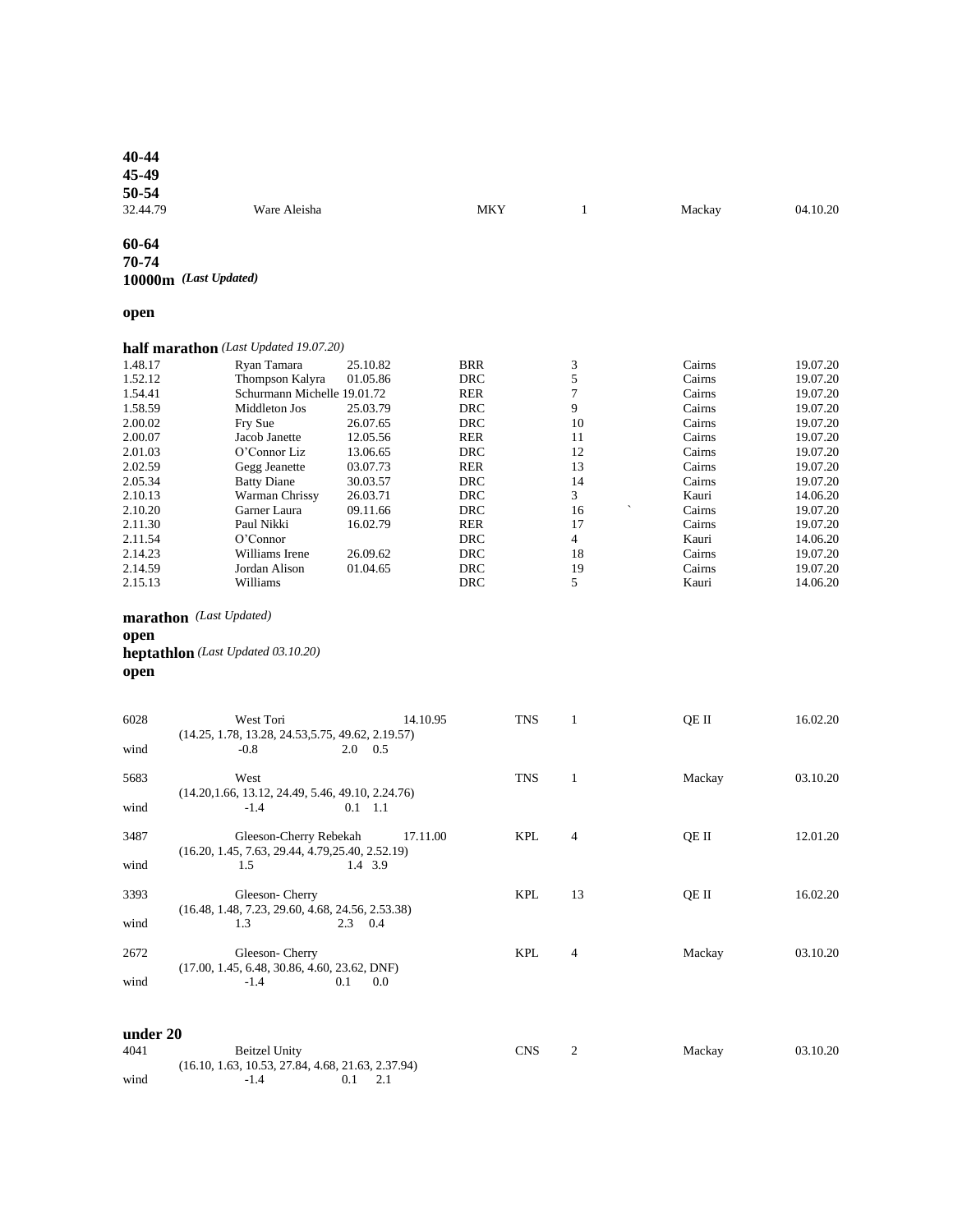# **under 18**

| 3456 | <b>Carter Stacey</b>                                | 19.05.04 | TBL | 4 | Mackay | 03.10.20 |
|------|-----------------------------------------------------|----------|-----|---|--------|----------|
|      | $(16.40, 1.39, 8.81, 27.77, 4.60, 30.58, 3.10.56+)$ |          |     |   |        |          |
| wind | $-0.3$                                              | 1.7 NWI  |     |   |        |          |
| 3116 | Carter                                              |          | TBL |   | OE II  | 16.02.20 |
|      | $(19.32, 1.42, 9.14, 28.88, 4.50, 28.04, 3.05.33)$  |          |     |   |        |          |
| wind | $-0.9$                                              | 0.0      |     |   |        |          |

# **under 16**

| 2136 | Richardson Jacinta 15.03.07                        |    | CNS        | Mackay | 03.10.20 |
|------|----------------------------------------------------|----|------------|--------|----------|
|      | $(17.60, 1.30, 6.07, 32.28, 3.68, 12.80, 3.17.82)$ |    |            |        |          |
| wind | $-0.2$                                             | 21 | <b>NWI</b> |        |          |

#### **masters**

**35-39**

#### **40-44**

# **45-49**

#### **50-54**

**hurdles** *(Last Updated 05.12.20 )* 

#### **60 metres**

**open**

## **100 metres**

| 13.91         | 0.2     | West Tori            | 14.10.95 |            | TNS        | 1   |       | OE II  |          | 05.12.20 |
|---------------|---------|----------------------|----------|------------|------------|-----|-------|--------|----------|----------|
| 14.25         | $-0.8$  | West                 |          |            | TNS        | hep |       | OE II  |          | 16.02.20 |
| 14.44         | $-1.4$  | West                 |          |            | TNS        | hep |       | Mackay |          | 03.10.20 |
| 14.77         | $-2.4$  | West                 |          |            | TNS        | 2   |       | OE II  |          | 12.01.20 |
| 15.28         | 0.2     | West                 |          |            | TNS        | 4   |       | QE II  |          | 05.03.20 |
| 16.20         | 1.5     | Gleeson-Cherry       |          |            |            |     |       |        |          |          |
|               | Rebekah | 17.11.00             |          | <b>KPL</b> | hep        |     | QE II |        | 12.01.20 |          |
| 16.48         | 1.3     | Gleeson-Cherry       |          |            | KPL        | hep |       | OE II  |          | 16.02.20 |
| 16.55         | 0.2     | Cleeson-Cherry       |          |            | KPL        | 5   |       | OE II  |          | 05.03.20 |
| 17.00         | $-1.4$  | Gleeson-Cherry       |          |            | KPL        | hep |       | Mackay |          | 03.10.20 |
| 17.77         | $-2.3$  | Gleeson-Cherry       |          |            | <b>KPL</b> | 1   |       | Mackay |          | 04.10.20 |
| wind assisted |         |                      |          |            |            |     |       |        |          |          |
| 14.36         | 2.2     | West                 |          |            | <b>TNS</b> | 1   |       | QE II  |          | 01.02.20 |
| open          |         |                      |          |            |            |     |       |        |          |          |
| 400 metres    |         |                      |          |            |            |     |       |        |          |          |
| open          |         |                      |          |            |            |     |       |        |          |          |
| under 20      |         |                      |          |            |            |     |       |        |          |          |
| 100 metres    |         |                      |          |            |            |     |       |        |          |          |
| 16.10         | $-1.4$  | <b>Beitzel Unity</b> | 06.05.02 |            | <b>CNS</b> | hep |       | Mackay |          | 02.10.20 |
| wind assisted |         |                      |          |            |            |     |       |        |          |          |
| 400 metres    |         |                      |          |            |            |     |       |        |          |          |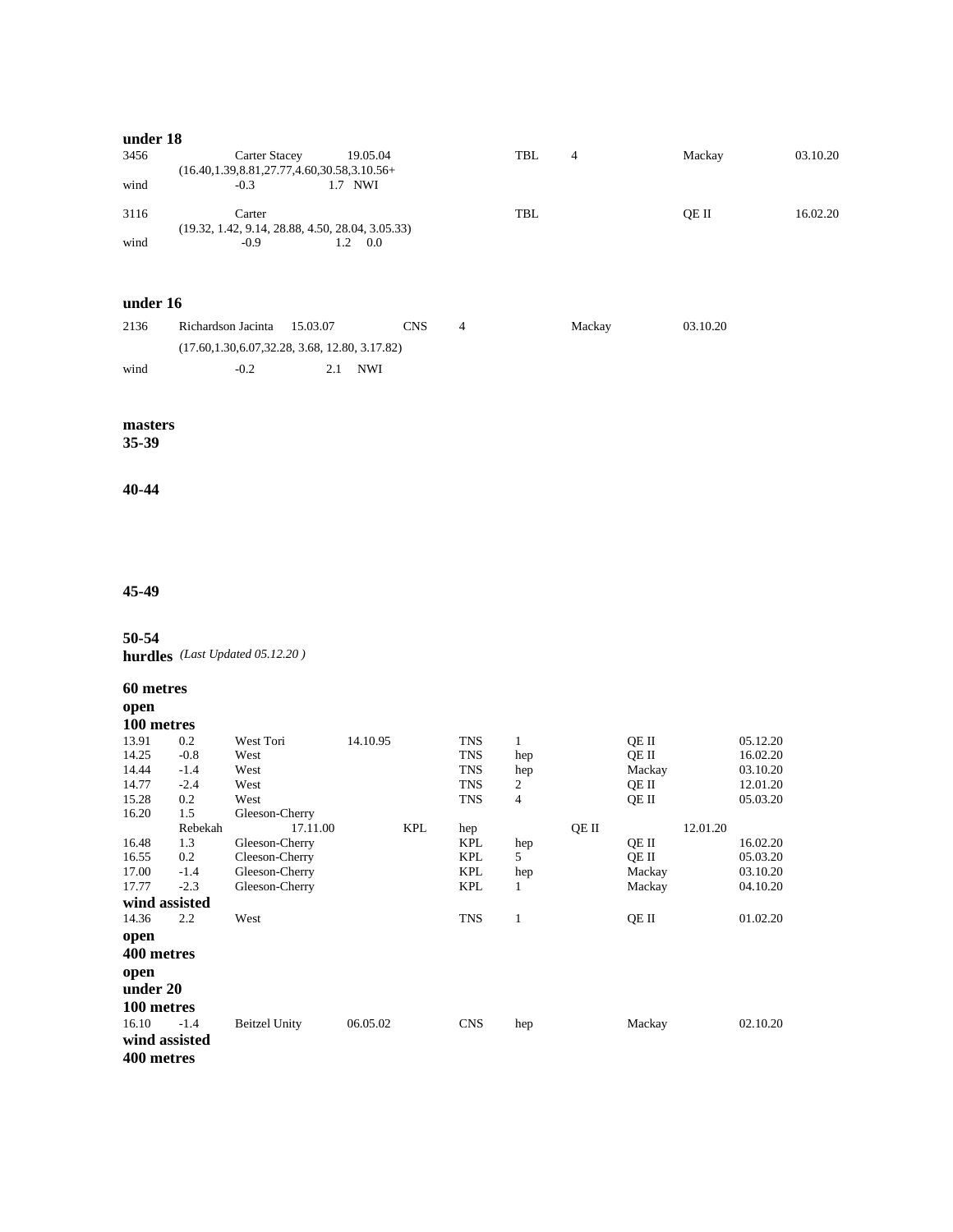| under18<br>100 metre                                                                                                         |                                                             |                                                                                                                                                             |                                                                                              |                                                                                         |                                                                                       |                                                                                       |                                                                                                          |
|------------------------------------------------------------------------------------------------------------------------------|-------------------------------------------------------------|-------------------------------------------------------------------------------------------------------------------------------------------------------------|----------------------------------------------------------------------------------------------|-----------------------------------------------------------------------------------------|---------------------------------------------------------------------------------------|---------------------------------------------------------------------------------------|----------------------------------------------------------------------------------------------------------|
| 16.40<br>19.32<br>wind assisted                                                                                              | $-0.3$<br>$-0.9$                                            | Carter Stacey<br>Carter                                                                                                                                     | 19.05.04                                                                                     | TBL<br>TBL                                                                              | hep<br>hep                                                                            | Mackay<br>QE II                                                                       | 03.10.20<br>16.02.20                                                                                     |
| 15.89                                                                                                                        | 2.2                                                         | Ries Mirae                                                                                                                                                  | 13.09.04                                                                                     | <b>KPL</b>                                                                              | 3                                                                                     | Mackay                                                                                | 02.10.20                                                                                                 |
| 400 metres                                                                                                                   |                                                             |                                                                                                                                                             |                                                                                              |                                                                                         |                                                                                       |                                                                                       |                                                                                                          |
| under 16<br>90 metres<br>17.44<br>17.60<br>18.18<br>wind assisted<br>para<br>ambulant                                        | $-0.5$<br>$-0.2$<br>$-0.5$                                  | Hawking Lahni<br>Richardson Jacinta<br>Dennison Matilda                                                                                                     | 20.06.06<br>15.03.07<br>10.02.06                                                             | DAC<br><b>CNS</b><br><b>PPA</b>                                                         | $\mathbf{1}$<br>hep<br>2                                                              | Mackay<br>Mackay<br>Mackay                                                            | 04.10.20<br>03.10.20<br>04.10.20                                                                         |
| 200 metres<br>34.40                                                                                                          | $-0.3$                                                      | Adamski Megan                                                                                                                                               | 20.04.05                                                                                     | KPL                                                                                     | $\mathbf{1}$                                                                          | Mackay                                                                                | 02.10.20                                                                                                 |
| under 14<br>80 metres                                                                                                        |                                                             |                                                                                                                                                             |                                                                                              |                                                                                         |                                                                                       |                                                                                       |                                                                                                          |
| 14.65<br>14.77<br>14.79<br>14.87<br>15.29<br>16.25<br>17.31<br>17.56<br>18.53<br>wind assisted<br>90 metres<br>wind assisted | 1.6<br>2.0<br>1.8<br>1.8<br>2.0<br>1.8<br>2.0<br>2.0<br>1.8 | Chester Isabella<br>Lenoy Lillianne<br>Lavis Aria<br>Chester<br>Lenton-Cater Ava<br>Scales Makayla<br>Penkala Piper Cate<br>Meehan Chelsea<br>Muir Keeleigh | 20.03.08<br>12.02.07<br>13.03.08<br>12.02.08<br>31.03.08<br>26.07.08<br>18.12.08<br>24.10.08 | TNS<br>RSV<br><b>CNS</b><br><b>TNS</b><br><b>CNS</b><br>KPL<br>TBL<br>RSV<br><b>BOW</b> | 2 <sub>h</sub><br>2<br>1h<br>2 <sub>h</sub><br>2 <sub>h</sub><br>3h<br>3h<br>4h<br>4h | QE II<br>Mackay<br>Mackay<br>Mackay<br>Mackay<br>Mackay<br>Mackay<br>Mackay<br>Mackay | 17.10.20<br>04.10.20<br>04.10.20<br>04.10.20<br>04.10.20<br>04.10.20<br>04.10.20<br>04.10.20<br>04.10.20 |
| 200 metres<br>34.61<br>37.70<br>41.92<br>45.11<br>$-0.2$<br>wind assisted<br>masters<br>35-39                                | $-0.2$<br>$-0.2$<br>$-0.2$<br>$-0.2$<br>Lavis Aria          | Chester Isabella<br>Lenton-Cater Ava<br>Penkala Piper Cate<br>Earl Jada<br>13.03.08                                                                         | 20.03.08<br>12.02.08<br>26.07.08<br>24.07.08<br><b>CNS</b>                                   | TNS<br><b>CNS</b><br>TBL<br>MKY<br>DQ                                                   | $\mathbf{1}$<br>$\mathfrak{2}$<br>3<br>4<br>Mackay                                    | Mackay<br>Mackay<br>Mackay<br>Mackav<br>02.10.20                                      | 02.10.20<br>02.10.20<br>02.10.20<br>02.10.20                                                             |
| 400 metres<br>100 metres<br>80 metres<br>40-44<br>80 metres<br>14.74                                                         |                                                             | Ross Kelly                                                                                                                                                  |                                                                                              | <b>BOW</b>                                                                              | $\mathbf{1}$                                                                          | Mackay                                                                                | 04.10.20                                                                                                 |
| 400 metres<br>1.21.03<br>100 metres<br>wind assisted                                                                         |                                                             | Ross Kelly                                                                                                                                                  |                                                                                              | <b>BOW</b>                                                                              | $\mathbf{1}$                                                                          | Mackay                                                                                | 02.10.20                                                                                                 |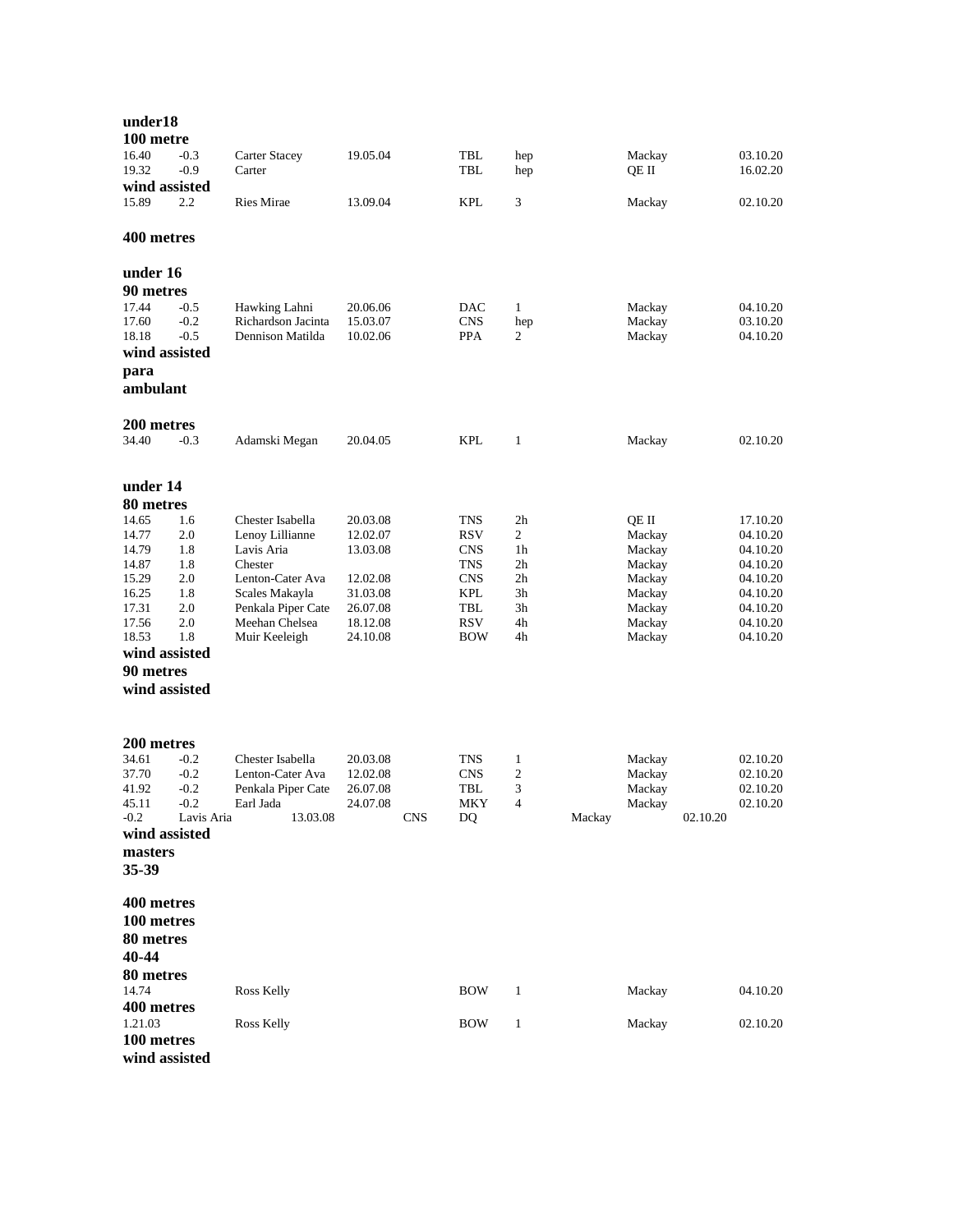**45-49 400 metres 110 metres 50-54 100 metres**

**wind assisted 110 metres**

**65-69 100 metres**

**3000 metres steeplechase** *(Last Updated)*

**open 3000 Metres under 20**

**para**

**under 18**

**3000 Metres**

| under 18<br>under 16    | 2000 Metres (Last Updated 02.10.20) |          |            |                |        |          |
|-------------------------|-------------------------------------|----------|------------|----------------|--------|----------|
| 2000 metres             |                                     |          |            |                |        |          |
| 7.59.62                 | Woodham Sharnti                     | 12.07.06 | <b>KPL</b> | 1              | Mackay | 02.10.20 |
| 8.43.83                 | Hackett Jordan                      | 14.06.06 | <b>CRR</b> | $\overline{2}$ | Mackay | 02.10.20 |
| masters<br>30-34        |                                     |          |            |                |        |          |
| 40-44                   |                                     |          |            |                |        |          |
|                         |                                     |          |            |                |        |          |
| 45-49                   |                                     |          |            |                |        |          |
| 50-54                   |                                     |          |            |                |        |          |
| 65-70                   |                                     |          |            |                |        |          |
|                         | track walks (Last Updated 02.10.20) |          |            |                |        |          |
| open                    |                                     |          |            |                |        |          |
| under 16                |                                     |          |            |                |        |          |
| 3000 metres             |                                     |          |            |                |        |          |
| under 16                |                                     |          |            |                |        |          |
| 1500 metres             |                                     |          |            |                |        |          |
| under 14<br>10.26.33    | Ross Keelah                         | 13.10.08 | <b>BOW</b> | 1              | Mackay | 02.10.20 |
| $---$                   | Muir Keeleigh                       | 24.10.08 | <b>BOW</b> | DQ             | Mackay | 02.10.20 |
| 1500 metres<br>ambulant |                                     |          |            |                |        |          |
| 30-34                   |                                     |          |            |                |        |          |

**35-39 40-45**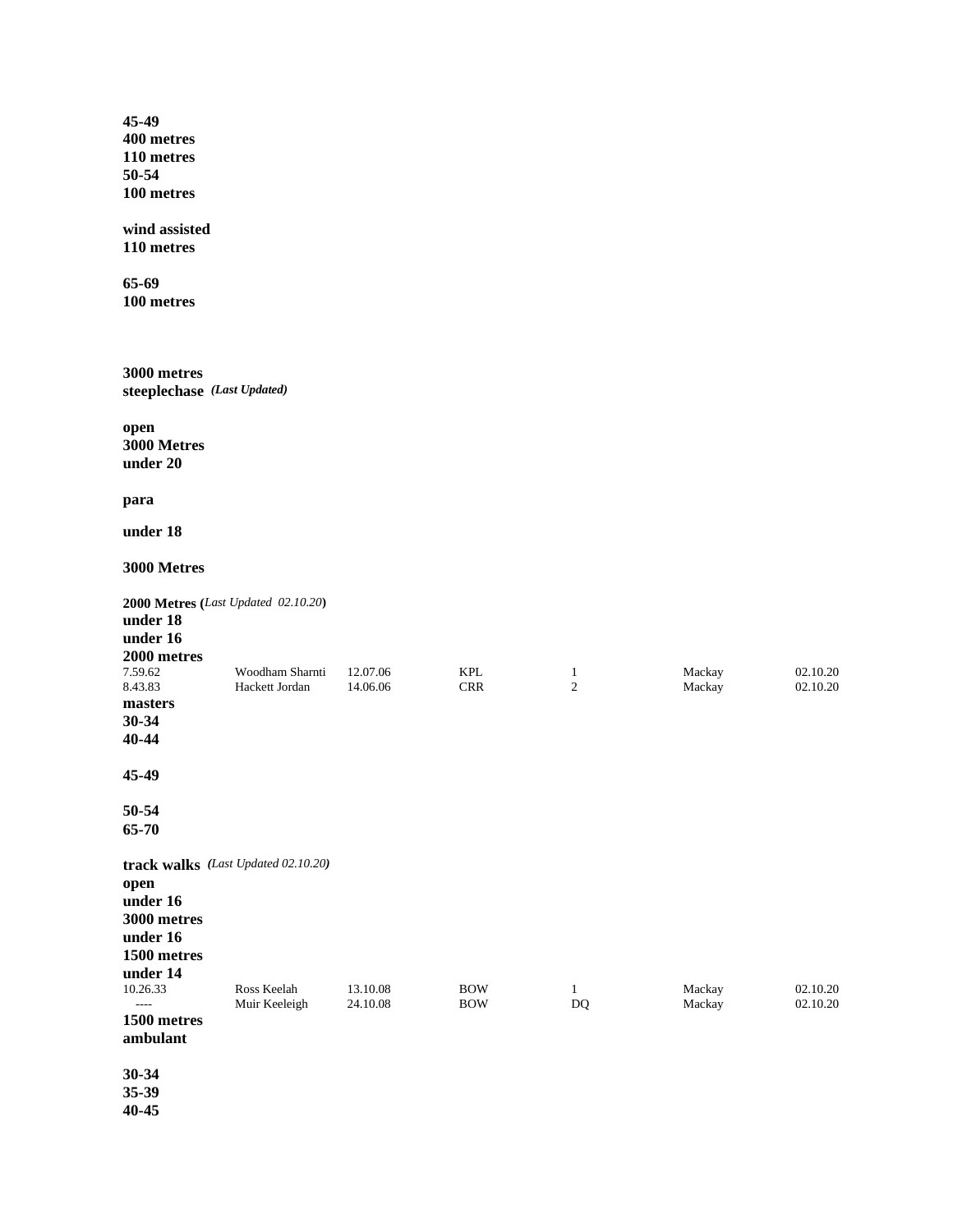|               |            | long jump (Last Updated 05.1220) |          |            |            |                |                         |        |        |          |          |
|---------------|------------|----------------------------------|----------|------------|------------|----------------|-------------------------|--------|--------|----------|----------|
| open          |            |                                  |          |            |            |                |                         |        |        |          |          |
| 5.75          | 0.5        | West Tori                        | 14.10.95 |            | <b>TNS</b> |                | hep                     |        | QE II  |          | 16.02.20 |
| 5.46          | 1.1        | West                             |          |            | <b>TNS</b> |                | hep                     |        | Mackay |          | 03.10.20 |
| 5.45          | $-0.1$     | West                             |          |            | <b>TNS</b> |                | $\mathbf{1}$            |        | QE II  |          | 26.09.20 |
| 4.68          | 0.4        | Gleeson-Cherry                   |          |            |            |                |                         |        |        |          |          |
|               | Rebekah    | 17.11.00                         |          | <b>KPL</b> |            | hep            |                         | OE II  |        | 16.02.20 |          |
| 4.60          | 0.0        | Gleeson-Cherry                   |          |            | <b>KPL</b> |                | hep                     |        | Mackay |          | 03.10.20 |
| wind assisted |            |                                  |          |            |            |                |                         |        |        |          |          |
| 5.61          | 3.4        | West                             |          |            | <b>TNS</b> |                | 3                       |        | OE II  |          | 05.12.20 |
| 5.40          | 4.3        | Kanowski Alexandra 09.07.94      |          |            | <b>TNS</b> |                | $\overline{c}$          |        | Mackay |          | 03.10.20 |
| 4.90          | 5.6        | Przyborowska                     |          |            |            |                |                         |        |        |          |          |
|               | Dominique  | 27.02.99                         |          | <b>TNS</b> |            | $\overline{4}$ |                         | Mackay |        | 03.10.20 |          |
| 4.79          | 3.9        | Gleeson-Cherry                   |          |            | <b>KPL</b> |                | hep                     |        | QE II  |          | 12.01.20 |
| para          |            |                                  |          |            |            |                |                         |        |        |          |          |
| ambulant      |            |                                  |          |            |            |                |                         |        |        |          |          |
| 4.44          | $-2.2$     | Kerwin Louvaro F13 26.08.04      |          |            | <b>NMA</b> |                | $\mathfrak{2}$          |        | Mackay |          | 02.10.20 |
| 3.70          | $-1.6$     | Snowden Akeesha F37 26.05.05     |          |            | <b>CNS</b> | 5              |                         | Mackay |        | 02.10.20 |          |
| wind assisted |            |                                  |          |            |            |                |                         |        |        |          |          |
|               |            |                                  |          |            |            |                |                         |        |        |          |          |
| under 20      |            |                                  |          |            |            |                |                         |        |        |          |          |
| 4.51          | 0.0        | Vicary Erin                      | 12.10.02 |            | <b>MUL</b> |                | 1                       |        | Mackay |          | 02.10.20 |
| wind assisted |            |                                  |          |            |            |                |                         |        |        |          |          |
| 4.68          | 2.1        | <b>Beitzel Unity</b>             | 06.05.02 |            | <b>CNS</b> |                | hep                     |        | Mackay |          | 03.10.20 |
| para          |            |                                  |          |            |            |                |                         |        |        |          |          |
| ambulant      |            |                                  |          |            |            |                |                         |        |        |          |          |
|               |            |                                  |          |            |            |                |                         |        |        |          |          |
| under 18      |            |                                  |          |            |            |                |                         |        |        |          |          |
| 4.88          | 0.8        | Saldumbide Maeghan 06.05.04      |          |            | <b>TNS</b> |                | 4                       |        | Mackay |          | 02.10.20 |
| 4.81          | 0.0        | <b>Ries Mirae</b>                | 13.09.04 |            | <b>KPL</b> |                | 5                       |        | Mackay |          | 02.10.20 |
| 4.67          | 0.0        | Carlos Charlie                   | 25.04.03 |            | <b>TNS</b> |                | 7                       |        | Mackay |          | 02.10.20 |
| 4.66          | 0.0        | Bancroft Skyla                   | 16.08.03 |            | <b>MKY</b> |                | 8                       |        | Mackay |          | 02.10.20 |
| 4.60          | <b>NWI</b> | <b>Carter Stacey</b>             | 19.05.04 |            | TBL        |                | hep                     |        | Mackay |          | 03.10.20 |
| 4.50          | 0.0        | Carter                           |          |            | TBL        |                | hep                     |        | QE II  |          | 16.02.20 |
| 4.50          | 0.0        | Wilson Maria                     | 22.10.04 |            | <b>TNS</b> |                | 9                       |        | Mackay |          | 02.10.20 |
| 4.00          | 0.7        | Singleton Chanel                 | 26.07.04 |            | <b>CNS</b> |                | 10                      |        | Mackay |          | 02.10.20 |
| wind assisted |            |                                  |          |            |            |                |                         |        |        |          |          |
| under 16      |            |                                  |          |            |            |                |                         |        |        |          |          |
| 5.11          | 1.3        | <b>Chester Zoe</b>               | 06.11.06 |            | <b>TNS</b> |                | $\mathfrak{2}$          |        | QE II  |          | 18.10.20 |
| 5.03          | <b>NWI</b> | Gambino Coco                     | 29.06.05 |            | TBL        |                | $\mathbf{1}$            |        | Mackay |          | 03.10.20 |
| 4.82          | $-0.1$     | <b>Tarca Nathaly</b>             | 17.11.05 |            | TBL        |                | 3                       |        | Mackay |          | 03.10.20 |
| 4.54          | 0.1        | Curtis Gee Maia                  | 03.03.06 |            | <b>KPL</b> |                | 3                       |        | Mackay |          | 04.10.20 |
| 4.42          | 0.6        | Hawking Lahni                    | 20.06.06 |            | <b>DAC</b> |                | $\overline{\mathbf{4}}$ |        | Mackay |          | 04.10.20 |
| 4.22          | 1.7        | Johnson Talina                   | 27.05.06 |            | TBL        |                | 5                       |        | Mackay |          | 04.10.20 |

4.17 1.6 Millerd Natalie 14.06.06 TBL 6 Mackay 04.10.20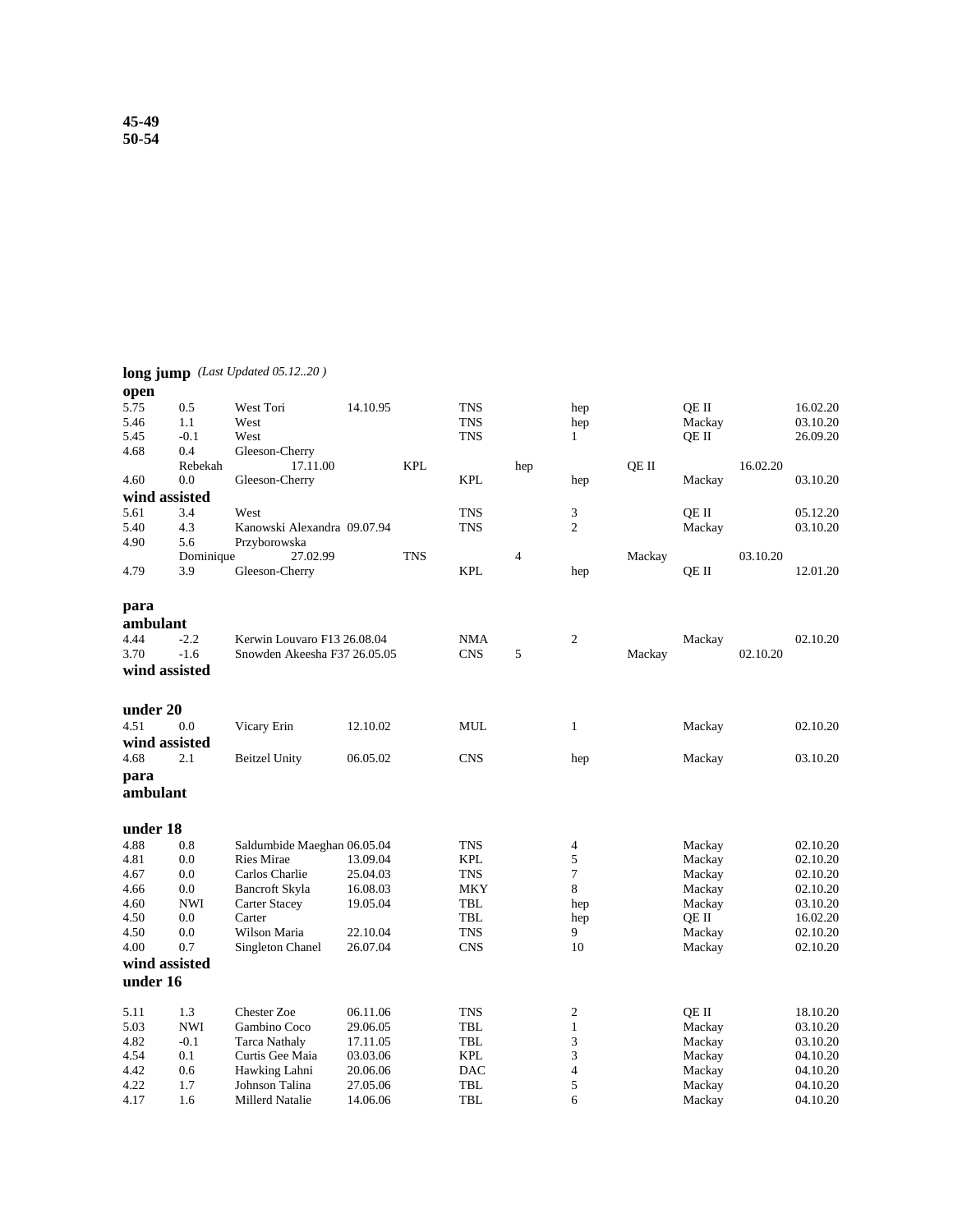| 4.16     | 0.0           | Petley Lucinda                      | 18.12.06 |            | SAR        |                | $\boldsymbol{7}$         |       | Mackay |          | 04.10.20 |
|----------|---------------|-------------------------------------|----------|------------|------------|----------------|--------------------------|-------|--------|----------|----------|
| 4.12     | 0.0           | Connery Madeline                    | 17.03.06 |            | <b>TNS</b> |                | 9                        |       | Mackay |          | 04.10.20 |
| 3.68     | <b>NWI</b>    | Richardson Jacinta                  | 15.03.07 |            | <b>CNS</b> |                | hep                      |       | Mackay |          | 03.10.20 |
|          | wind assisted |                                     |          |            |            |                |                          |       |        |          |          |
|          |               |                                     |          |            |            |                |                          |       |        |          |          |
| 5.31     | 2.9           | Chester                             |          |            | TNS        |                | $\mathbf{1}$             |       | Mackay |          | 04.10.20 |
| 4.15     | 3.7           | Rossiter Madeline                   | 05.07.06 |            | <b>KPL</b> |                | 8                        |       | Mackay |          | 04.10.20 |
|          |               |                                     |          |            |            |                |                          |       |        |          |          |
| ambulant |               |                                     |          |            |            |                |                          |       |        |          |          |
|          |               |                                     |          |            |            |                |                          |       |        |          |          |
| under 14 |               |                                     |          |            |            |                |                          |       |        |          |          |
| 4.87     | <b>NWI</b>    | Vardanega Demi Kay 22.02.07         |          |            | WHT        |                | $\mathbf{1}$             |       | Mackay |          | 02.10.20 |
| 4.80     | $-0.3$        | Barron Ava                          | 04.06.08 |            | <b>MKY</b> |                | $\,1$                    |       | Mackay |          | 02.10.20 |
| 4.65     | 0.0           | Barron                              |          |            | <b>MKY</b> |                | 10                       |       | QE II  |          | 17.10.20 |
| 4.55     | <b>NWI</b>    | Henery Piper                        | 29.03.07 |            | <b>CNS</b> |                | $\overline{c}$           |       | Mackay |          | 02.10.20 |
| 4.42     | $-1.8$        | Dean Willow                         | 17.04.08 |            | <b>TNS</b> |                | $\overline{\mathcal{A}}$ |       | Mackay |          | 02.10.20 |
|          |               |                                     |          |            |            |                |                          |       |        |          |          |
| 4.39     | $0.0\,$       | Chester Isabella                    | 20.03.08 |            | TNS        |                | 12                       |       | QE II  |          | 17.10.20 |
| 4.33     | <b>NWI</b>    | Lenoy Lillianne                     | 12.02.07 |            | <b>RSV</b> |                | 3                        |       | Mackay |          | 02.10.20 |
| 4.29     | <b>NWI</b>    | Devine Piper                        | 19.05.07 |            | <b>CNS</b> |                | $\overline{4}$           |       | Mackay |          | 02.10.20 |
| 4.23     | $-0.6$        | Chester                             |          |            | TNS        |                | $= 6$                    |       | Mackay |          | 02.10.20 |
| 4.17     | $-0.2$        | Lavis Aria                          | 13.03.08 |            | <b>CNS</b> |                | $\,8\,$                  |       | Mackay |          | 02.10.20 |
| 4.04     | 0.1           | Earl Jayda                          | 24.07.08 |            | <b>MKY</b> |                | 9                        |       | Mackay |          | 02.10.20 |
|          |               |                                     |          |            |            |                |                          |       |        |          |          |
| 3.99     | $-1.0$        | Lenton-Cater Ava                    | 12.02.08 |            | <b>CNS</b> |                | 10                       |       | Mackay |          | 02.10.20 |
| 3.57     | $-0.1$        | Meehan Chelsea                      | 18.12.08 |            | <b>RSV</b> |                | 11                       |       | Mackay |          | 02.10.20 |
| 3.53     | $-0.7$        | Penkala Piper Cate                  | 26.07.08 |            | <b>TBL</b> |                | $= 13$                   |       | Mackay |          | 02.10.20 |
| 3.53     | 0.7           | Wilson Chantel                      | 30.10.08 |            | <b>TNS</b> |                | $= 13$                   |       | Mackay |          | 02.10.20 |
| 3.39     | $-1.1$        | Ross Keelah                         | 13.10.08 |            | <b>BOW</b> |                | 15                       |       | Mackay |          | 02.10.20 |
| 3.16     | $-0.7$        | Muir Keeleigh                       | 24.10.08 |            | <b>BOW</b> |                | 16                       |       | Mackay |          | 02.10.20 |
|          | wind assisted |                                     |          |            |            |                |                          |       |        |          |          |
|          |               |                                     |          |            |            |                |                          |       |        |          |          |
| para     |               |                                     |          |            |            |                |                          |       |        |          |          |
| ambulant |               |                                     |          |            |            |                |                          |       |        |          |          |
|          |               |                                     |          |            |            |                |                          |       |        |          |          |
|          | wind assisted |                                     |          |            |            |                |                          |       |        |          |          |
|          |               |                                     |          |            |            |                |                          |       |        |          |          |
|          |               |                                     |          |            |            |                |                          |       |        |          |          |
|          |               |                                     |          |            |            |                |                          |       |        |          |          |
|          |               |                                     |          |            |            |                |                          |       |        |          |          |
| masters  |               |                                     |          |            |            |                |                          |       |        |          |          |
|          |               |                                     |          |            |            |                |                          |       |        |          |          |
| 30-34    |               |                                     |          |            |            |                |                          |       |        |          |          |
|          |               |                                     |          |            |            |                |                          |       |        |          |          |
|          | wind assisted |                                     |          |            |            |                |                          |       |        |          |          |
|          |               |                                     |          |            |            |                |                          |       |        |          |          |
|          |               |                                     |          |            |            |                |                          |       |        |          |          |
| 35-39    |               |                                     |          |            |            |                |                          |       |        |          |          |
|          |               |                                     |          |            |            |                |                          |       |        |          |          |
| 40-44    |               |                                     |          |            |            |                |                          |       |        |          |          |
| 45-49    |               |                                     |          |            |            |                |                          |       |        |          |          |
|          |               |                                     |          |            |            |                |                          |       |        |          |          |
| 4.05     |               | <b>Ross Kelly</b>                   |          |            | <b>BOW</b> |                | $\,1\,$                  |       | Mackay |          | 03.10.20 |
| 50-54    |               |                                     |          |            |            |                |                          |       |        |          |          |
| 55-59    |               |                                     |          |            |            |                |                          |       |        |          |          |
|          |               |                                     |          |            |            |                |                          |       |        |          |          |
| 60-64    |               |                                     |          |            |            |                |                          |       |        |          |          |
|          | wind assisted |                                     |          |            |            |                |                          |       |        |          |          |
|          |               |                                     |          |            |            |                |                          |       |        |          |          |
| 65-69    |               |                                     |          |            |            |                |                          |       |        |          |          |
|          |               |                                     |          |            |            |                |                          |       |        |          |          |
|          |               |                                     |          |            |            |                |                          |       |        |          |          |
|          |               |                                     |          |            |            |                |                          |       |        |          |          |
|          |               | triple jump (Last Updated 18.10.20) |          |            |            |                |                          |       |        |          |          |
| open     |               |                                     |          |            |            |                |                          |       |        |          |          |
|          | wind assisted |                                     |          |            |            |                |                          |       |        |          |          |
|          |               |                                     |          |            |            |                |                          |       |        |          |          |
|          |               |                                     |          |            |            |                |                          |       |        |          |          |
| 11.00    | 4.2           | Gleeson-Cherry                      |          |            |            |                |                          |       |        |          |          |
|          | Rebekah       | 17.11.00                            |          | <b>KPL</b> |            | $\overline{4}$ |                          | QE II |        | 05.03.20 |          |
| 10.87    | 4.8           | Gleeson-Cherry                      |          |            | <b>KPL</b> |                | $\overline{c}$           |       | Mackay |          | 04.10.20 |
|          |               |                                     |          |            |            |                |                          |       |        |          |          |
|          |               |                                     |          |            |            |                |                          |       |        |          |          |
| para     |               |                                     |          |            |            |                |                          |       |        |          |          |
| ambulant |               |                                     |          |            |            |                |                          |       |        |          |          |
|          |               |                                     |          |            |            |                |                          |       |        |          |          |
|          |               |                                     |          |            |            |                |                          |       |        |          |          |
| under 20 |               |                                     |          |            |            |                |                          |       |        |          |          |
| 10.43    | 0.1           | Devine Bailey                       | 13.08.02 |            | <b>CNS</b> |                | $\mathbf{1}$             |       | Mackay |          | 04.10.20 |
|          |               |                                     |          |            |            |                |                          |       |        |          |          |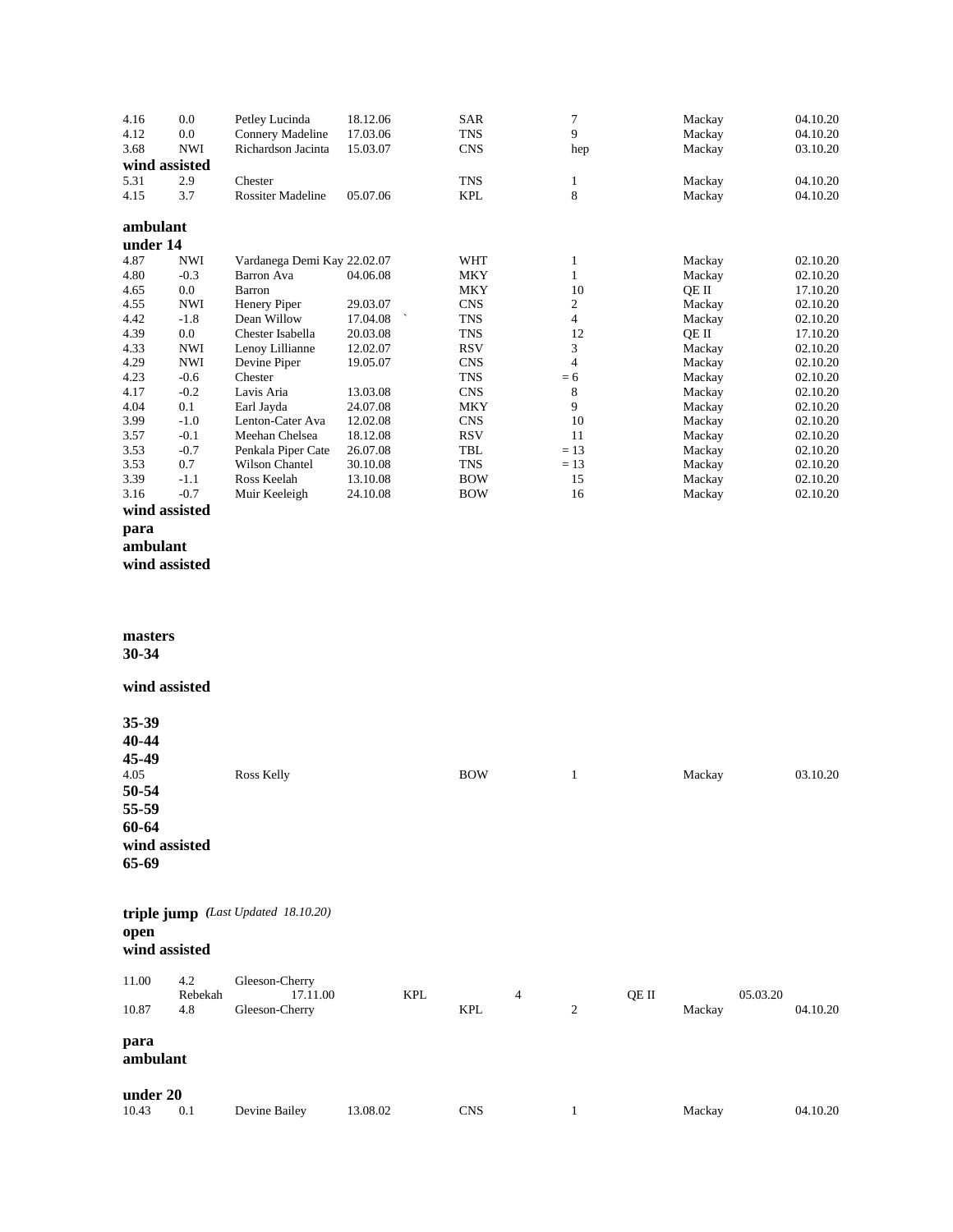| 9.39<br>wind assisted | 0.0        | Vicary Eryn                               | 12.10.02  | MUL               | 3                       | Mackay           | 04.10.20             |
|-----------------------|------------|-------------------------------------------|-----------|-------------------|-------------------------|------------------|----------------------|
|                       |            |                                           |           |                   |                         |                  |                      |
| under 18              |            |                                           |           |                   |                         |                  |                      |
| 10.60                 | 0.8        | Carlos Charlie                            | 25.04.03  | TNS               | 3                       | Mackay           | 04.10.20             |
| 10.40<br>9.78         | 0.4<br>0.0 | Saldumbide Maeghan 06.05.04<br>Ries Mirae | 133.09.04 | TNS<br><b>KPL</b> | 4<br>5                  | Mackay<br>Mackay | 04.10.20<br>04.10.20 |
| wind assisted         |            |                                           |           |                   |                         |                  |                      |
| under 16              |            |                                           |           |                   |                         |                  |                      |
| 11.48                 | 0.0        | <b>Chester Zoe</b>                        | 06.11.06  | TNS               | 2                       | QE II            | 18.10.20             |
| 11.47                 | 0.0        | Chester                                   |           | <b>TNS</b>        | $\mathbf{1}$            | Mackay           | 04.10.20             |
| 9.92                  | 0.0        | Curtis Gee Maia                           | 03.03.06  | <b>KPL</b>        | 3                       | Mackay           | 04.10.20             |
| 9.81                  | 1.1        | Gamnino Coco                              | 29.06.05  | TBL               | $\overline{c}$          | Mackay           | 04.10.20             |
| 9.19                  | 0.0        | Connery Madeline                          | 17.03.06  | <b>TNS</b>        | $\overline{\mathbf{4}}$ | Mackay           | 04.10.20             |
| 9.10                  | 0.1        | <b>Tarca Nathaly</b>                      | 17.11.05  | TBL               | 3                       | Mackay           | 04.10.20             |
| 9.07                  | $-0.1$     | Ayles Jasmyn                              | 08.04.06  | SAR               | 5                       | Mackay           | 04.10.20             |
| 8.65                  | 0.0        | Petley Lucinda                            | 18.12.06  | SAR               | 6                       | Mackay           | 04.10.20             |
| 8.60                  | 0.0        | Hawking Lahni                             | 20.06.06  | DAC               | 7                       | Mackay`          | 04.10.20             |
| 7.76                  | 0.0        | Brain Amelia                              | 13.12.06  | WHT               | 8                       | Mackay           | 04.10.20             |
| wind assisted         |            |                                           |           |                   |                         |                  |                      |
| ambulant              |            |                                           |           |                   |                         |                  |                      |
| under 14              |            |                                           |           |                   |                         |                  |                      |
| 9.99                  | 0.8        | Lenoy Lillianne                           | 12.02.07  | RSV               | 2                       | Mackay           | 03.10.20             |
| 9.89                  | 1.7        | Devine Piper                              | 19.05.07  | CNS               | 3                       | Mackay           | 03.10.20             |
| 9.33                  | 0.0        | Barron Ava                                | 04.06.08  | MKY               | 7                       | QE II            | 18.10.20             |
| 9.32                  | 0.0        | Chester Isabella                          | 20.03.08  | TNS               | 8                       | QE II            | 18.10.20             |
| 8.76                  | 1.5        | Thompson Maya                             | 14.11.07  | CNS               | $\overline{4}$          | Mackay           | 03.10.20             |
| wind assisted         |            |                                           |           |                   |                         |                  |                      |
| 10.39                 | 3.8        | Vardanega Demi Kay 22.02.07               |           | WHT               | 1                       | Mackay           | 03.10.20             |
| 9.38                  | 2.6        | Barron                                    |           | MKY               | $\mathbf{2}$            | Mackay           | 03.10.20             |
| 9.36                  | 2.8        | Chester                                   |           | <b>TNS</b>        | 3                       | Mackay           | 03.10.20             |
| 8.81                  | 3.7        | Lenton-Cater Ava                          | 12.02.08  | <b>CNS</b>        | $\overline{\mathbf{4}}$ | Mackay           | 03.10.20             |
| 8.45                  | 3.3        | Earl Jayda                                | 24.07.08  | MKY               | 5                       | Mackay           | 03.10.20             |
| 8.33                  | 2.5        | Hoani-Vincent Kayce 07.04.07              |           | <b>SAR</b>        | 6                       | Mackay           | 03.10.20             |
| 8.20                  | 2.6        | Meehan Chelsea                            | 18.12.08  | <b>RSV</b>        | 6                       | Mackay           | 03.10.20             |
| 7.33                  | 3.8        | Ross Keelah                               | 13.10.08  | <b>BOW</b>        | 7                       | Mackay           | 03.10.20             |
| 7.15                  | 5.6        | Muir Keeleigh                             | 24.10.08  | BOW               | 8                       | Mackay           | 03.10.20             |
| para<br>ambulant      |            |                                           |           |                   |                         |                  |                      |
| masters               |            |                                           |           |                   |                         |                  |                      |
| 30-34                 |            |                                           |           |                   |                         |                  |                      |
| wind assisted         |            |                                           |           |                   |                         |                  |                      |
| 35-39                 |            |                                           |           |                   |                         |                  |                      |
| wind assisted         |            |                                           |           |                   |                         |                  |                      |
| 40-44                 |            |                                           |           |                   |                         |                  |                      |
| 9.00                  |            | Ross Kelly                                |           | <b>BOW</b>        | $\mathbf{1}$            | Mackay           | 04.10.20             |
| 45-49                 |            |                                           |           |                   |                         |                  |                      |
| wind assisted         |            |                                           |           |                   |                         |                  |                      |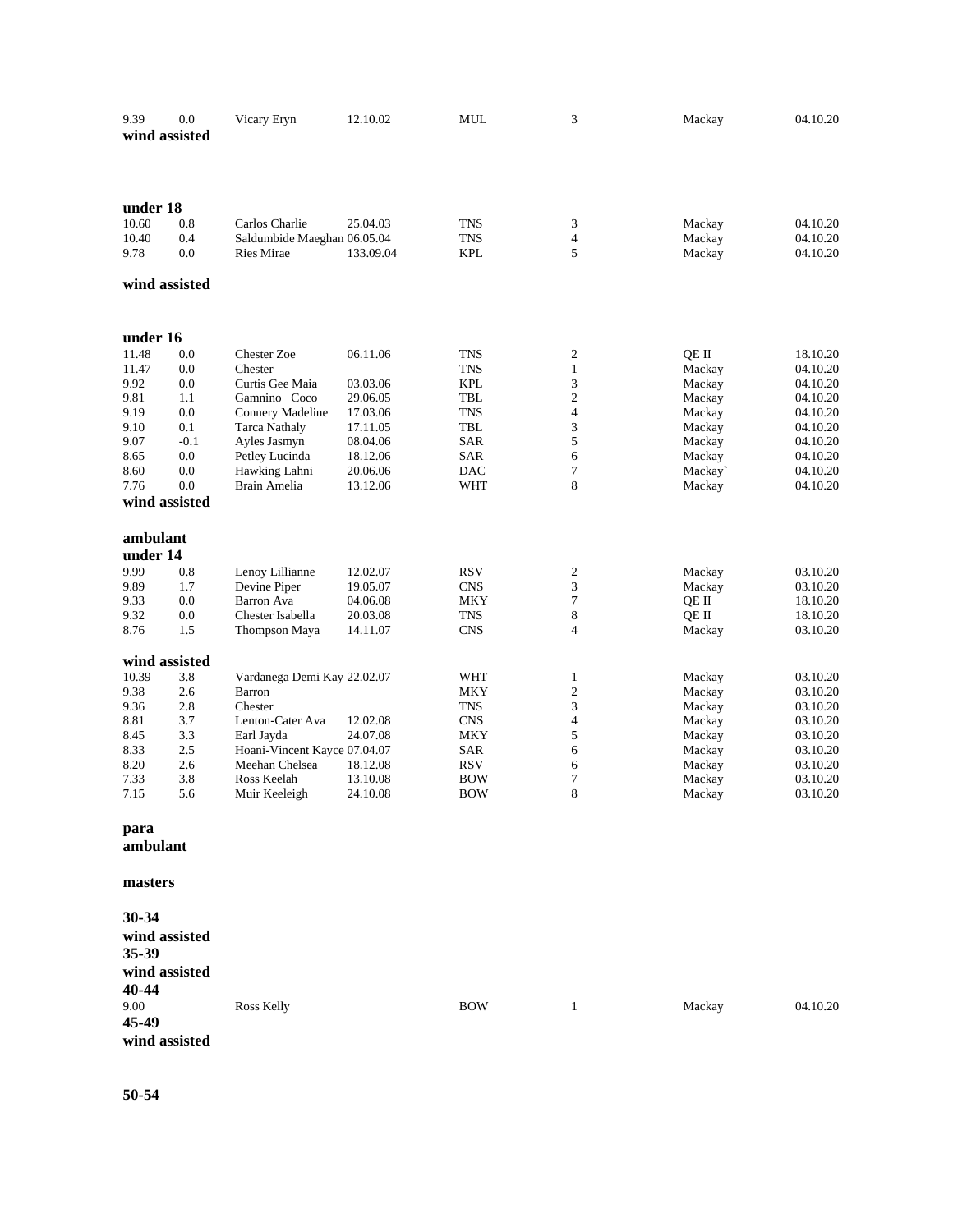## **wind assisted**

**65-69**

# **high jump** *(Last Updated 04.10.20 )*

| open     |         |                              |          |            |            |     |                |       |        |          |          |
|----------|---------|------------------------------|----------|------------|------------|-----|----------------|-------|--------|----------|----------|
| 1.78     |         | West Tori                    | 14.10.95 |            | <b>TNS</b> |     | hep            |       | OE II  |          | 16.02.20 |
| 1.70     |         | West                         |          |            | <b>TNS</b> |     | $\overline{2}$ |       | QE II  |          | 05.03.20 |
| 1.66     |         | West                         |          |            | <b>TNS</b> |     | hep            |       | Mackay |          | 02.10.20 |
| 1.48     |         | Gleeson-Cherry               |          |            |            |     |                |       |        |          |          |
|          | Rebekah | 17.11.00                     |          | <b>KPL</b> |            | hep |                | QE II |        | 16.02.20 |          |
| 1.45     |         | Gleeson-Cherry               |          |            | <b>KPL</b> |     | hep            |       | QE II  |          | 12.01.20 |
| 1.45     |         | Gleeson-Cherry               |          |            | <b>KPL</b> |     | hep            |       | Mackay |          | 02.10.20 |
| under 20 |         |                              |          |            |            |     |                |       |        |          |          |
| 1.63     |         | <b>Beitzel Unity</b>         | 06.05.02 |            | <b>CNS</b> |     | hep            |       | Mackay |          | 02.10.20 |
| 1.50     |         | Devine Bailey                | 13.08.02 |            | <b>CNS</b> |     | $\mathbf{1}$   |       | Mackay |          | 04.10.20 |
| under 18 |         |                              |          |            |            |     |                |       |        |          |          |
| 1.68     |         | Saldumbide Maeghan 06.05.04  |          |            | <b>TNS</b> |     | $\mathbf{1}$   |       | Mackay |          | 04.10.20 |
| 1.55     |         | Wilson Maria                 | 22.10.04 |            | <b>TNS</b> |     | $=2$           |       | Mackay |          | 04.10.20 |
| 1.42     |         | <b>Carter Stacey</b>         | 19.05.04 |            | <b>TBL</b> |     | hep            |       | QE II  |          | 16.02.20 |
| 1.39     |         | Carter                       |          |            | <b>TBL</b> |     | hep            |       | Mackay |          | 02.10.20 |
| under 16 |         |                              |          |            |            |     |                |       |        |          |          |
|          |         |                              |          |            |            |     |                |       |        |          |          |
| 1.45     |         | Gambino Coco                 | 29.06.05 |            | <b>TBL</b> |     | 1              |       | Mackay |          | 04.10.20 |
| 1.40     |         | Adamski Megan                | 20.04.05 |            | <b>KPL</b> |     | $\overline{c}$ |       | Mackay |          | 04.10.20 |
| 1.40     |         | Curtis Gee Maia              | 03.03.06 |            | <b>KPL</b> |     | $\mathbf{1}$   |       | Mackay |          | 02.10.20 |
| 1.40     |         | <b>Rossiter Madeline</b>     | 05.07.06 |            | <b>KPL</b> |     | $\overline{c}$ |       | Mackay |          | 02.10.20 |
| 1.35     |         | Ayles Jasmyn                 | 08.04.06 |            | <b>SAR</b> |     | $=$ 3          |       | Mackay |          | 02.10.20 |
| 1.35     |         | Hawking Lahni                | 20.06.06 |            | <b>DAC</b> |     | $=$ 3          |       | Mackay |          | 02.10.20 |
| 1.35     |         | Johnson Talina               | 27.05.06 |            | <b>TBL</b> |     | 5              |       | Mackay |          | 02.10.20 |
| 1.35     |         | Brain Amelia                 | 13.12.06 |            | <b>WHT</b> |     | 6              |       | Mackay |          | 02.10.20 |
| 1.30     |         | Richardson Jacinta           | 15.03.07 |            | <b>CNS</b> |     | hep            |       | Mackay |          | 02.10.20 |
| 1.25     |         | Wilson Bridget               | 17.05.06 |            | <b>TNS</b> |     | $\tau$         |       | Mackay |          | 02.10.20 |
| $---$    |         | Petley Lucinda               | 18.12.06 |            | <b>SAR</b> |     | <b>NH</b>      |       | Mackay |          | 02.10.20 |
| ambulant |         |                              |          |            |            |     |                |       |        |          |          |
| under 14 |         |                              |          |            |            |     |                |       |        |          |          |
| 1.48     |         | Vardanega Demi Kay 22.02.07  |          |            | <b>WHT</b> |     | 1              |       | Mackay |          | 02.10.20 |
| 1.39     |         | Lenoy Lillianne              | 12.02.07 |            | <b>RSV</b> |     | 3              |       | Mackay |          | 02.10.20 |
| 1.35     |         | Barron Ava                   | 04.06.08 |            | <b>MKY</b> |     | $\overline{c}$ |       | Mackay |          | 04.10.20 |
| 1.30     |         | Penkala Piper Cate           | 26.07.08 |            | <b>TBL</b> |     | 3              |       | Mackay |          | 04.10.20 |
| 1.20     |         | Wilson Chantel               | 30.10.08 |            | <b>TNS</b> |     | $\overline{4}$ |       | Mackay |          | 04.10.20 |
| 1.20     |         | Hoani-Vincent Kayce 07.04.07 |          |            | <b>SAR</b> |     | 5              |       | Mackay |          | 02.10.20 |
| 1.05     |         | Ross Keelah                  | 13.10.08 |            | <b>BOW</b> |     | 6              |       | Mackay |          | 04.10.20 |
| para     |         |                              |          |            |            |     |                |       |        |          |          |

```
ambulant
```

| masters<br>30-34<br>35-39 |                   |            |        |
|---------------------------|-------------------|------------|--------|
| 40-44<br>1.45             | <b>Ross Kelly</b> | <b>BOW</b> | Mackay |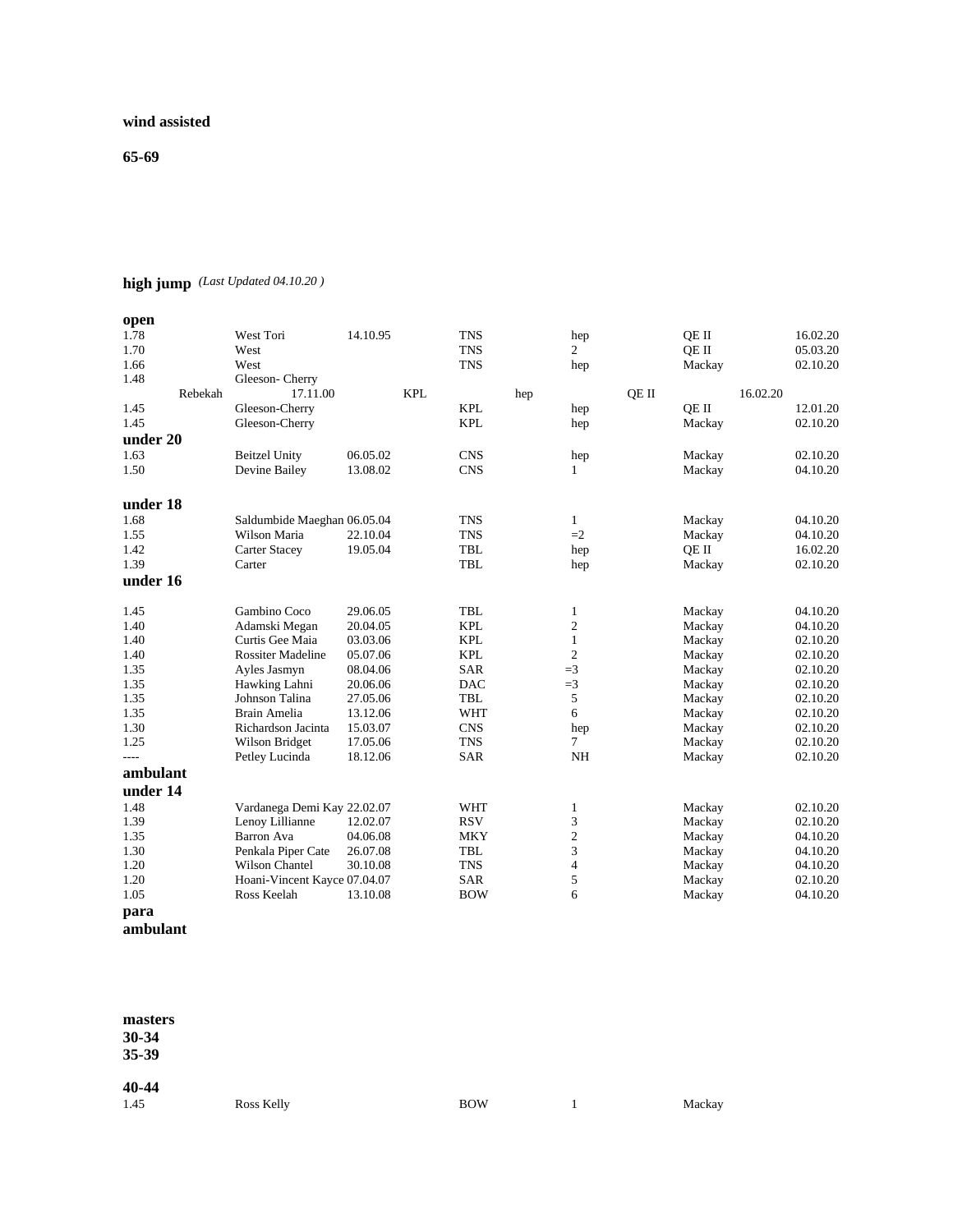**50-54 60-64 65-69**

**pole vault** *(Last Updated03.10.20 )* 

**open**

| under 20<br>2.10<br>under 18 | Devine Bailey | 13.08.02 | <b>CNS</b> | Mackay | 03.10.20 |
|------------------------------|---------------|----------|------------|--------|----------|
| under 16<br>2.<br>under 14   |               |          |            |        |          |
| masters<br>35-39<br>40-44    |               |          |            |        |          |
| $50 - 54$                    |               |          |            |        |          |

**65-69**

**shot put** *(Last Updated 17.10.20)* **open**<br>13.28

| 13.28        |         | West Tori             | 14.10.95 |            | <b>TNS</b> |     | hep            |       | QE II  |          | 16.02.20 |
|--------------|---------|-----------------------|----------|------------|------------|-----|----------------|-------|--------|----------|----------|
| 13.12        |         | West                  |          |            | <b>TNS</b> |     | hep            |       | Mackay |          | 02.10.20 |
| 11.83        |         | <b>Edwards Hannah</b> | 08.12.05 |            | <b>MUL</b> |     | 1              |       | Mackay |          | 02.10.20 |
| 10.16        |         | Raciti Sophie         | 18.09.02 |            | TBL        |     | 3              |       | Mackay |          | 02.10.20 |
| 7.63         |         | Gleeson-Cherry        |          |            |            |     |                |       |        |          |          |
|              | Rebekah | 17.11.00              |          | <b>KPL</b> |            | hep |                | QE II |        | 12.01.20 |          |
| 7.23         |         | Gleeson-Cherry        |          |            | <b>KPL</b> |     | hep            |       | QE II  |          | 16.02.20 |
| 6.48         |         | Gleeson-Cherry        |          |            | <b>KPL</b> |     | hep            |       | Mackay |          | 02.10.20 |
| para         |         |                       |          |            |            |     |                |       |        |          |          |
| ambulant     |         |                       |          |            |            |     |                |       |        |          |          |
| seated throw |         |                       |          |            |            |     |                |       |        |          |          |
|              |         |                       |          |            |            |     |                |       |        |          |          |
| under 20     |         |                       |          |            |            |     |                |       |        |          |          |
|              |         |                       |          |            |            |     |                |       |        |          |          |
| 10.53        |         | <b>Beitzel Unity</b>  | 06.05.02 |            | <b>CNS</b> |     | hep            |       | Mackay |          | 02.10.20 |
| 10.18        |         | Raciti Sophie         | 18.09.02 |            | <b>TBL</b> |     | 1              |       | Mackay |          | 03.10.20 |
| 9.09         |         | Brennan Kerrin        | 09.04.02 |            | <b>DAC</b> |     | $\overline{c}$ |       | Mackay |          | 03.10.20 |
| para         |         |                       |          |            |            |     |                |       |        |          |          |
| ambulant     |         |                       |          |            |            |     |                |       |        |          |          |
| under 18     |         |                       |          |            |            |     |                |       |        |          |          |
| 10.23        |         | Graham Taylah         | 02.12.03 |            | <b>CNS</b> |     | 4              |       | Mackay |          | 04.10.20 |
| 9.14         |         | <b>Carter Stacey</b>  | 19.05.04 |            | <b>TBL</b> |     | hep            |       | OE II  |          | 16.02.20 |
| 8.86         |         | Muir Hayley           | 07.03.03 |            | <b>BOW</b> |     | 5              |       | Mackay |          | 04.10.20 |
| 8.81         |         | Carter                |          |            | <b>TBL</b> |     | hep            |       | Mackay |          | 02.10.20 |
| under 16     |         |                       |          |            |            |     |                |       |        |          |          |
| 14.19        |         | <b>Edwards Hannah</b> | 08.12.05 |            | <b>MUL</b> |     | 1              |       | QE II  |          | 17.10.20 |
| 13.71        |         | Edwards               |          |            | <b>MUL</b> |     | $\mathbf{1}$   |       | Mackay |          | 04.10.20 |
| 12.26        |         | Linton Isabella       | 06.03.06 |            | <b>TNS</b> |     | 3              |       | Mackay |          | 04.10.20 |
| 10.60        |         | Jaszczyszyn Peyton    | 12.07.06 |            | <b>EML</b> |     | 6              |       | Mackay |          | 04.10.20 |
| 9.11         |         | Raciti Emma           | 30.01.06 |            | <b>TBL</b> |     | 7              |       | Mackay |          | 04.10.20 |
| 8.46         |         | Curtis Gee Maia       | 03.03.06 |            | <b>KPL</b> |     | 8              |       | Mackay |          | 04.10.20 |
| 8.30         |         | Hawking Lahni         | 20.06.06 |            | <b>DAC</b> |     | 9              |       | Mackay |          | 04.10.20 |
| 7.39         |         | Millerd Natalie       | 14.06.06 |            | <b>TBL</b> |     | 10             |       | Mackay |          | 04.10.20 |
| 6.07         |         | Richardson Jacinta    | 15.03.07 |            | <b>CNS</b> |     | hep            |       | Mackay |          | 02.10.20 |
|              |         |                       |          |            |            |     |                |       |        |          |          |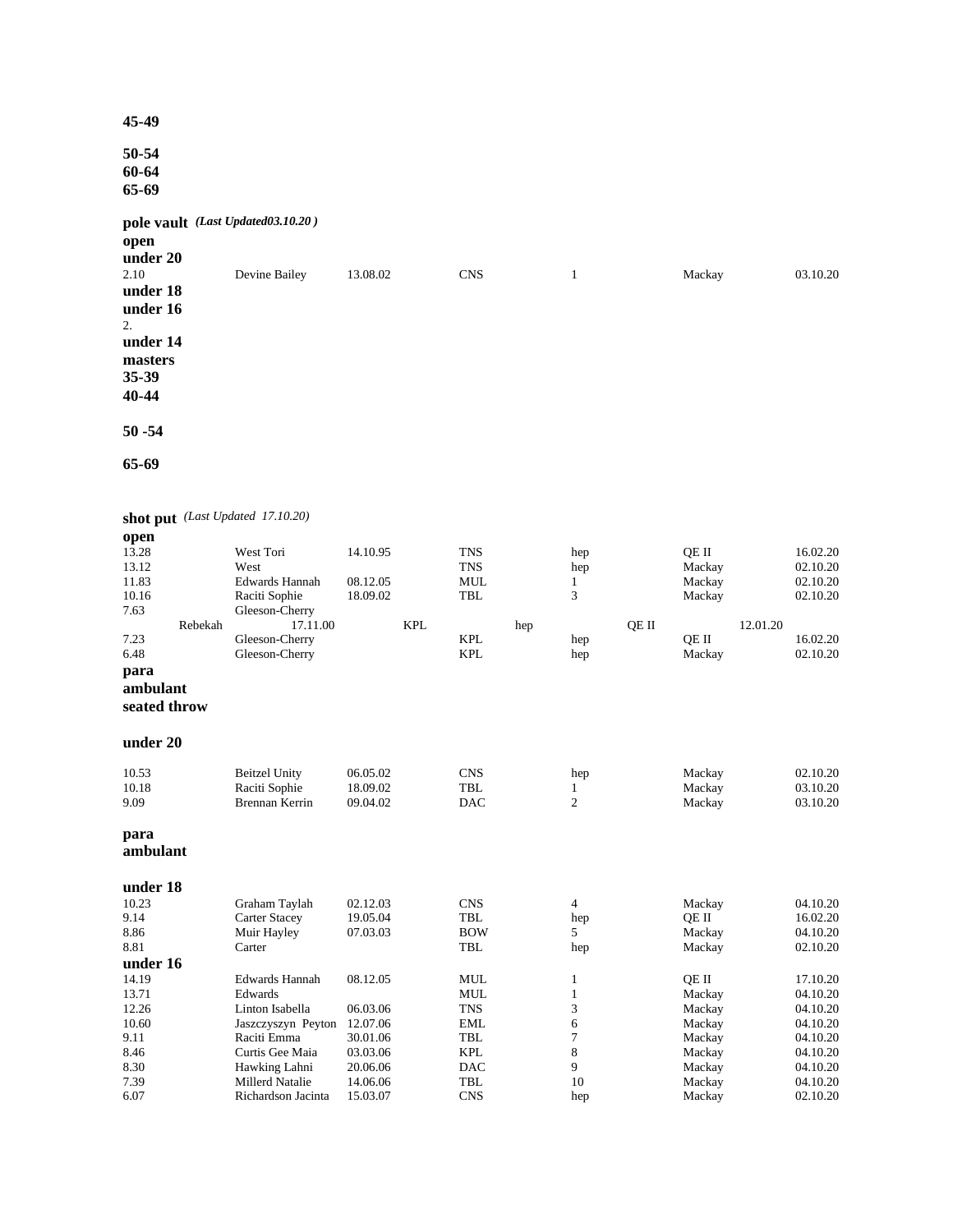| para              |                                |                      |                             |                         |                  |                      |
|-------------------|--------------------------------|----------------------|-----------------------------|-------------------------|------------------|----------------------|
| ambulant          |                                |                      |                             |                         |                  |                      |
| under 14          |                                |                      |                             |                         |                  |                      |
| 8.87              | Bitossi Kaitlin                | 10.11.08             | <b>RSV</b>                  | $\overline{c}$          | Mackay           | 03.10.20             |
| 8.68<br>8.50      | Henery Piper<br>Wallis Pela    | 29.03.07<br>18.06.07 | <b>CNS</b><br><b>CHT</b>    | $\mathbf{2}$<br>3       | Mackay<br>Mackay | 03.10.20<br>03.10.20 |
| 7.34              | Hoani-Vincent Kayce 07.04.07   |                      | SAR                         | 5                       | Mackay           | 03.10.20             |
| 6.36              | Scales Makayla                 | 31.03.08             | <b>KPL</b>                  | 3                       | Mackay           | 03.10.20             |
| 5.24              | Muir Keeleigh                  | 24.10.08             | <b>BOW</b>                  | $\overline{4}$          | Mackay           | 03.10.20             |
| ambulant          |                                |                      |                             |                         |                  |                      |
| masters           |                                |                      |                             |                         |                  |                      |
|                   |                                |                      |                             |                         |                  |                      |
| 30-34             |                                |                      |                             |                         |                  |                      |
| 35-39             |                                |                      |                             |                         |                  |                      |
| 7.98<br>7.80      | Percy Melissa<br>Wright Amanda |                      | MUL<br><b>MKY</b>           | 1<br>$\mathbf{2}$       | Mackay<br>Mackay | 03.10.20<br>03.10.20 |
| 7.27              | James Katie                    |                      | <b>CNS</b>                  | 3                       | Mackay           | 03.10.20             |
| 7.03              | Hoare Cathryn                  |                      | <b>MKY</b>                  | $\overline{\mathbf{4}}$ | Mackay           | 03.10.20             |
| 6.68              | <b>Titlow Kelly</b>            |                      | TBL                         | 5                       | Mackay           | 03.10.20             |
| 40-44             |                                |                      |                             |                         |                  |                      |
| 8.51              | Austin Rebecca                 |                      | <b>MUL</b>                  | $\mathbf{1}$            | Mackay           | 03.10.20             |
| 6.90              | Wallis Helen                   |                      | <b>CHT</b>                  | $\overline{c}$          | Mackay           | 03.10.20             |
| 45-49             |                                |                      |                             |                         |                  |                      |
| 5.49              | Lorraway Natalie               |                      | MKY                         | 2                       | Mackay           | 03.10.20             |
| 50-54             |                                |                      |                             |                         |                  |                      |
| 10.25             | <b>Hilton Leanne</b>           |                      | <b>NQM</b>                  | $\mathbf{1}$            | Mackay           | 03.10.20             |
| 4.12              | Taylor Lisa                    |                      | <b>BOW</b>                  | 3                       | Mackay           | 03.10.20             |
| 55-59             |                                |                      |                             |                         |                  |                      |
| 60-64             |                                |                      |                             |                         |                  |                      |
| seated throw      |                                |                      |                             |                         |                  |                      |
| 65-69             |                                |                      |                             |                         |                  |                      |
| 70-74             |                                |                      |                             |                         |                  |                      |
| 75-79             |                                |                      |                             |                         |                  |                      |
|                   |                                |                      |                             |                         |                  |                      |
|                   | discus (Last Updated 17.10.20) |                      |                             |                         |                  |                      |
| open              |                                |                      |                             |                         |                  |                      |
| 44.36             | Edwards Hannah                 | 08.12.05             | MUL                         | 2                       | Mackay           | 03.10.20             |
| 31.14             | Brennan Kerrin                 | 18.09.02             | DAC                         | 4                       | Mackay           | 03.10.20             |
| ambulant          |                                |                      |                             |                         |                  |                      |
| para              |                                |                      |                             |                         |                  |                      |
| 22.23             | Kerwin Louvaro F13 26.08.04    |                      | <b>NMA</b>                  | $\mathbf{1}$            | Mackay           | 04.10.20             |
| under 20          |                                |                      |                             |                         |                  |                      |
| 31.22             | Raciti Sophie                  | 18.09.02             | $\ensuremath{\mathsf{TBL}}$ | $\mathbf{1}$            | Mackay           | 04.10.20             |
| 31.14             | Brennan Kerrin                 | 09.04.02             | DAC                         | $\mathbf{2}$            | Mackay           | 04.10.20             |
| para              |                                |                      |                             |                         |                  |                      |
| ambulant          |                                |                      |                             |                         |                  |                      |
|                   |                                |                      |                             |                         |                  |                      |
| under 18<br>24.31 | Graham Taylah                  | 02.12.03             | <b>CNS</b>                  |                         | Mackay           | 03.10.20             |
| 23.77             | Page Kiara                     | 01.12.04             | <b>RSV</b>                  | 4<br>6                  | QE II            | 17.10.20             |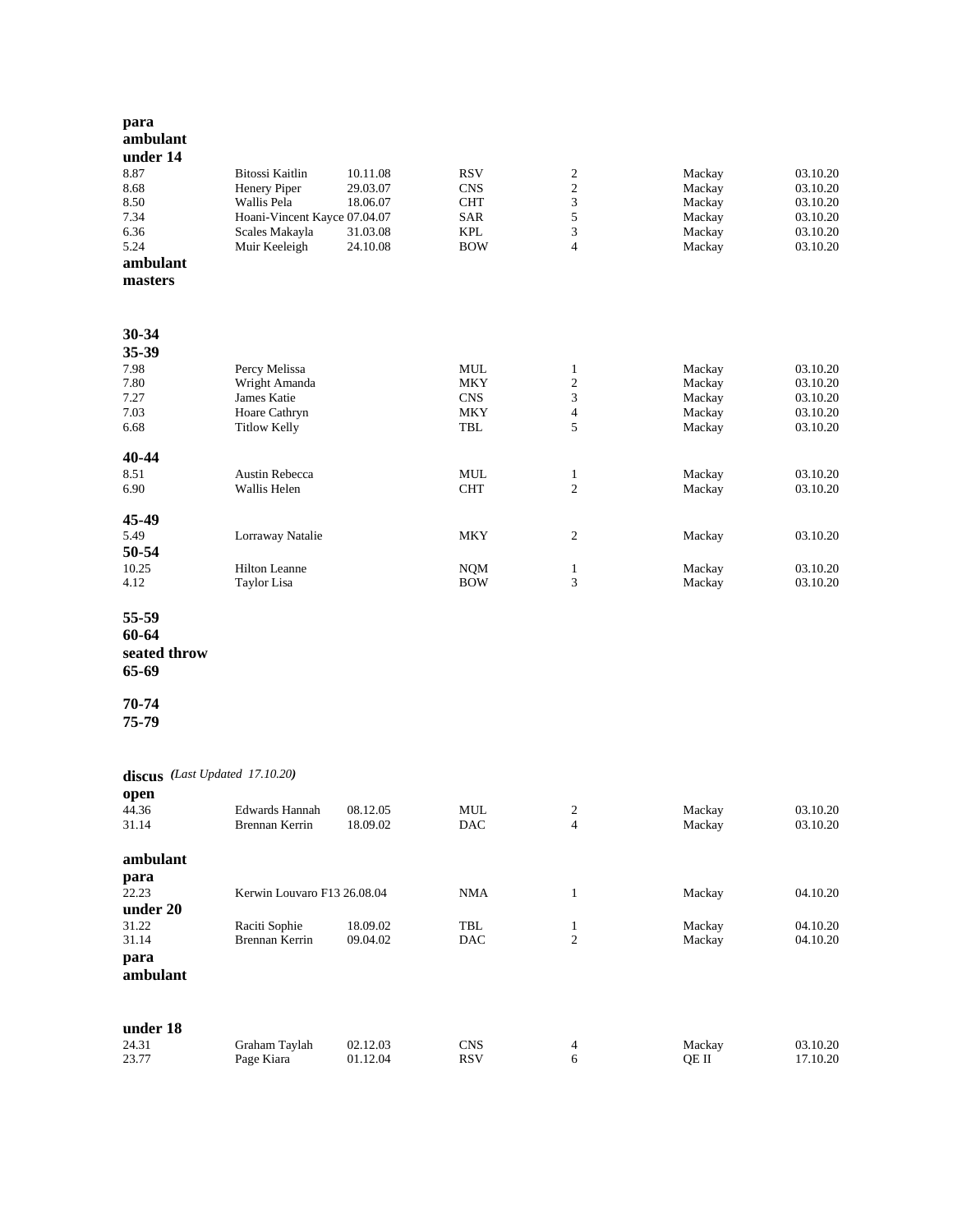### **para ambulant**

| under 16 |                              |          |            |   |        |          |
|----------|------------------------------|----------|------------|---|--------|----------|
| 43.51    | Edwards Hannah               | 08.12.05 | <b>MUL</b> | 1 | OE II  | 17.10.20 |
| 43.51    | Edwards                      |          | <b>MUL</b> |   | Mackay | 02.10.20 |
| 28.18    | Raciti Emma                  | 30.01.06 | TBL        | 5 | Mackay | 03.10.20 |
| 24.38    | Jaszczyszyn Peyton           | 12.07.06 | <b>EML</b> | 6 | Mackay | 03.10.20 |
| 21.21    | Gambino Coco                 | 29.06.05 | TBL        | 5 | Mackay | 02.10.20 |
| 20.45    | <b>Millerd Natalie</b>       | 14.06.06 | TBL        | 8 | Mackay | 03.10.20 |
| 18.20    | Curtis Gee Maia              | 03.03.06 | <b>KPL</b> | 9 | Mackay | 03.10.20 |
| para     |                              |          |            |   |        |          |
| ambulant |                              |          |            |   |        |          |
| under 14 |                              |          |            |   |        |          |
| 25.52    | Henery Piper                 | 29.03.07 | <b>CNS</b> | 2 | Mackay | 04.10.20 |
| 20.52    | Thompson Maya                | 14.11.07 | <b>CNS</b> | 3 | Mackay | 04.10.20 |
| 20.28    | Scales Makayla               | 31.03.08 | <b>KPL</b> | 3 | Mackay | 04.10.20 |
| 20.21    | Hoani-Vincent Kayce 07.04.07 |          | <b>SAR</b> | 4 | Mackay | 04.10.20 |
| 17.36    | Botossi Kaitlin              | 10.11.08 | <b>RSV</b> | 4 | Mackay | 04.10.20 |
| 17.02    | Dean Willow                  | 17.04.08 | <b>TNS</b> | 5 | Mackay | 04.10.20 |
| 16.52    | Wallis Pela                  | 18.06.07 | <b>CHT</b> | 5 | Mackay | 04.10.20 |
| 13.37    | Muir Keeleigh                | 24.10.08 | <b>BOW</b> | 6 | Mackay | 04.10.20 |
| 13.31    | Penkala Piper Cate           | 26.07.08 | TBL        | 7 | Mackay | 04.10.20 |
| 11.68    | Ross Keelah                  | 13.10.08 | <b>BOW</b> | 8 | Mackay | 04.10.20 |
| 10.24    | Meehan Chelsea               | 18.12.08 | <b>RSV</b> | 9 | Mackay | 04.10.20 |
| para     |                              |          |            |   |        |          |

```
ambulant
```
#### **masters**

**30 -34** 

# **para**

| 35-39 |                         |            |                |        |          |
|-------|-------------------------|------------|----------------|--------|----------|
| 25.36 | Percy Melissa           | <b>MUL</b> | 1              | Mackay | 04.10.20 |
| 23.50 | James Katie             | <b>CNS</b> | 2              | Mackay | 04.10.20 |
| 22.67 | Wright Amanda           | <b>MKY</b> | 3              | Mackay | 04.10.20 |
| 20.18 | <b>Titlow Kelly</b>     | TBL        | 4              | Mackay | 04.10.20 |
| 19.07 | Hoare Cathryn           | <b>MKY</b> | 5              | Mackay | 04.10.20 |
| 40-44 |                         |            |                |        |          |
| 27.64 | Austin Rebecca          | <b>MUL</b> | 1              | Mackay | 04.10.20 |
| 21.10 | Wallis Helen            | <b>CHT</b> | $\overline{c}$ | Mackay | 04.10.20 |
| 18.44 | Ross Kelly              | <b>BOW</b> | 3              | Mackay | 04.10.20 |
| 45-49 |                         |            |                |        |          |
| 20.85 | <b>Rutland Lorraine</b> | <b>MKY</b> | 1              | Mackay | 04.10.20 |
| 16.94 | Lorraway Natalie        | <b>MKY</b> | 2              | Mackay | 04.10.20 |
| 50-54 |                         |            |                |        |          |
| 10.58 | Taylor Lisa             | <b>BOW</b> | 2              | Mackay | 04.10.20 |
| 55-59 |                         |            |                |        |          |

**60 -64 para**

**secured**

**65 -69 70 -74**

**75 -79**

**javelin** *(Last Updated 04.10.20 )*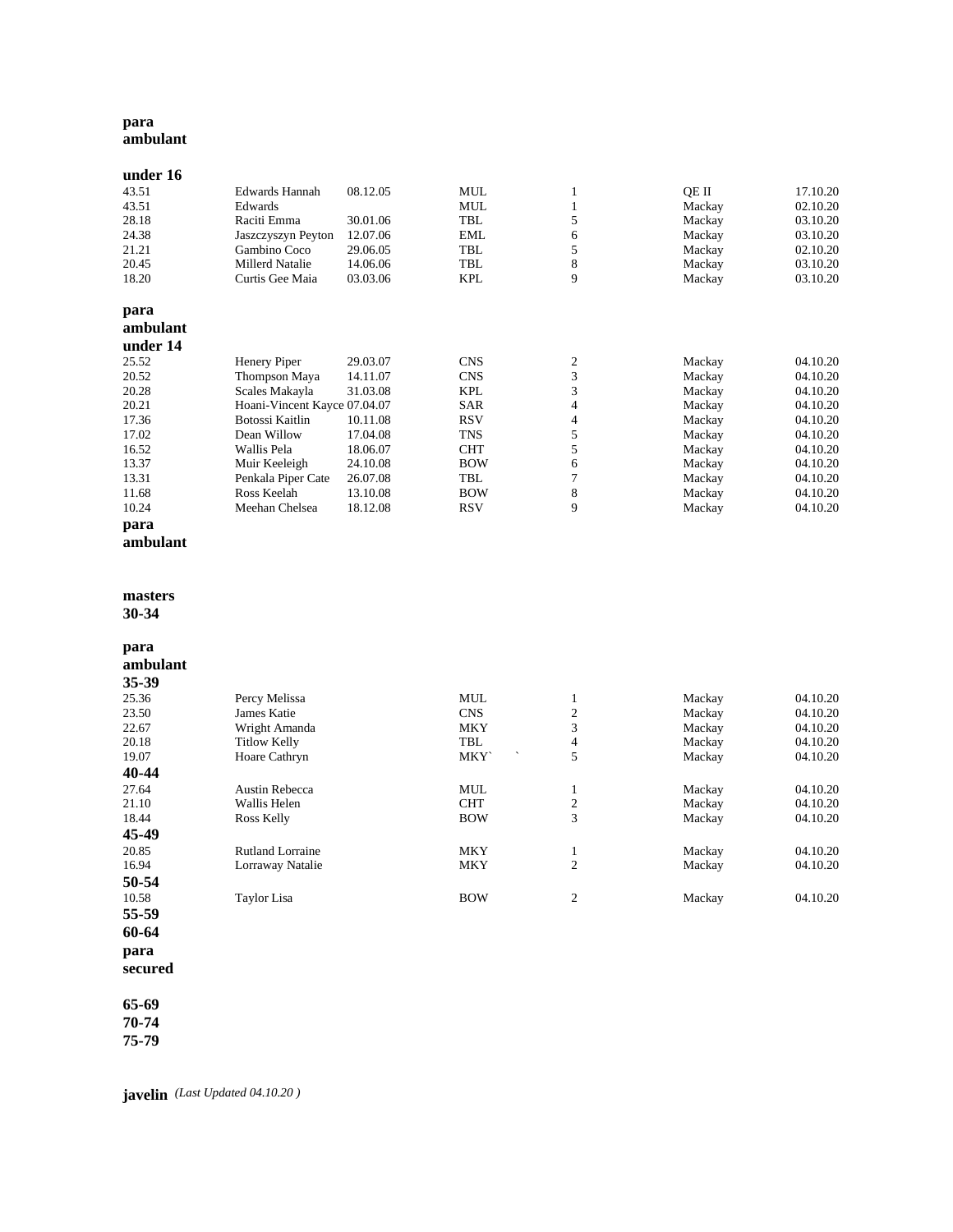| open<br>52.73<br>49.62<br>49.10<br>25.40<br>24.56<br>23.62<br>para<br>ambulant    | Rebekah | West Tori<br>West<br>West<br>Gleeson-Cherry<br>17.11.00<br>Gleeson-Cherry<br>Gleeson-Cherry                   | 14.10.95                                                             | <b>KPL</b> | <b>TNS</b><br><b>TNS</b><br><b>TNS</b><br><b>KPL</b><br><b>KPL</b>               | hep | $\mathbf{1}$<br>hep<br>hep<br>hep<br>hep                        | QE II | Mackay<br>QE II<br>Mackay<br>QE II<br>Mackay             | 12.01.20 | 03.10.20<br>16.02.20<br>03.10.20<br>16.02.20<br>03.10.20             |
|-----------------------------------------------------------------------------------|---------|---------------------------------------------------------------------------------------------------------------|----------------------------------------------------------------------|------------|----------------------------------------------------------------------------------|-----|-----------------------------------------------------------------|-------|----------------------------------------------------------|----------|----------------------------------------------------------------------|
| secured                                                                           |         |                                                                                                               |                                                                      |            |                                                                                  |     |                                                                 |       |                                                          |          |                                                                      |
| under 20<br>21.63<br>16.44<br>para<br>ambulant                                    |         | <b>Beitzel Unity</b><br>Brennan Kerrin                                                                        | 06.05.02<br>09.04.02                                                 |            | <b>CNS</b><br><b>DAC</b>                                                         |     | hep<br>$\mathbf{1}$                                             |       | Mackay<br>Mackay                                         |          | 03.10.20<br>04.10.20                                                 |
| under 18<br>30.58<br>28.04<br>25.37<br>18.88<br>16.02<br>ambulant                 |         | <b>Carter Stacey</b><br>Carter<br>Lester Katie<br>Muir Hayley<br>Wilson Maria                                 | 19.05.04<br>23.01.04<br>07.03.03<br>22.10.04                         |            | TBL<br>TBL<br>NMA<br><b>BOW</b><br><b>TNS</b>                                    |     | hep<br>hep<br>3<br>5<br>6                                       |       | Mackay<br>QE II<br>Mackay<br>Mackay<br>Mackay            |          | 03.10.20<br>16.02.20<br>04.10.20<br>04.10.20<br>04.10.20             |
| under 16<br>24.13<br>20.49<br>20.35<br>19.68<br>12.80<br>12.29                    |         | Hawking Lahni<br>Raciti Emma<br>Curtis Gee Maia<br>Jaszczyszyn Peyton<br>Richardson Jacinta<br>Wilson Bridget | 20.06.06<br>30.01.06<br>03.03.06<br>12.07.06<br>15.03.07<br>17.05.06 |            | <b>DAC</b><br><b>TBL</b><br><b>KPL</b><br><b>EML</b><br><b>CNS</b><br><b>TNS</b> |     | 4<br>6<br>7<br>$\,8\,$<br>hep<br>9                              |       | Mackay<br>Mackay<br>Mackay<br>Mackay<br>Mackay<br>Mackay |          | 02.10.20<br>02.10.20<br>02.10.20<br>02.10.20<br>03.10.20<br>02.10.20 |
| ambulant                                                                          |         |                                                                                                               |                                                                      |            |                                                                                  |     |                                                                 |       |                                                          |          |                                                                      |
| under 14<br>31.14<br>20.54<br>15.62<br>14.49<br>13.94<br>8.45<br>para<br>ambulant |         | Henery Piper<br>Scales Makayla<br>Wallis Pela<br>Dean Willow<br>Muir Keeleigh<br>Ross Keelah                  | 29.03.07<br>31.03.08<br>18.06.07<br>17.04.08<br>24.10.08<br>13.10.08 |            | <b>CNS</b><br><b>KPL</b><br><b>CHT</b><br><b>TNS</b><br><b>BOW</b><br><b>BOW</b> |     | $\mathbf{1}$<br>$\overline{c}$<br>$\overline{4}$<br>3<br>4<br>5 |       | Mackay<br>Mackay<br>Mackay<br>Mackay<br>Mackay<br>Mackay |          | 04.10.20<br>02.10.20<br>04.10.20<br>02.10.20<br>02.10.20<br>02.10.20 |

| Hoare Cathryn       | <b>MKY</b> |                | Mackay | 03.10.20 |
|---------------------|------------|----------------|--------|----------|
| James Katie         | <b>CNS</b> | $\overline{c}$ | Mackay | 03.10.20 |
| <b>Titlow Kelly</b> | TBL        | 3              | Mackay | 03.10.20 |
| Wright Amanda       | <b>MKY</b> | 4              | Mackay | 03.10.20 |
|                     |            |                |        |          |
| Austin Rebecca      | MUL        |                | Mackay | 03.10.20 |
|                     |            |                |        |          |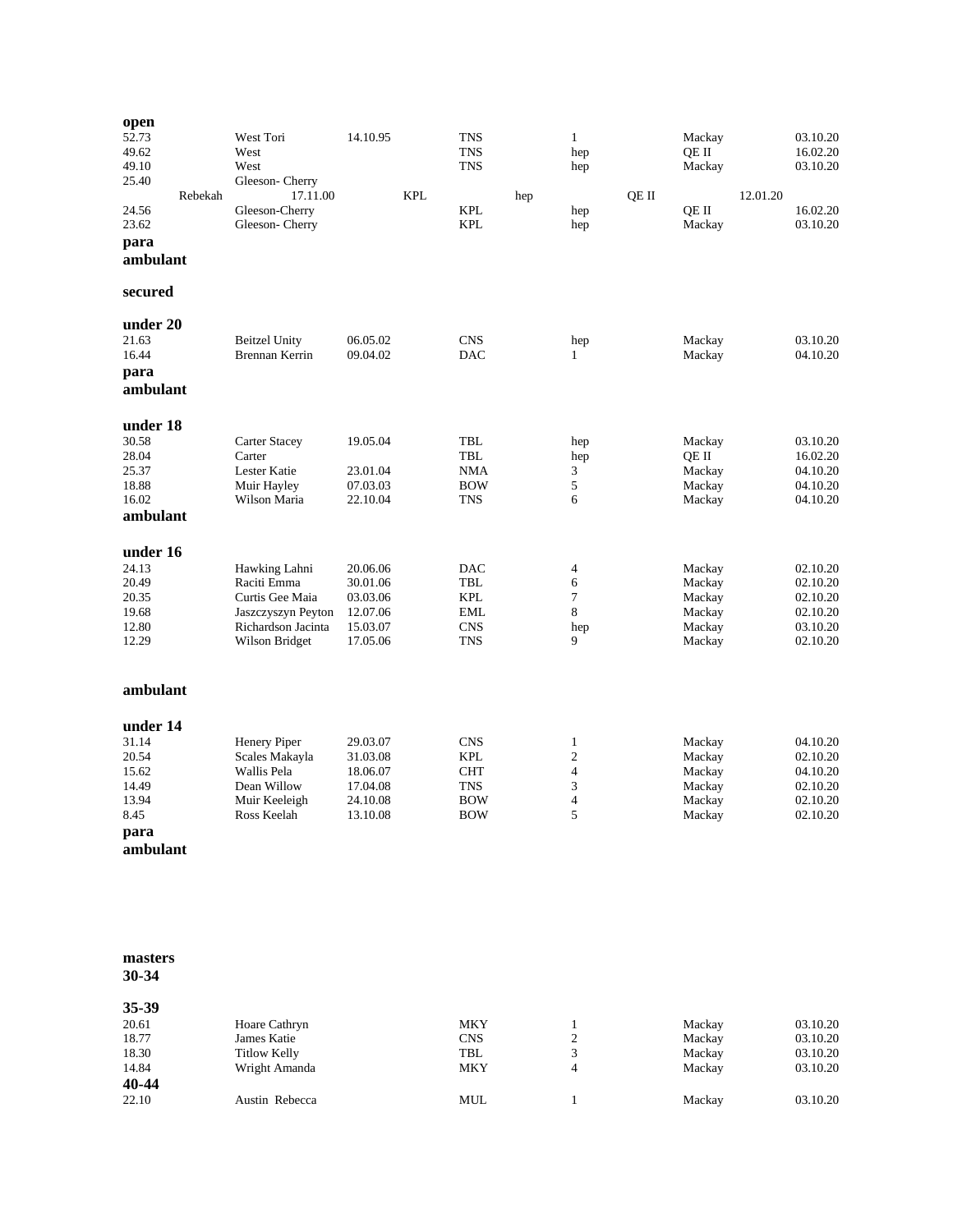| 13.68   | Wallis Helen     | <b>CHT</b> | $\overline{c}$ | Mackay | 03.10.20 |
|---------|------------------|------------|----------------|--------|----------|
| 45-49   |                  |            |                |        |          |
| 15.49   | Lorraway Natalie | <b>MKY</b> | 2              | Mackay | 03.10.20 |
| 50-54   |                  |            |                |        |          |
| 10.95   | Taylor Lisa      | <b>BOW</b> | 2              | Mackay | 03.10.20 |
| 55-59   |                  |            |                |        |          |
| 60-64   |                  |            |                |        |          |
| para    |                  |            |                |        |          |
| secured |                  |            |                |        |          |
| 65-69   |                  |            |                |        |          |
| 70-74   |                  |            |                |        |          |

**hammer** *(Last Updated 07.11.20 )*

| open<br>41.96<br>40.28<br>para<br>ambulant                                                                | Edwards Hannah<br>Raciti Sophie                                                                                            | 18.12.05<br>18.09.02                         | <b>MUL</b><br><b>TBL</b>                                                                | 3<br>$\overline{4}$                                                                                     | Mackay<br>Mackay                                                   | 02.10.20<br>02.10.20                                                             |
|-----------------------------------------------------------------------------------------------------------|----------------------------------------------------------------------------------------------------------------------------|----------------------------------------------|-----------------------------------------------------------------------------------------|---------------------------------------------------------------------------------------------------------|--------------------------------------------------------------------|----------------------------------------------------------------------------------|
| under 20<br>40.99<br>para<br>ambulant                                                                     | Raciti Sophie                                                                                                              | 18.09.02                                     | <b>TBL</b>                                                                              | $\mathbf{1}$                                                                                            | Mackay                                                             | 02.10.20                                                                         |
| under 18<br>23.26                                                                                         | Muir Hayley                                                                                                                | 07.03.03                                     | <b>BOW</b>                                                                              | 4                                                                                                       | Mackay                                                             | 02.10.20                                                                         |
| under 16<br>50.57<br>50.42<br>38.36<br>under 14<br>16.28<br>13.92<br>masters<br>para<br>ambulant<br>30-34 | <b>Edwards Hannah</b><br>Edwards<br>Raciti Emma<br>Penkala Piper Cate<br>Muir Keeleigh                                     | 08.12.05<br>30.01.06<br>26.07.08<br>24.10.08 | <b>MUL</b><br>$\mbox{MUL}$<br><b>TBL</b><br>TBL<br><b>BOW</b>                           | $\mathbf{1}$<br>$\mathbf{1}$<br>3<br>3<br>$\overline{4}$                                                | OE II<br>Mackay<br>Mackay<br>Mackay<br>Mackay                      | 07.11.20<br>02.10.20<br>02.10.20<br>02.10.20<br>02.10.20                         |
| 35-39<br>27.35<br>27.04<br>19.77<br>19.00<br>40-44<br>27.92<br>27.30<br>45-49<br>15.11                    | Wright Amanda<br>James Katie<br><b>Titlow Kelly</b><br>Hoare Cathryn<br>Wallis Helen<br>Austin Rebecca<br>Lorraway Natalie |                                              | <b>MKY</b><br><b>CNS</b><br>TBL<br><b>MKY</b><br><b>CHT</b><br><b>MUL</b><br><b>MKY</b> | $\mathbf{1}$<br>$\overline{c}$<br>3<br>$\overline{4}$<br>$\mathbf{1}$<br>$\overline{c}$<br>$\mathbf{1}$ | Mackay<br>Mackay<br>Mackay<br>Mackay<br>Mackay<br>Mackay<br>Mackay | 02.10.20<br>02.10.20<br>02.10.20<br>02.10.20<br>02.10.20<br>02.10.20<br>02.10.20 |
| 50-54<br>28.11<br>7.17<br>55-59                                                                           | <b>Hilton Leanne</b><br>Taylor Lisa                                                                                        |                                              | <b>NQM</b><br><b>BOW</b>                                                                | 2<br>3                                                                                                  | Mackay<br>Mackay                                                   | 02.10.20<br>02.10.20                                                             |

**60 -64**